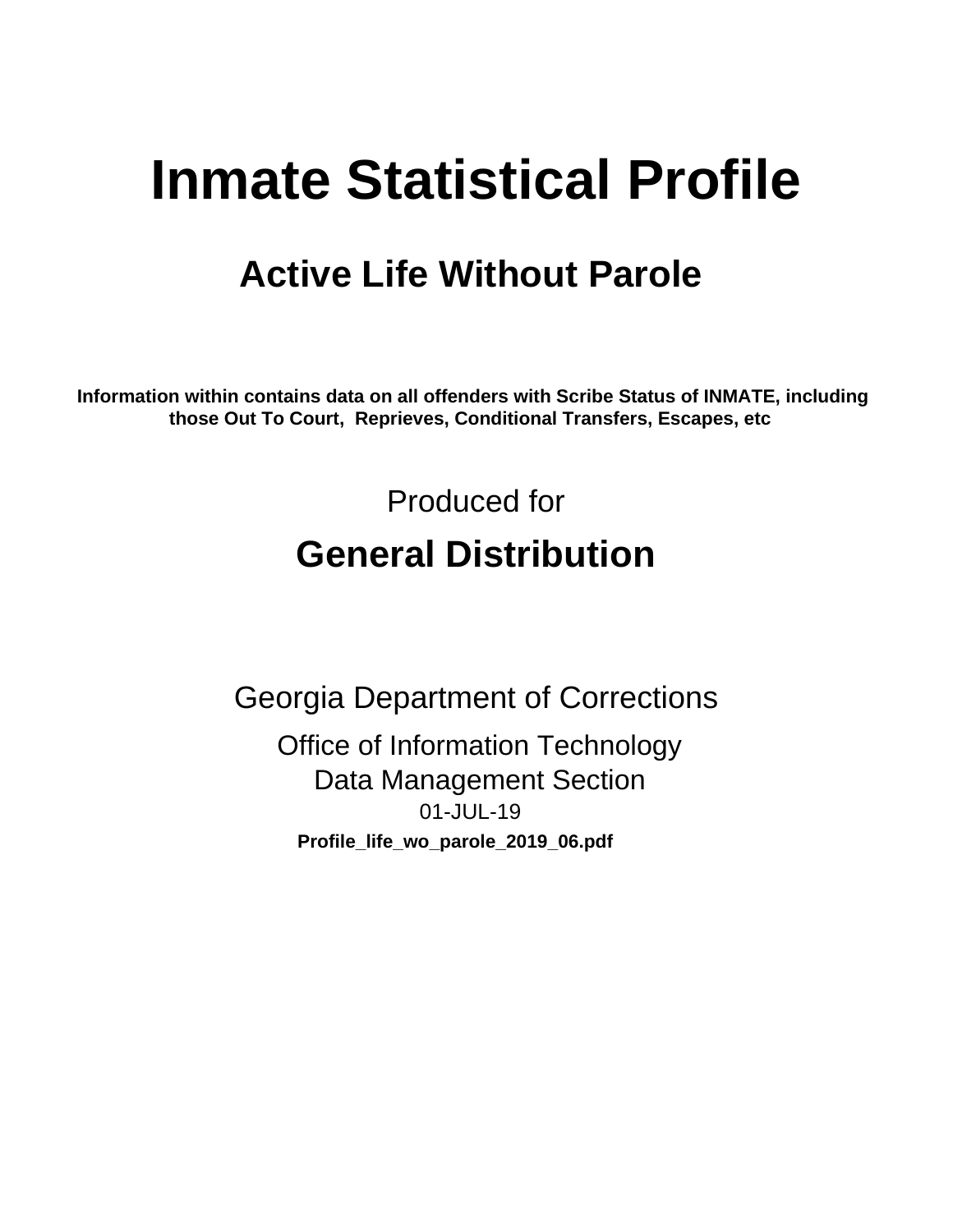# Inmate Statistical Profile 01-JUL-19

Contents

**Active Life Without Parole** 

Produced for General Distribution

# **Table of Contents**

|    | <b>Demographic information</b>                                        |
|----|-----------------------------------------------------------------------|
|    | 4 Current age, broken out in ten year age groups                      |
|    | 5 Race group                                                          |
|    | 6 Marital status, self-reported at entry to prison                    |
|    | 7 Number of Inmates with Dependents, self-reported at entry to prison |
|    | 8 Religious affiliation, self-reported at entry to prison             |
|    | 9 Home county - self-reported at entry to prison                      |
|    | 13 Employment status before prison, self-reported at entry to prison  |
|    | 14 Age at admission                                                   |
|    | 16 Height, measured at entry to prison                                |
|    | 17 Weight, measured at entry to prison                                |
|    | 18 Military service                                                   |
|    | <b>Correctional information</b>                                       |
|    | 19 Type of admission to prison                                        |
|    | 20 Current / last supervision level                                   |
|    | 21 Current / last institution type                                    |
|    | 22 Institution type - transitional centers                            |
|    | 23 Institution type - county prisons                                  |
|    | 24 Institution type - state prisons                                   |
|    | 25 Institution type - private prisons                                 |
|    | 26 Institution type - inmate boot camp                                |
|    | 27 Number of disciplinary reports                                     |
|    | 28 Number of transfers                                                |
|    | 29 Number of escapes                                                  |
|    | 30 Time served in current (or last) institution                       |
|    | Educational, psychological and physical information                   |
| 31 | Highest grade level attained                                          |
|    | 32 Culture fair IQ scores                                             |
|    | 33 Wide Range Achievement Test (WRAT) reading score                   |
|    | 34 Wide Range Achievement Test (WRAT) math score                      |
|    | 35 Wide Range Achievement Test (WRAT) spelling score                  |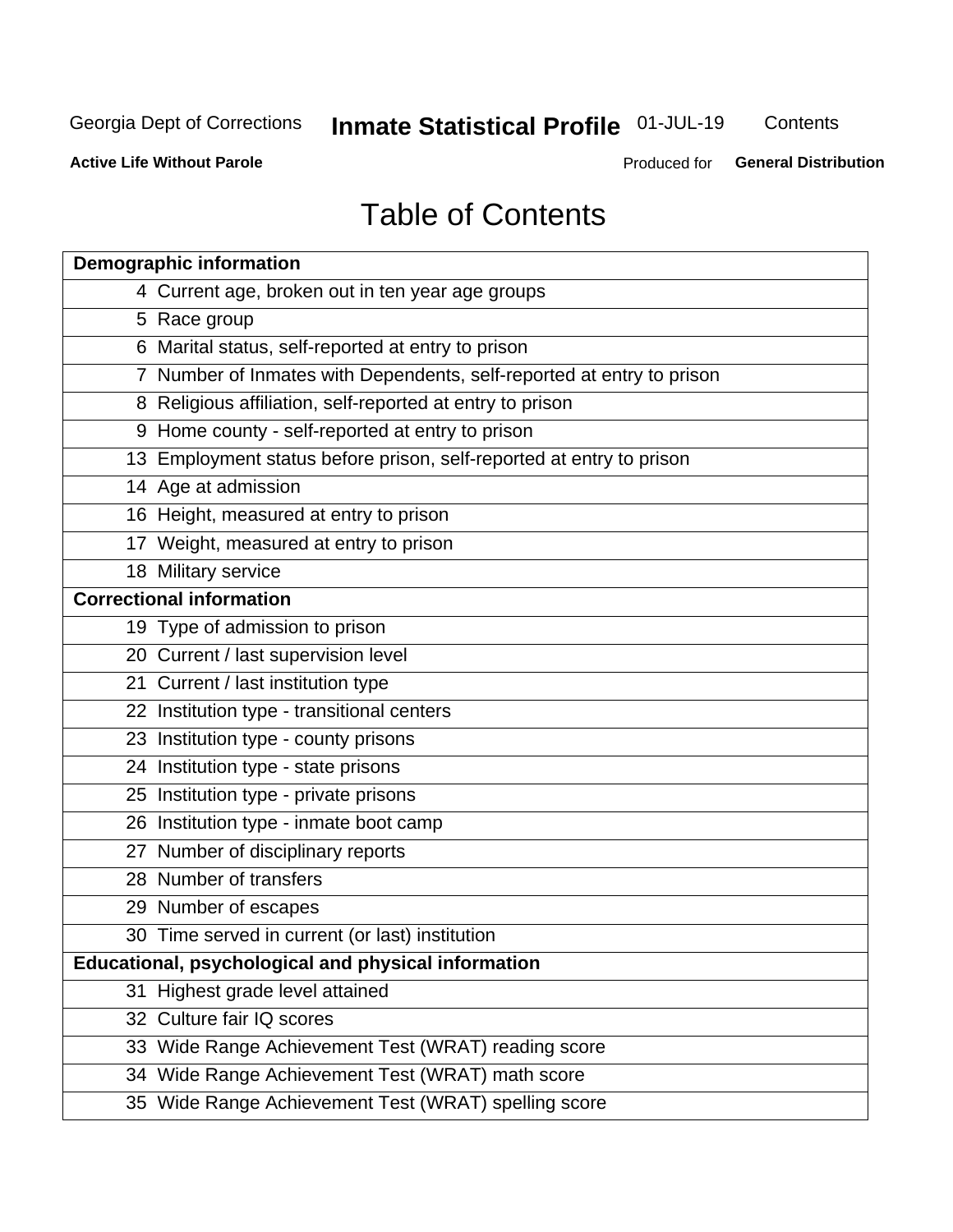# Inmate Statistical Profile 01-JUL-19

Contents

**Active Life Without Parole** 

**General Distribution** Produced for

# **Table of Contents**

| <b>Educational, psychological and physical information</b>       |
|------------------------------------------------------------------|
| 36 Current / last mental health treatment level                  |
| 37 PULHESDWIT medical scale - 'P' overall condition ('P'hysical) |
| 38 PULHESDWIT medical scale - 'U' upper body                     |
| 39 PULHESDWIT medical scale - 'L' lower body                     |
| 40 PULHESDWIT medical scale - 'H' hearing                        |
| 41 PULHESDWIT medical scale - 'E' vision                         |
| 42 PULHESDWIT medical scale -'S' psychiatric                     |
| 43 PULHESDWIT medical scale - 'D' dental                         |
| 44 PULHESDWIT medical scale - 'W' work ability                   |
| 45 PULHESDWIT medical scale - 'I' impairment                     |
| 46 PULHESDWIT medical scale - 'T' transportability               |
| <b>Crimes and criminal history information</b>                   |
| 47 Number of prior Georgia incarcerations                        |
| 48 Prison sentence in years                                      |
| 49 Primary offense, broken out into felonies vs misdemeanors     |
| 50 Primary offense, broken out into six broad crime categories   |
| 51 Primary offense, detailed offense code                        |
| 52 County of conviction of primary offense                       |
| 56 Circuit of conviction of primary offense                      |
| 58 Years served (jail + prison) in this incarceration            |
| <b>Medical information</b>                                       |
| 59 Results of most recent HIV test                               |
| 60 Results of most recent tuberculosis test                      |
| 61 Results of most recent syphilis test                          |
| 62 Results of most recent Hepatitis-C test                       |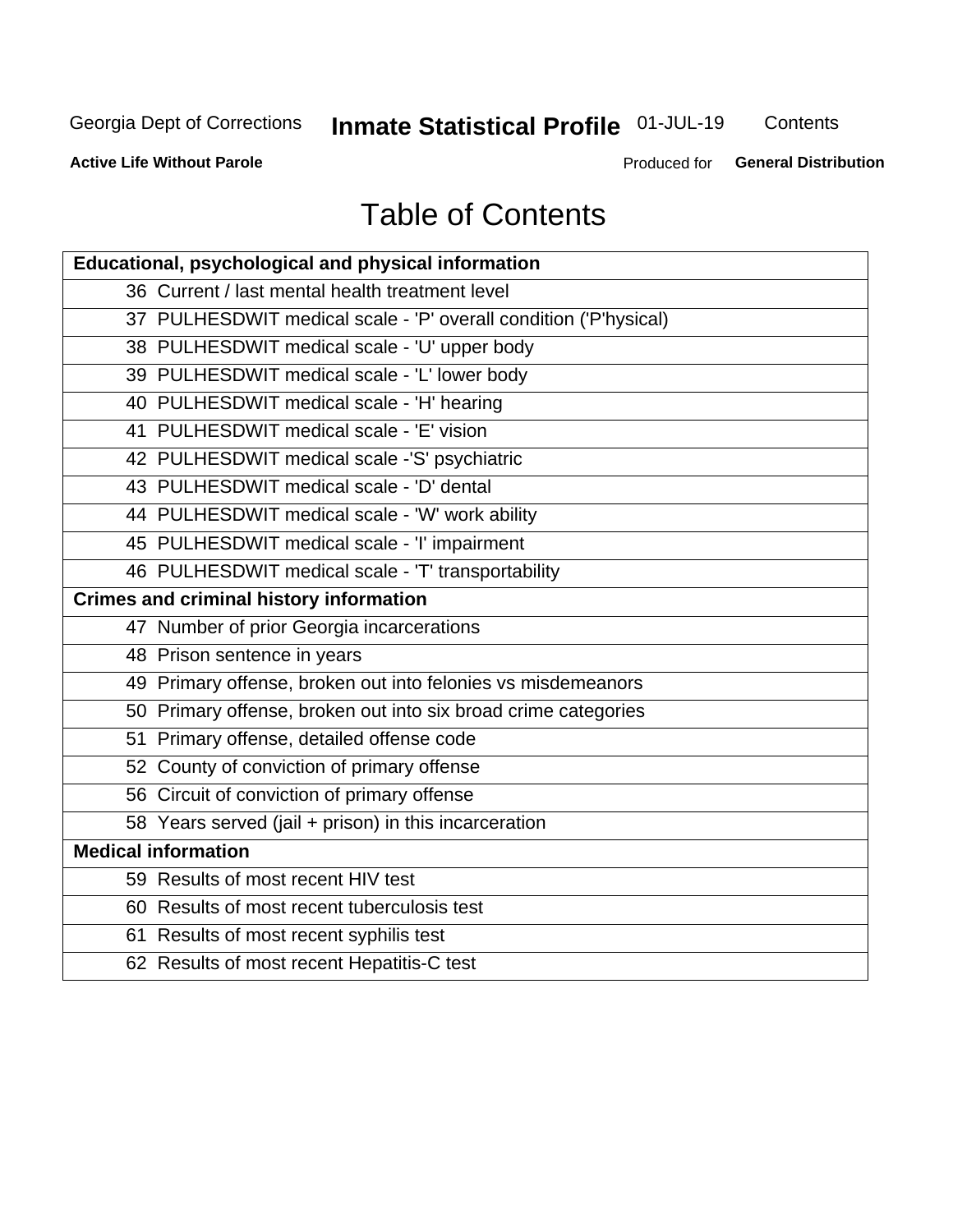### **Active Life Without Parole**

### Produced for General Distribution

# Current age, broken out in ten-year age groups

COL % - percent each COUNT is of its particular column

|                          | <b>Male</b>  |          |         |                 | <b>Female</b> |       |              | <b>Total</b> |
|--------------------------|--------------|----------|---------|-----------------|---------------|-------|--------------|--------------|
| <b>Current Age</b>       | <b>Count</b> | Col %    | Row %   | <b>Count</b>    | Col %         | Row % | <b>Total</b> | Col %        |
| <b>Teens (1-19)</b>      | ⌒            | 0.13%    | 100.00% |                 |               |       | 2            | 0.13%        |
| <b>Twenties (20-29)</b>  | 246          | 16.15%   | 96.09%  | 10              | 17.86%        | 3.91% | 256          | 16.21%       |
| Thirties (30-39)         | 419          | 27.51%   | 95.44%  | 20              | 35.71%        | 4.56% | 439          | 27.80%       |
| <b>Forties (40-49)</b>   | 393          | 25.80%   | 96.32%  | 15 <sup>1</sup> | 26.79%        | 3.68% | 408          | 25.84%       |
| <b>Fifties (50-59)</b>   | 306          | 20.09%   | 97.45%  | 8               | 14.29%        | 2.55% | 314          | 19.89%       |
| <b>Sixties (60-69)</b>   | 128          | $8.40\%$ | 97.71%  | 3               | 5.36%         | 2.29% | 131          | 8.30%        |
| Seventy + (70 and above) | 29           | $1.90\%$ | 100.00% |                 |               |       | 29           | 1.84%        |
| <b>Total Reported</b>    | 1,523        | 100%     | 96.45%  | 56              | 100%          | 3.55% | 1,579        | 100.0%       |

| <b>Contract Contract Contract</b> |       |    |     |
|-----------------------------------|-------|----|-----|
| $C = 4 - 7$                       | よつつ   | -0 | 570 |
| _____                             | د∡ت,⊧ | v  |     |

| Mean<br>(average)    | 42.94 | 40.09 | 42.84 |
|----------------------|-------|-------|-------|
| Median (middle)      |       | 39    |       |
| Mode (most frequent) | 38    |       | 38    |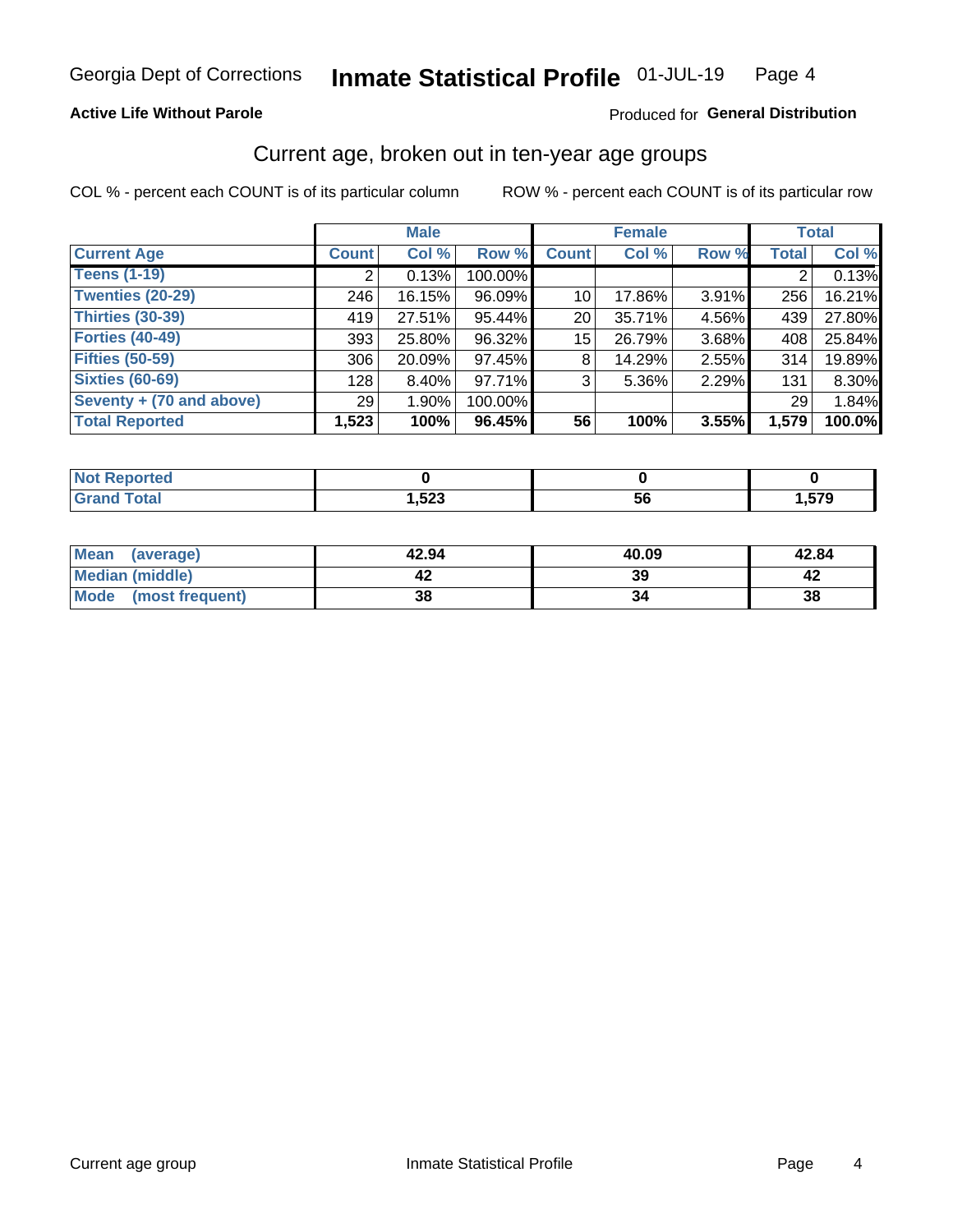#### Inmate Statistical Profile 01-JUL-19 Page 5

### **Active Life Without Parole**

Produced for General Distribution

# Race group

COL % - percent each COUNT is of its particular column

|                              | <b>Male</b>  |          |         | <b>Female</b>      |        |          | <b>Total</b> |        |
|------------------------------|--------------|----------|---------|--------------------|--------|----------|--------------|--------|
| <b>Race Group</b>            | <b>Count</b> | Col %    |         | <b>Row % Count</b> | Col %  | Row %    | <b>Total</b> | Col %  |
| <b>White</b>                 | 323          | 21.21%   | 94.17%  | 20                 | 35.71% | 5.83%    | 343          | 21.72% |
| <b>Black</b><br>$\mathbf{2}$ | 1,162        | 76.30%   | 97.16%  | 34                 | 60.71% | 2.84%    | 1,196        | 75.74% |
| <b>Other</b><br>5.           |              | .13%     | 100.00% |                    |        |          | 2            | .13%   |
| <b>Asian</b><br>6            | 5            | $.33\%$  | 100.00% |                    |        |          | 5            | .32%   |
| <b>Hispanic</b><br>10        | 31           | $2.04\%$ | 93.94%  | 2                  | 3.57%  | $6.06\%$ | 33           | 2.09%  |
| <b>Total Reported</b>        | 1,523        | 100%     | 96.45%  | 56                 | 100%   | 3.55%    | 1,579        | 100%   |

| .<br>тео<br>. <b>.</b>  |      |     |     |
|-------------------------|------|-----|-----|
| $f$ $f \circ f \circ f$ | よつつ  | - - | --^ |
| _____                   | د∡د, | 56  |     |

| –•••• |  | M |  |  |  |
|-------|--|---|--|--|--|
|-------|--|---|--|--|--|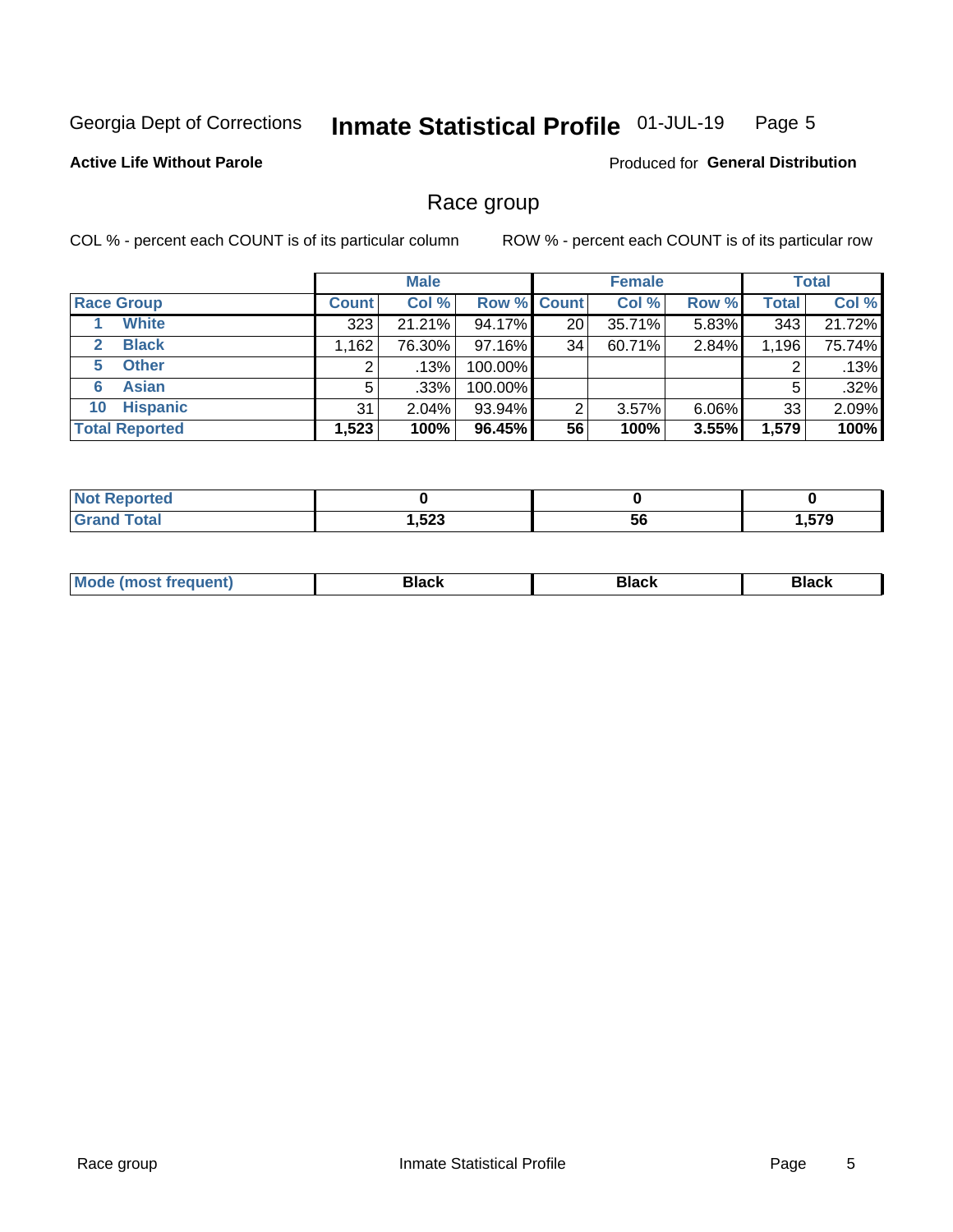#### Inmate Statistical Profile 01-JUL-19 Page 6

**Active Life Without Parole** 

### Produced for General Distribution

# Marital status, self-reported at entry to prison

COL % - percent each COUNT is of its particular column

|                       | <b>Male</b>  |        |        |                 | <b>Female</b> | <b>Total</b> |              |        |
|-----------------------|--------------|--------|--------|-----------------|---------------|--------------|--------------|--------|
| <b>Marital Status</b> | <b>Count</b> | Col %  | Row %  | <b>Count</b>    | Col %         | Row %        | <b>Total</b> | Col %  |
| <b>Unknown</b><br>0   | 19           | 1.25%  | 95.00% |                 | 1.79%         | 5.00%        | 20           | 1.27%  |
| <b>Divorced</b><br>D  | 118          | 7.75%  | 96.72% | 4               | 7.14%         | 3.28%        | 122          | 7.73%  |
| <b>Married</b><br>М   | 210          | 13.79% | 95.45% | 10 <sub>1</sub> | 17.86%        | 4.55%        | 220          | 13.93% |
| <b>Separated</b><br>S | 44           | 2.89%  | 88.00% | 6               | 10.71%        | 12.00%       | 50           | 3.17%  |
| <b>Unmarried</b><br>U | 1,095        | 71.90% | 97.42% | 29              | 51.79%        | 2.58%        | 1,124        | 71.18% |
| <b>Widow</b><br>W     | 37           | 2.43%  | 86.05% | 6               | 10.71%        | 13.95%       | 43           | 2.72%  |
| <b>Total Reported</b> | 1,523        | 100%   | 96.45% | 56              | 100%          | 3.55%        | 1,579        | 100%   |

| orted<br>NOT<br>. <b>.</b> |               |     |      |
|----------------------------|---------------|-----|------|
| $F$ atal<br><b>Oldi</b>    | よつつ<br>3∠3, ا | IJu | .579 |

|  | M | . | Unmarried | າmarried<br>______ |
|--|---|---|-----------|--------------------|
|--|---|---|-----------|--------------------|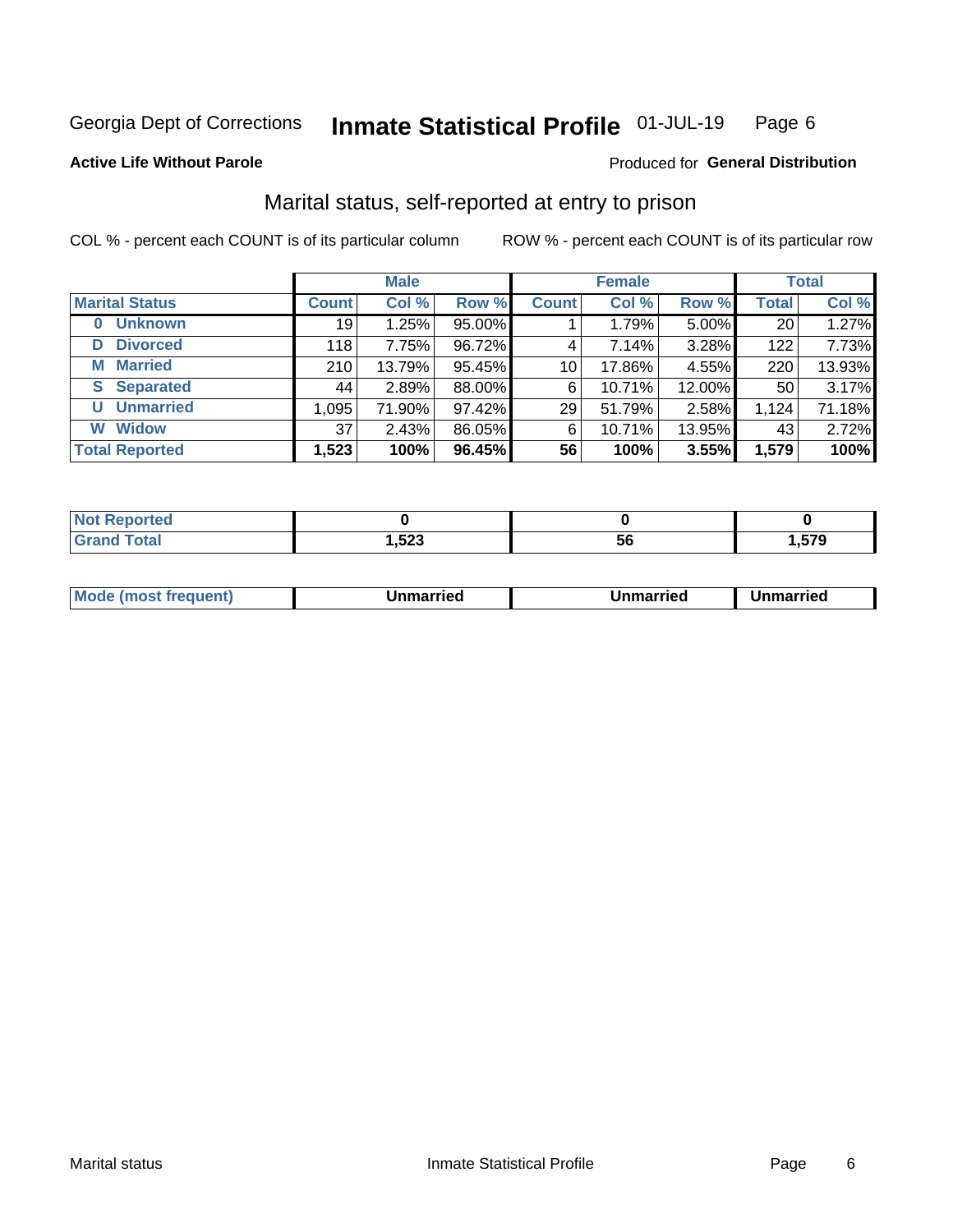#### Inmate Statistical Profile 01-JUL-19 Page 7

### **Active Life Without Parole**

### Produced for General Distribution

# Number of Inmates with Dependents, Self-Reported at Entry to Prison

COL % - percent each COUNT is of its particular column

|                             |                 | <b>Male</b> |         |              | <b>Female</b> |       |              | <b>Total</b> |
|-----------------------------|-----------------|-------------|---------|--------------|---------------|-------|--------------|--------------|
| <b>Number of dependents</b> | <b>Count</b>    | Col %       | Row %   | <b>Count</b> | Col %         | Row % | <b>Total</b> | Col %        |
| $\bf{0}$                    | 358             | 31.54%      | 94.71%  | 20           | 40.00%        | 5.29% | 378          | 31.90%       |
|                             | 271             | 23.88%      | 97.13%  | 8            | 16.00%        | 2.87% | 279          | 23.54%       |
| $\overline{2}$              | 202             | 17.80%      | 96.65%  | 7            | 14.00%        | 3.35% | 209          | 17.64%       |
| 3                           | 131             | 11.54%      | 93.57%  | 9            | 18.00%        | 6.43% | 140          | 11.81%       |
| 4                           | 82              | 7.22%       | 96.47%  | 3            | $6.00\%$      | 3.53% | 85           | 7.17%        |
| 5                           | 38 <sup>1</sup> | 3.35%       | 95.00%  | 2            | 4.00%         | 5.00% | 40           | 3.38%        |
| 6                           | 25              | 2.20%       | 96.15%  |              | 2.00%         | 3.85% | 26           | 2.19%        |
| 7                           | 13              | 1.15%       | 100.00% |              |               |       | 13           | 1.10%        |
| 8                           | 6               | 0.53%       | 100.00% |              |               |       | 6            | 0.51%        |
| $\boldsymbol{9}$            | 3               | 0.26%       | 100.00% |              |               |       | 3            | 0.25%        |
| Over 10                     | 6               | 0.53%       | 100.00% |              |               |       | 6            | 0.51%        |
| <b>Total Reported</b>       | 1,135           | 100%        | 95.78%  | 50           | 100%          | 4.22% | 1,185        | 100%         |

| 388                |    | 394  |
|--------------------|----|------|
| E00<br>د∠כ.⊦<br>__ | ьt | .579 |

| Mean<br>(average)      | 1.54 | l.73 |
|------------------------|------|------|
| <b>Median (middle)</b> |      |      |
| Mode (most frequent)   |      |      |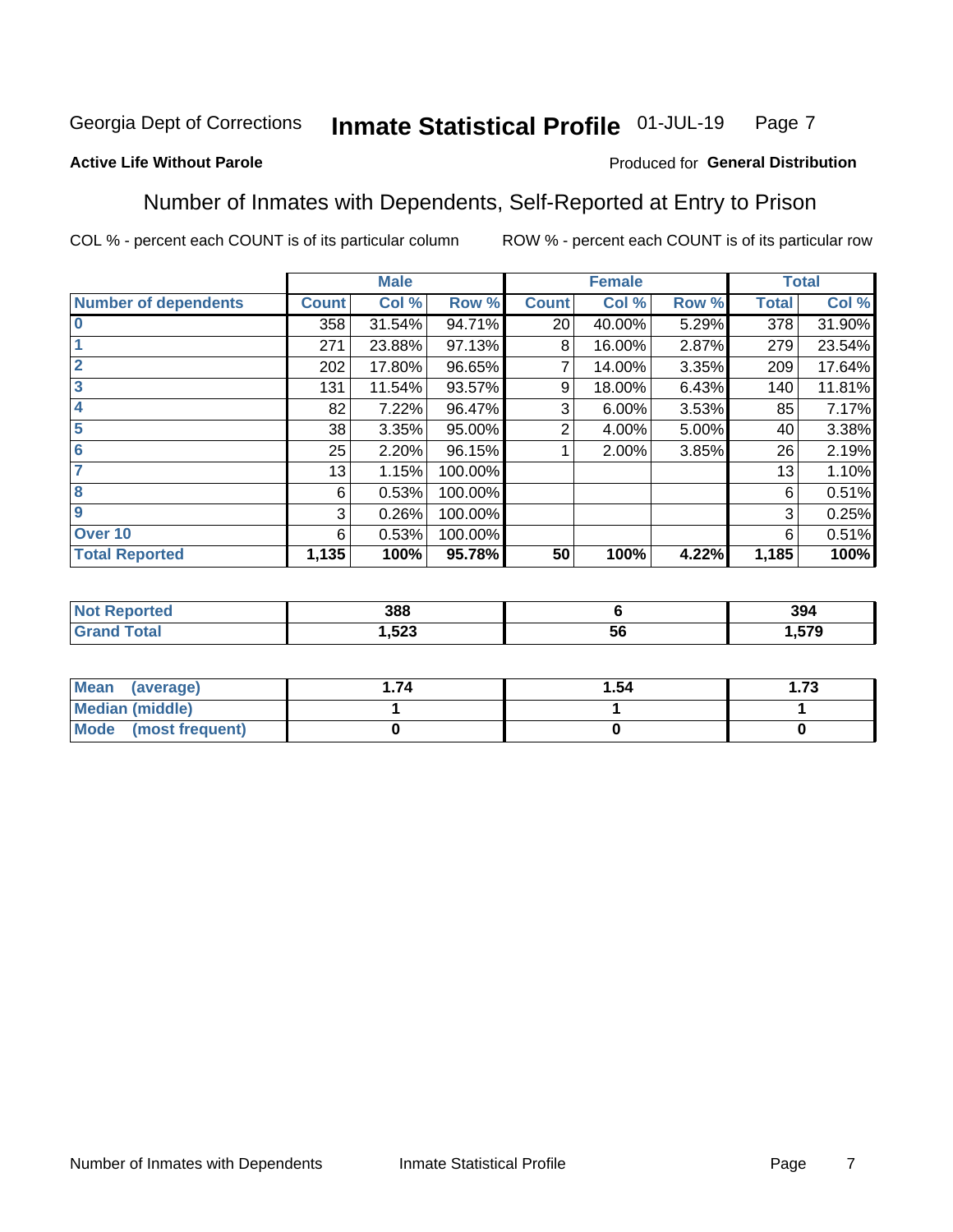#### Inmate Statistical Profile 01-JUL-19 Page 8

#### **Active Life Without Parole**

#### Produced for General Distribution

# Religious affiliation, self-reported at entry to prison

COL % - percent each COUNT is of its particular column

|                         |                              |                | <b>Male</b> |         |                | <b>Female</b> |         |                | <b>Total</b> |
|-------------------------|------------------------------|----------------|-------------|---------|----------------|---------------|---------|----------------|--------------|
|                         | <b>Religious Affiliation</b> | <b>Count</b>   | Col %       | Row %   | <b>Count</b>   | Col %         | Row %   | <b>Total</b>   | Col %        |
| 1                       | <b>Islam</b>                 | 88             | 11.11%      | 97.78%  | 2              | 5.00%         | 2.22%   | 90             | 10.82%       |
| $\overline{2}$          | <b>Catholic</b>              | 23             | 2.90%       | 88.46%  | 3              | 7.50%         | 11.54%  | 26             | 3.13%        |
| $\overline{\mathbf{3}}$ | <b>Baptist</b>               | 390            | 49.24%      | 93.75%  | 26             | 65.00%        | 6.25%   | 416            | 50.00%       |
| $\overline{\mathbf{4}}$ | <b>Methodist</b>             | 13             | 1.64%       | 92.86%  | 1              | 2.50%         | 7.14%   | 14             | 1.68%        |
| 7                       | <b>Church Of God</b>         | 3              | .38%        | 100.00% |                |               |         | 3              | .36%         |
| 8                       | <b>Holiness</b>              | 16             | 2.02%       | 88.89%  | $\overline{2}$ | 5.00%         | 11.11%  | 18             | 2.16%        |
| 9                       | <b>Jewish</b>                | 3              | .38%        | 100.00% |                |               |         | 3              | .36%         |
| 10                      | <b>Anglican</b>              |                | .13%        | 100.00% |                |               |         |                | .12%         |
| 12                      | <b>Hindu</b>                 | $\overline{2}$ | .25%        | 100.00% |                |               |         | $\overline{2}$ | .24%         |
| 13                      | <b>Buddhist</b>              | 3              | .38%        | 100.00% |                |               |         | 3              | .36%         |
| 16                      | <b>Seventh Day Adventist</b> | 5              | .63%        | 100.00% |                |               |         | 5              | .60%         |
| 17 <sub>2</sub>         | <b>Jehovah Witness</b>       | 11             | 1.39%       | 100.00% |                |               |         | 11             | 1.32%        |
| 18                      | <b>Latter Day Saints</b>     | 1              | .13%        | 100.00% |                |               |         |                | .12%         |
| 20                      | <b>Other Prot</b>            | 72             | 9.09%       | 98.63%  | 1              | 2.50%         | 1.37%   | 73             | 8.77%        |
| 21                      | <b>Messianic Judaism</b>     |                |             |         | 2              | 5.00%         | 100.00% | $\overline{2}$ | .24%         |
| 25                      | <b>Native American</b>       | 1              | .13%        | 100.00% |                |               |         |                | .12%         |
| 30                      | <b>No Religion</b>           | 17             | 2.15%       | 94.44%  | 1              | 2.50%         | 5.56%   | 18             | 2.16%        |
| 31                      | Christian -                  | 43             | 5.43%       | 95.56%  | $\overline{2}$ | 5.00%         | 4.44%   | 45             | 5.41%        |
|                         | <b>Unspecified</b>           |                |             |         |                |               |         |                |              |
| 96                      | <b>None</b>                  | 100            | 12.63%      | 100.00% |                |               |         | 100            | 12.02%       |
|                         | <b>Total Reported</b>        | 792            | 100%        | 95.19%  | 40             | 100%          | 4.81%   | 832            | 100%         |

| orteo.      | 704<br>וטו    |    | $-1 -$<br>74.          |
|-------------|---------------|----|------------------------|
| <b>otal</b> | E00<br>3∠3، ا | 56 | <b>F70</b><br>I .J I J |

| Mode (most frequent)<br><b>3aptist</b><br>Baptist<br>Baptist |
|--------------------------------------------------------------|
|--------------------------------------------------------------|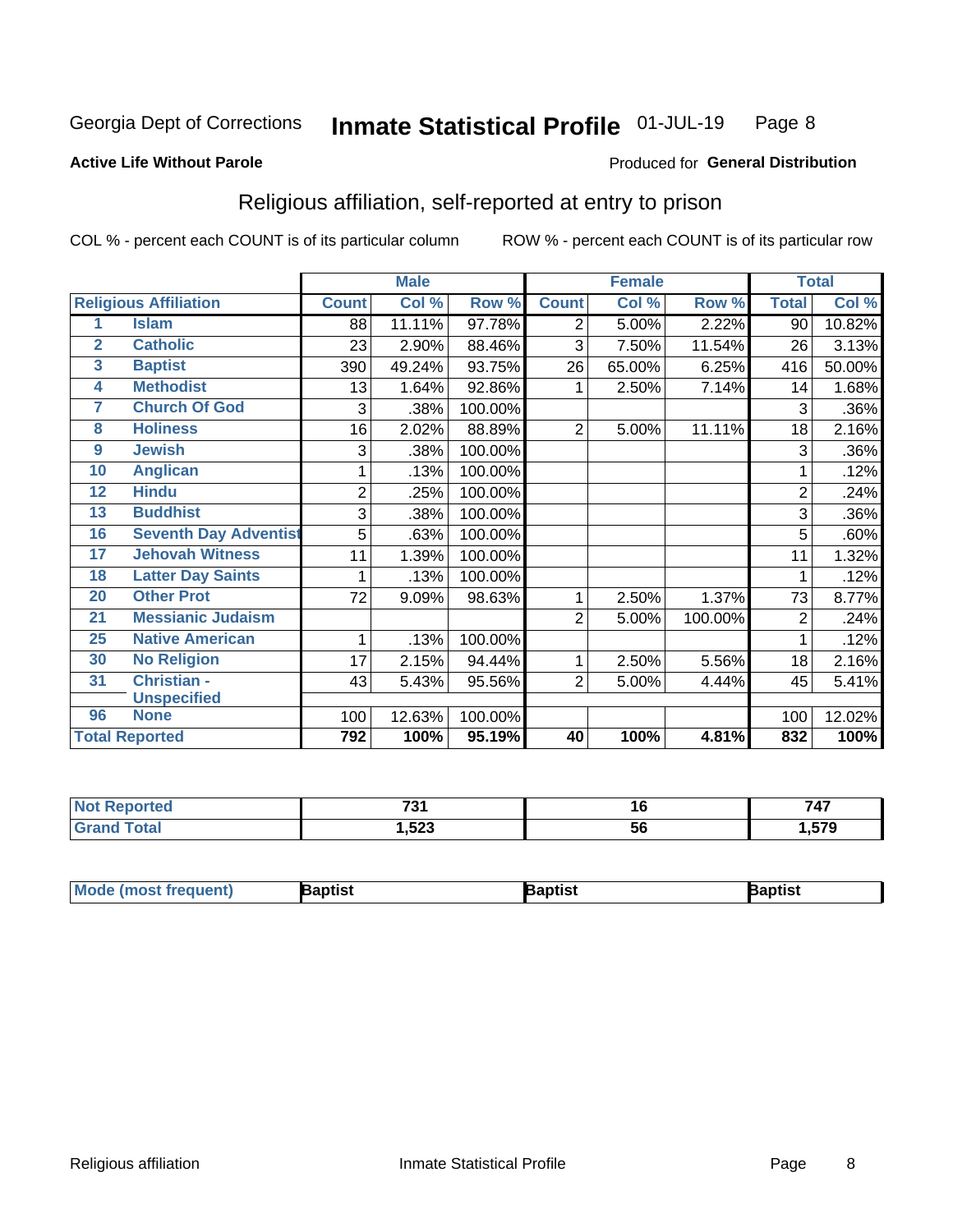#### Inmate Statistical Profile 01-JUL-19 Page 9

### **Active Life Without Parole**

### Produced for General Distribution

# Home county, self-reported at entry to prison

COL % - percent each COUNT is of its particular column

|     |                             |                | <b>Male</b> |                  |                 | <b>Female</b> |        | <b>Total</b>   |        |
|-----|-----------------------------|----------------|-------------|------------------|-----------------|---------------|--------|----------------|--------|
|     | <b>Home County</b>          | <b>Count</b>   | Col %       | Row <sup>%</sup> | <b>Count</b>    | Col %         | Row %  | <b>Total</b>   | Col %  |
| 000 | <b>Unknown</b>              | 288            | 18.91%      | 94.43%           | $\overline{17}$ | 30.36%        | 5.57%  | 305            | 19.32% |
| 001 | <b>Appling County</b>       | 5              | .33%        | 100.00%          |                 |               |        | 5              | .32%   |
| 002 | <b>Atkinson County</b>      | $\overline{2}$ | .13%        | 100.00%          |                 |               |        | $\overline{2}$ | .13%   |
| 003 | <b>Bacon County</b>         | 1              | .07%        | 100.00%          |                 |               |        | 1              | .06%   |
| 004 | <b>Baker County</b>         | $\overline{2}$ | .13%        | 100.00%          |                 |               |        | $\overline{2}$ | .13%   |
| 005 | <b>Baldwin County</b>       | 3              | .20%        | 100.00%          |                 |               |        | 3              | .19%   |
| 006 | <b>Banks County</b>         | $\mathbf{1}$   | .07%        | 100.00%          |                 |               |        | 1              | .06%   |
| 007 | <b>Barrow County</b>        | 10             | .66%        | 100.00%          |                 |               |        | 10             | .63%   |
| 008 | <b>Bartow County</b>        | 10             | .66%        | 100.00%          |                 |               |        | 10             | .63%   |
| 009 | <b>Ben Hill County</b>      | 6              | .39%        | 100.00%          |                 |               |        | 6              | .38%   |
| 010 | <b>Berrien County</b>       | 4              | .26%        | 100.00%          |                 |               |        | 4              | .25%   |
| 011 | <b>Bibb County</b>          | 43             | 2.82%       | 95.56%           | $\overline{2}$  | 3.57%         | 4.44%  | 45             | 2.85%  |
| 012 | <b>Bleckley County</b>      | 1              | .07%        | 100.00%          |                 |               |        | 1              | .06%   |
| 013 | <b>Brantley County</b>      | $\mathbf 1$    | .07%        | 100.00%          |                 |               |        | 1              | .06%   |
| 014 | <b>Brooks County</b>        | 3              | .20%        | 100.00%          |                 |               |        | 3              | .19%   |
| 015 | <b>Bryan County</b>         | 1              | .07%        | 100.00%          |                 |               |        | 1              | .06%   |
| 016 | <b>Bulloch County</b>       | 5              | .33%        | 100.00%          |                 |               |        | 5              | .32%   |
| 017 | <b>Burke County</b>         | 11             | .72%        | 100.00%          |                 |               |        | 11             | .70%   |
| 018 | <b>Butts County</b>         | 4              | .26%        | 100.00%          |                 |               |        | 4              | .25%   |
| 019 | <b>Calhoun County</b>       | 1              | .07%        | 100.00%          |                 |               |        | 1              | .06%   |
| 020 | <b>Camden County</b>        | 5              | .33%        | 100.00%          |                 |               |        | 5              | .32%   |
| 021 | <b>Candler County</b>       | 5              | .33%        | 100.00%          |                 |               |        | 5              | .32%   |
| 022 | <b>Carroll County</b>       | 5              | .33%        | 83.33%           | 1               | 1.79%         | 16.67% | 6              | .38%   |
| 023 | <b>Catoosa County</b>       | 4              | .26%        | 100.00%          |                 |               |        | 4              | .25%   |
| 025 | <b>Chatham County</b>       | 54             | 3.55%       | 100.00%          |                 |               |        | 54             | 3.42%  |
| 026 | <b>Chattahoochee County</b> | $\mathbf 1$    | .07%        | 100.00%          |                 |               |        | 1              | .06%   |
| 027 | <b>Chattooga County</b>     | $\mathbf 1$    | .07%        | 100.00%          |                 |               |        | 1              | .06%   |
| 028 | <b>Cherokee County</b>      | $\overline{7}$ | .46%        | 100.00%          |                 |               |        | 7              | .44%   |
| 029 | <b>Clarke County</b>        | 24             | 1.58%       | 100.00%          |                 |               |        | 24             | 1.52%  |
| 030 | <b>Clay County</b>          | $\overline{2}$ | .13%        | 100.00%          |                 |               |        | $\overline{2}$ | .13%   |
| 031 | <b>Clayton County</b>       | 56             | 3.68%       | 94.92%           | 3               | 5.36%         | 5.08%  | 59             | 3.74%  |
| 033 | <b>Cobb County</b>          | 50             | 3.28%       | 98.04%           | 1               | 1.79%         | 1.96%  | 51             | 3.23%  |
| 034 | <b>Coffee County</b>        | $\overline{7}$ | .46%        | 87.50%           | 1               | 1.79%         | 12.50% | 8              | .51%   |
| 035 | <b>Colquitt County</b>      | $\overline{2}$ | .13%        | 100.00%          |                 |               |        | $\overline{2}$ | .13%   |
| 036 | <b>Columbia County</b>      | 11             | .72%        | 100.00%          |                 |               |        | 11             | .70%   |
| 037 | <b>Cook County</b>          | 4              | .26%        | 100.00%          |                 |               |        | 4              | .25%   |
| 038 | <b>Coweta County</b>        | 6              | .39%        | 100.00%          |                 |               |        | 6              | .38%   |
| 040 | <b>Crisp County</b>         | 6              | .39%        | 100.00%          |                 |               |        | 6              | .38%   |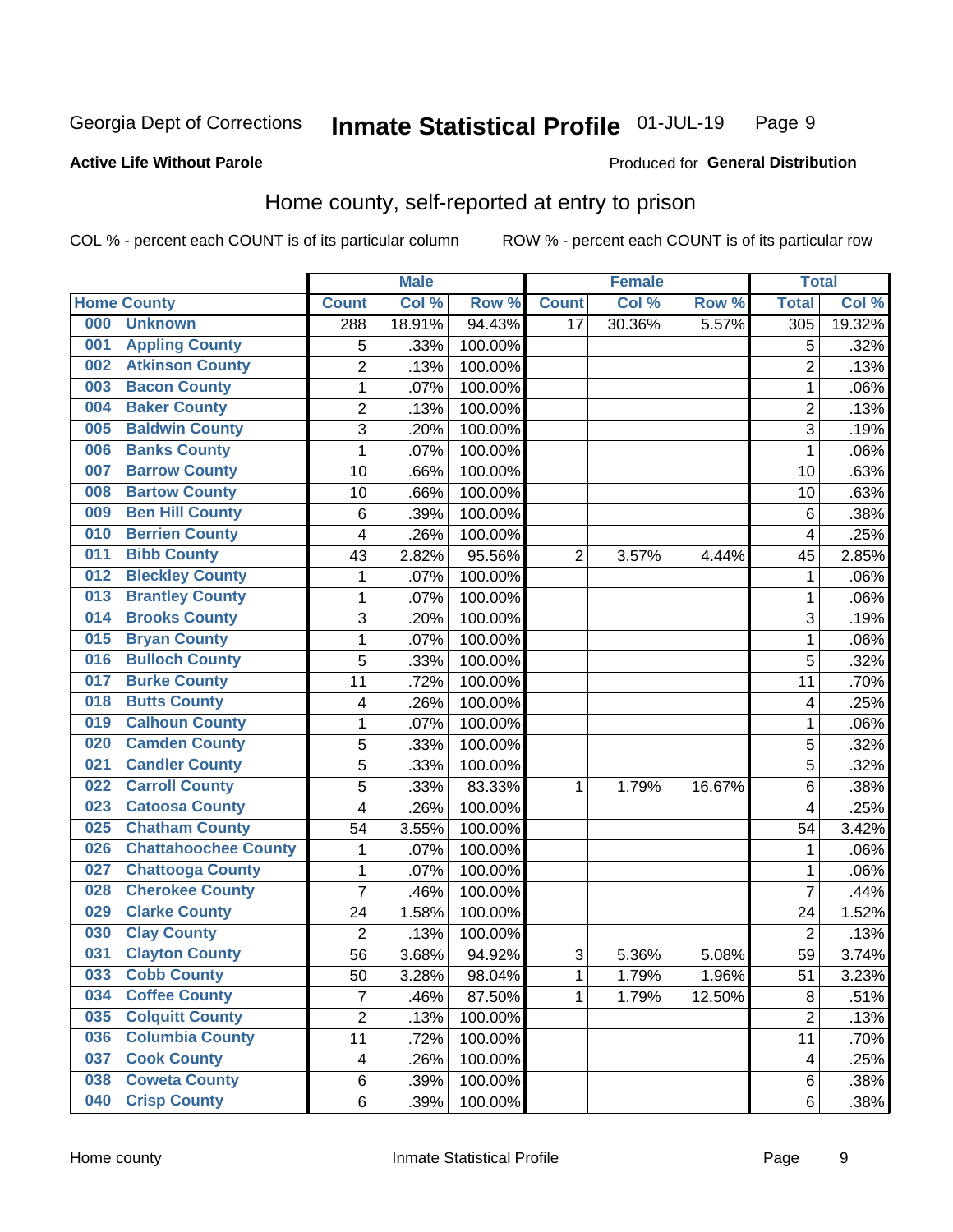#### Inmate Statistical Profile 01-JUL-19 Page 10

### **Active Life Without Parole**

# Produced for General Distribution

# Home county, self-reported at entry to prison

COL % - percent each COUNT is of its particular column

|     |                          |                | <b>Male</b> |                  |                | <b>Female</b> |        | <b>Total</b>   |        |
|-----|--------------------------|----------------|-------------|------------------|----------------|---------------|--------|----------------|--------|
|     | <b>Home County</b>       | <b>Count</b>   | Col %       | Row <sup>%</sup> | <b>Count</b>   | Col %         | Row %  | <b>Total</b>   | Col %  |
| 043 | <b>Decatur County</b>    | $\overline{5}$ | .33%        | 100.00%          |                |               |        | $\overline{5}$ | .32%   |
| 044 | <b>Dekalb County</b>     | 115            | 7.55%       | 99.14%           | 1              | 1.79%         | .86%   | 116            | 7.35%  |
| 045 | <b>Dodge County</b>      | 1              | .07%        | 100.00%          |                |               |        | 1              | .06%   |
| 046 | <b>Dooly County</b>      | 1              | .07%        | 100.00%          |                |               |        | 1              | .06%   |
| 047 | <b>Dougherty County</b>  | 23             | 1.51%       | 92.00%           | $\overline{2}$ | 3.57%         | 8.00%  | 25             | 1.58%  |
| 048 | <b>Douglas County</b>    | 17             | 1.12%       | 94.44%           | 1              | 1.79%         | 5.56%  | 18             | 1.14%  |
| 049 | <b>Early County</b>      | $\overline{2}$ | .13%        | 100.00%          |                |               |        | $\overline{2}$ | .13%   |
| 051 | <b>Effingham County</b>  | 4              | .26%        | 100.00%          |                |               |        | 4              | .25%   |
| 052 | <b>Elbert County</b>     | $\overline{2}$ | .13%        | 100.00%          |                |               |        | $\overline{2}$ | .13%   |
| 053 | <b>Emanuel County</b>    | 5              | .33%        | 100.00%          |                |               |        | 5              | .32%   |
| 056 | <b>Fayette County</b>    | $\overline{7}$ | .46%        | 100.00%          |                |               |        | $\overline{7}$ | .44%   |
| 057 | <b>Floyd County</b>      | 21             | 1.38%       | 91.30%           | $\overline{2}$ | 3.57%         | 8.70%  | 23             | 1.46%  |
| 058 | <b>Forsyth County</b>    | 3              | .20%        | 60.00%           | $\overline{2}$ | 3.57%         | 40.00% | 5              | .32%   |
| 059 | <b>Franklin County</b>   | 3              | .20%        | 100.00%          |                |               |        | 3              | .19%   |
| 060 | <b>Fulton County</b>     | 175            | 11.49%      | 97.77%           | 4              | 7.14%         | 2.23%  | 179            | 11.34% |
| 061 | <b>Gilmer County</b>     | $\overline{2}$ | .13%        | 100.00%          |                |               |        | $\overline{2}$ | .13%   |
| 063 | <b>Glynn County</b>      | 12             | .79%        | 100.00%          |                |               |        | 12             | .76%   |
| 064 | <b>Gordon County</b>     | 8              | .53%        | 100.00%          |                |               |        | 8              | .51%   |
| 066 | <b>Greene County</b>     | 3              | .20%        | 100.00%          |                |               |        | 3              | .19%   |
| 067 | <b>Gwinnett County</b>   | 44             | 2.89%       | 93.62%           | 3              | 5.36%         | 6.38%  | 47             | 2.98%  |
| 068 | <b>Habersham County</b>  | $\overline{2}$ | .13%        | 100.00%          |                |               |        | $\overline{2}$ | .13%   |
| 069 | <b>Hall County</b>       | 13             | .85%        | 92.86%           | 1              | 1.79%         | 7.14%  | 14             | .89%   |
| 070 | <b>Hancock County</b>    | $\overline{2}$ | .13%        | 100.00%          |                |               |        | $\overline{2}$ | .13%   |
| 071 | <b>Haralson County</b>   | 3              | .20%        | 100.00%          |                |               |        | $\overline{3}$ | .19%   |
| 072 | <b>Harris County</b>     | 3              | .20%        | 100.00%          |                |               |        | 3              | .19%   |
| 073 | <b>Hart County</b>       | 3              | .20%        | 100.00%          |                |               |        | $\overline{3}$ | .19%   |
| 074 | <b>Heard County</b>      | $\mathbf{1}$   | .07%        | 100.00%          |                |               |        | 1              | .06%   |
| 075 | <b>Henry County</b>      | 17             | 1.12%       | 94.44%           | 1              | 1.79%         | 5.56%  | 18             | 1.14%  |
| 076 | <b>Houston County</b>    | 20             | 1.31%       | 95.24%           | 1              | 1.79%         | 4.76%  | 21             | 1.33%  |
| 078 | <b>Jackson County</b>    | 11             | .72%        | 100.00%          |                |               |        | 11             | .70%   |
| 079 | <b>Jasper County</b>     | 1              | .07%        | 100.00%          |                |               |        | 1              | .06%   |
| 080 | <b>Jeff Davis County</b> | $\mathbf 1$    | .07%        | 100.00%          |                |               |        | 1              | .06%   |
| 081 | <b>Jefferson County</b>  | 6              | .39%        | 85.71%           | 1              | 1.79%         | 14.29% | 7              | .44%   |
| 082 | <b>Jenkins County</b>    | $\overline{c}$ | .13%        | 100.00%          |                |               |        | $\overline{2}$ | .13%   |
| 084 | <b>Jones County</b>      | $\mathbf{1}$   | .07%        | 100.00%          |                |               |        | 1              | .06%   |
| 087 | <b>Laurens County</b>    | 4              | .26%        | 100.00%          |                |               |        | 4              | .25%   |
| 088 | <b>Lee County</b>        | $\overline{2}$ | .13%        | 100.00%          |                |               |        | $\overline{2}$ | .13%   |
| 089 | <b>Liberty County</b>    | 12             | .79%        | 92.31%           | 1              | 1.79%         | 7.69%  | 13             | .82%   |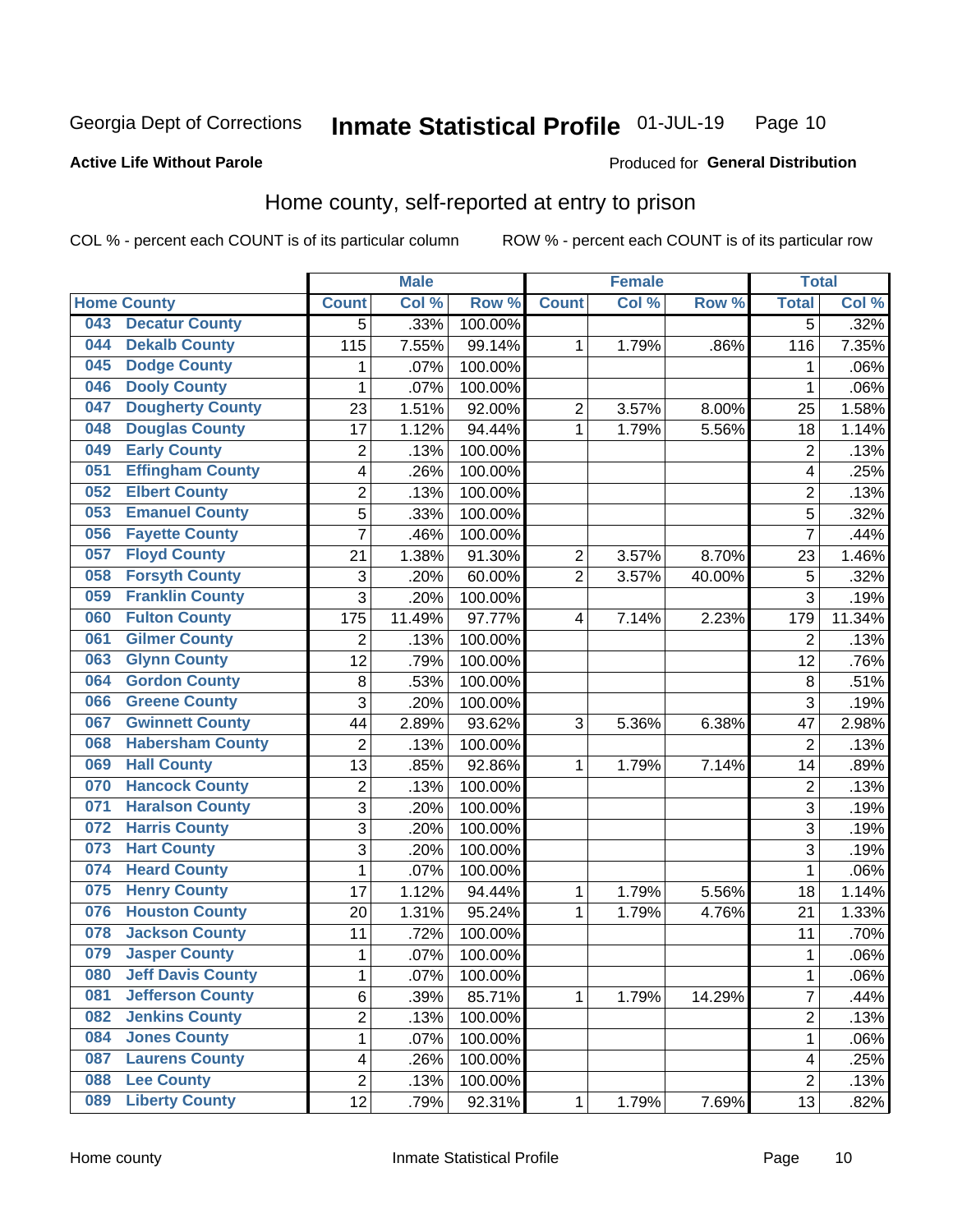#### Inmate Statistical Profile 01-JUL-19 Page 11

### **Active Life Without Parole**

# Produced for General Distribution

# Home county, self-reported at entry to prison

COL % - percent each COUNT is of its particular column

|                  |                          |                  | <b>Male</b> |         |              | <b>Female</b> |         | <b>Total</b>   |       |
|------------------|--------------------------|------------------|-------------|---------|--------------|---------------|---------|----------------|-------|
|                  | <b>Home County</b>       | <b>Count</b>     | Col %       | Row %   | <b>Count</b> | Col %         | Row %   | <b>Total</b>   | Col % |
| 090              | <b>Lincoln County</b>    | 1                | .07%        | 100.00% |              |               |         | 1              | .06%  |
| 091              | <b>Long County</b>       | $\mathbf{1}$     | .07%        | 100.00% |              |               |         | 1              | .06%  |
| 092              | <b>Lowndes County</b>    | $\boldsymbol{9}$ | .59%        | 100.00% |              |               |         | 9              | .57%  |
| 093              | <b>Lumpkin County</b>    | $\overline{c}$   | .13%        | 100.00% |              |               |         | $\overline{2}$ | .13%  |
| 094              | <b>Macon County</b>      | $\mathbf 1$      | .07%        | 100.00% |              |               |         | 1              | .06%  |
| 095              | <b>Madison County</b>    | $\mathbf 1$      | .07%        | 100.00% |              |               |         | 1              | .06%  |
| 096              | <b>Marion County</b>     | $\mathbf 1$      | .07%        | 100.00% |              |               |         | 1              | .06%  |
| 097              | <b>Mcduffie County</b>   | 3                | .20%        | 100.00% |              |               |         | 3              | .19%  |
| 098              | <b>Mcintosh County</b>   | $\mathbf 1$      | .07%        | 100.00% |              |               |         | 1              | .06%  |
| 099              | <b>Meriwether County</b> | $\mathbf 1$      | .07%        | 100.00% |              |               |         | 1              | .06%  |
| 100              | <b>Miller County</b>     | $\overline{c}$   | .13%        | 100.00% |              |               |         | $\overline{c}$ | .13%  |
| 101              | <b>Mitchell County</b>   | $\mathbf 1$      | .07%        | 100.00% |              |               |         | 1              | .06%  |
| 102              | <b>Monroe County</b>     | 7                | .46%        | 100.00% |              |               |         | 7              | .44%  |
| 103              | <b>Montgomery County</b> | $\overline{c}$   | .13%        | 100.00% |              |               |         | $\overline{2}$ | .13%  |
| 104              | <b>Morgan County</b>     | $\overline{2}$   | .13%        | 100.00% |              |               |         | $\overline{2}$ | .13%  |
| 106              | <b>Muscogee County</b>   | 30               | 1.97%       | 100.00% |              |               |         | 30             | 1.90% |
| 107              | <b>Newton County</b>     | 6                | .39%        | 75.00%  | 2            | 3.57%         | 25.00%  | 8              | .51%  |
| 108              | <b>Oconee County</b>     |                  |             |         | 1            | 1.79%         | 100.00% | 1              | .06%  |
| 109              | <b>Oglethorpe County</b> | 3                | .20%        | 100.00% |              |               |         | 3              | .19%  |
| 110              | <b>Paulding County</b>   | 11               | .72%        | 100.00% |              |               |         | 11             | .70%  |
| 111              | <b>Peach County</b>      | $\mathbf 1$      | .07%        | 100.00% |              |               |         | 1              | .06%  |
| $\overline{112}$ | <b>Pickens County</b>    | $\mathbf 1$      | .07%        | 100.00% |              |               |         | 1              | .06%  |
| $\overline{113}$ | <b>Pierce County</b>     | 5                | .33%        | 100.00% |              |               |         | 5              | .32%  |
| 114              | <b>Pike County</b>       | 3                | .20%        | 100.00% |              |               |         | 3              | .19%  |
| $\overline{115}$ | <b>Polk County</b>       | 5                | .33%        | 100.00% |              |               |         | 5              | .32%  |
| 117              | <b>Putnam County</b>     | 4                | .26%        | 100.00% |              |               |         | 4              | .25%  |
| 119              | <b>Rabun County</b>      | $\overline{2}$   | .13%        | 100.00% |              |               |         | $\overline{2}$ | .13%  |
| 120              | <b>Randolph County</b>   | $\overline{2}$   | .13%        | 100.00% |              |               |         | $\overline{2}$ | .13%  |
| 121              | <b>Richmond County</b>   | 56               | 3.68%       | 94.92%  | 3            | 5.36%         | 5.08%   | 59             | 3.74% |
| 122              | <b>Rockdale County</b>   | 8                | .53%        | 100.00% |              |               |         | 8              | .51%  |
| 124              | <b>Screven County</b>    | $\mathbf{1}$     | .07%        | 100.00% |              |               |         | 1              | .06%  |
| 125              | <b>Seminole County</b>   | 2                | .13%        | 100.00% |              |               |         | 2              | .13%  |
| 126              | <b>Spalding County</b>   | 14               | .92%        | 100.00% |              |               |         | 14             | .89%  |
| 127              | <b>Stephens County</b>   | $\overline{c}$   | .13%        | 66.67%  | 1            | 1.79%         | 33.33%  | $\mathsf 3$    | .19%  |
| 128              | <b>Stewart County</b>    | $\mathbf{1}$     | .07%        | 100.00% |              |               |         | 1              | .06%  |
| 129              | <b>Sumter County</b>     | 3                | .20%        | 100.00% |              |               |         | $\sqrt{3}$     | .19%  |
| $\overline{132}$ | <b>Tattnall County</b>   | $\overline{7}$   | .46%        | 87.50%  | 1            | 1.79%         | 12.50%  | 8              | .51%  |
| $\overline{133}$ | <b>Taylor County</b>     | $\mathbf{1}$     | .07%        | 100.00% |              |               |         | 1              | .06%  |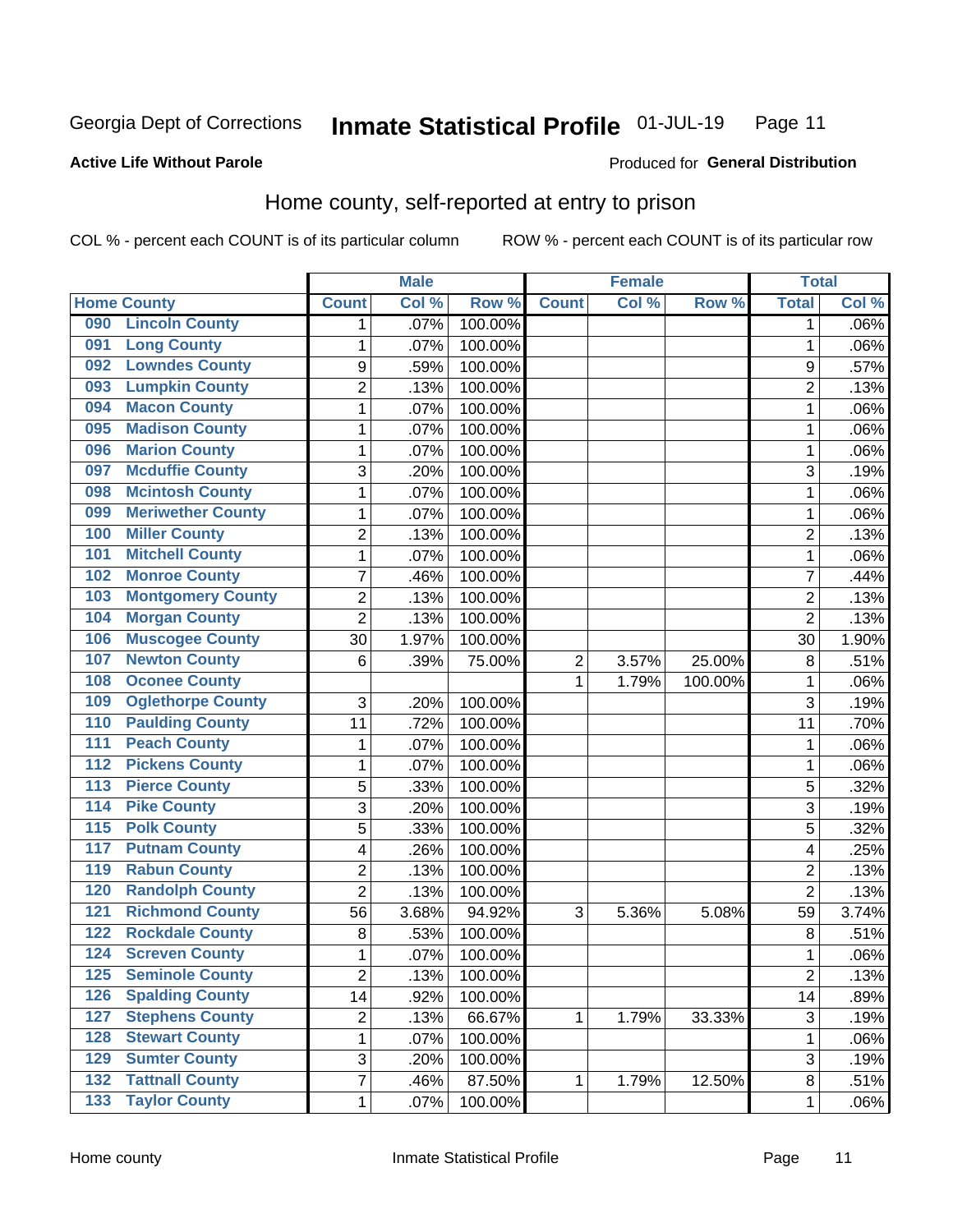#### Inmate Statistical Profile 01-JUL-19 Page 12

Produced for General Distribution

### **Active Life Without Parole**

# Home county, self-reported at entry to prison

COL % - percent each COUNT is of its particular column

|                                 |                | <b>Male</b> |         |                 | <b>Female</b> |        | <b>Total</b>   |       |
|---------------------------------|----------------|-------------|---------|-----------------|---------------|--------|----------------|-------|
| <b>Home County</b>              | <b>Count</b>   | Col %       | Row %   | <b>Count</b>    | Col %         | Row %  | <b>Total</b>   | Col % |
| <b>Telfair County</b><br>134    | 1              | .07%        | 100.00% |                 |               |        | 1              | .06%  |
| <b>Thomas County</b><br>136     | 5              | .33%        | 100.00% |                 |               |        | 5              | .32%  |
| <b>Tift County</b><br>137       | 10             | .66%        | 100.00% |                 |               |        | 10             | .63%  |
| <b>Toombs County</b><br>138     | 10             | .66%        | 100.00% |                 |               |        | 10             | .63%  |
| <b>Treutlen County</b><br>140   | 4              | .26%        | 100.00% |                 |               |        | 4              | .25%  |
| <b>Troup County</b><br>141      | $\overline{7}$ | .46%        | 100.00% |                 |               |        | 7              | .44%  |
| <b>Twiggs County</b><br>143     | $\overline{2}$ | .13%        | 100.00% |                 |               |        | $\overline{2}$ | .13%  |
| <b>Union County</b><br>144      | 1              | .07%        | 100.00% |                 |               |        | 1              | .06%  |
| <b>Upson County</b><br>145      | 5              | .33%        | 100.00% |                 |               |        | 5              | .32%  |
| <b>Walker County</b><br>146     | 4              | .26%        | 80.00%  | 1               | 1.79%         | 20.00% | 5              | .32%  |
| <b>Walton County</b><br>147     | 14             | .92%        | 100.00% |                 |               |        | 14             | .89%  |
| <b>Ware County</b><br>148       | 9              | .59%        | 100.00% |                 |               |        | 9              | .57%  |
| <b>Warren County</b><br>149     | $\overline{2}$ | .13%        | 66.67%  | 1               | 1.79%         | 33.33% | 3              | .19%  |
| <b>Washington County</b><br>150 | 7              | .46%        | 100.00% |                 |               |        | 7              | .44%  |
| <b>Wayne County</b><br>151      | 8              | .53%        | 100.00% |                 |               |        | 8              | .51%  |
| <b>Wheeler County</b><br>153    | 1              | .07%        | 100.00% |                 |               |        | 1              | .06%  |
| <b>White County</b><br>154      | 1              | .07%        | 50.00%  | 1               | 1.79%         | 50.00% | $\overline{2}$ | .13%  |
| <b>Whitfield County</b><br>155  | 9              | .59%        | 100.00% |                 |               |        | 9              | .57%  |
| <b>Wilcox County</b><br>156     | 1              | .07%        | 100.00% |                 |               |        | 1              | .06%  |
| <b>Wilkes County</b><br>157     | 4              | .26%        | 100.00% |                 |               |        | 4              | .25%  |
| <b>Wilkinson County</b><br>158  | $\overline{2}$ | .13%        | 100.00% |                 |               |        | $\overline{2}$ | .13%  |
| <b>Worth County</b><br>159      | 1              | .07%        | 100.00% |                 |               |        | 1              | .06%  |
| Other Custody/Out Of<br>999     | 3              | .20%        | 100.00% |                 |               |        | 3              | .19%  |
| <b>State</b>                    |                |             |         |                 |               |        |                |       |
| <b>Total Rported</b>            | 1,523          | 100%        | 96.45%  | $\overline{56}$ | 100%          | 3.55%  | 1,579          | 100%  |

| <b>Not Reported</b> |              |    |              |
|---------------------|--------------|----|--------------|
| <b>Total</b>        | EOC.<br>3∠3, | oc | --^<br>I.579 |

| Mode (most frequent) | <b>Fulton County</b> | <b>Fulton County</b> | <b>Fulton County</b> |
|----------------------|----------------------|----------------------|----------------------|
|----------------------|----------------------|----------------------|----------------------|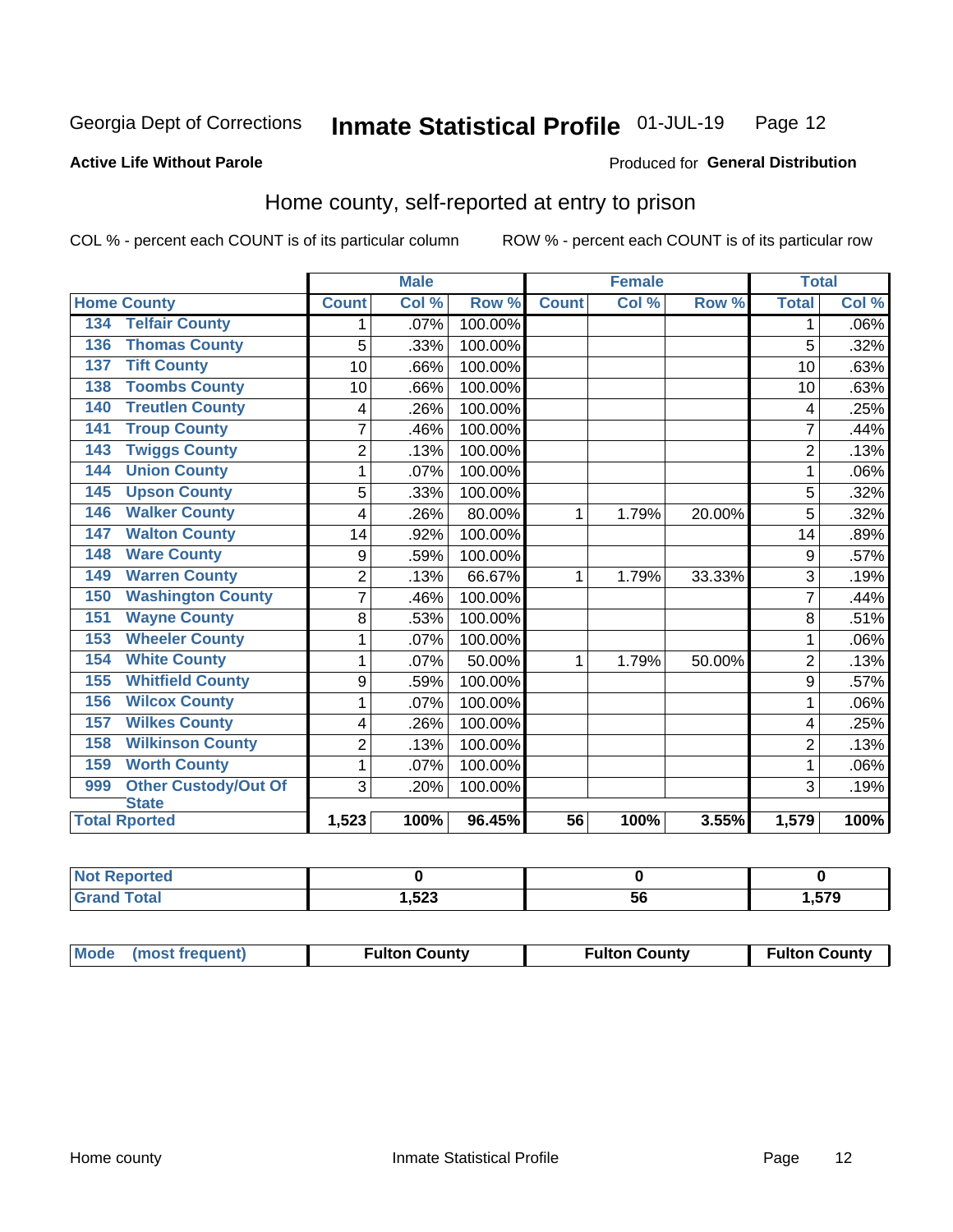#### Inmate Statistical Profile 01-JUL-19 Page 13

### **Active Life Without Parole**

### Produced for General Distribution

# Employment status before prison, self-reported at entry to prison

COL % - percent each COUNT is of its particular column

|                           |              | <b>Male</b> |         |              | <b>Female</b> |       |       | <b>Total</b> |  |
|---------------------------|--------------|-------------|---------|--------------|---------------|-------|-------|--------------|--|
| <b>Employment Status</b>  | <b>Count</b> | Col %       | Row %   | <b>Count</b> | Col %         | Row % | Total | Col %        |  |
| <b>Full Time</b><br>01    | 515          | 45.82%      | 96.08%  | 21           | 47.73%        | 3.92% | 536   | 45.89%       |  |
| <b>Part Time</b><br>02    | 74           | 6.58%       | 100.00% |              |               |       | 74    | 6.34%        |  |
| Unempl $<$ 6M<br>03       | 70 l         | 6.23%       | 98.59%  |              | 2.27%         | 1.41% | 71    | 6.08%        |  |
| Unempl > 6M<br>04         | 277          | 24.64%      | 94.54%  | 16           | 36.36%        | 5.46% | 293   | 25.09%       |  |
| <b>Never Worked</b><br>05 | 99           | 8.81%       | 100.00% |              |               |       | 99    | 8.48%        |  |
| <b>Student</b><br>06      | 34           | 3.02%       | 100.00% |              |               |       | 34    | 2.91%        |  |
| <b>Incapable</b><br>07    | 55           | 4.89%       | 90.16%  | 6            | 13.64%        | 9.84% | 61    | 5.22%        |  |
| <b>Total Reported</b>     | 1,124        | 100%        | 96.23%  | 44           | 100%          | 3.77% | 1,168 | 100%         |  |

| 399<br>- - -  | $\overline{\phantom{0}}$ | <u>ля</u><br>71 L   |
|---------------|--------------------------|---------------------|
| E00<br>د∡כ. ، | 50                       | <b>E70</b><br>ו ט.ו |

| Mc | ∙u∥<br>----<br>ıme | ίuΙ<br>Πmε |
|----|--------------------|------------|
|    |                    |            |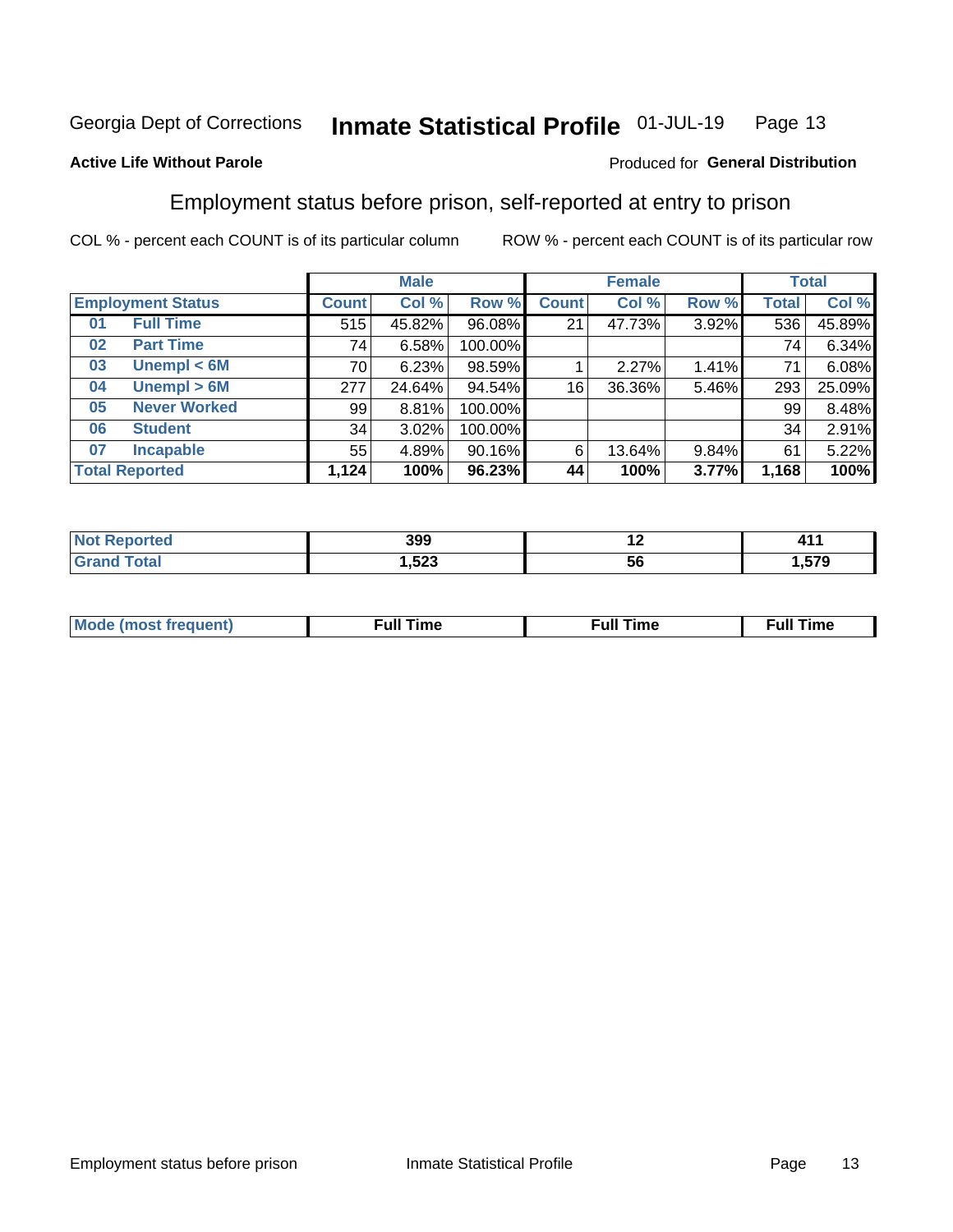### **Active Life Without Parole**

Produced for General Distribution

# Age at admission

COL % - percent each COUNT is of its particular column

|                         |              | <b>Male</b> |         |                | <b>Female</b> |        |              | <b>Total</b> |
|-------------------------|--------------|-------------|---------|----------------|---------------|--------|--------------|--------------|
| <b>Age At Admission</b> | <b>Count</b> | Col %       | Row %   | <b>Count</b>   | Col %         | Row %  | <b>Total</b> | Col %        |
| 15                      | 2            | 0.13%       | 100.00% |                |               |        | 2            | 0.13%        |
| 16                      | 1            | 0.07%       | 100.00% |                |               |        | 1            | 0.06%        |
| $\overline{17}$         | 8            | 0.53%       | 100.00% |                |               |        | 8            | 0.51%        |
| 18                      | 9            | 0.59%       | 100.00% |                |               |        | 9            | 0.57%        |
| 19                      | 19           | 1.25%       | 100.00% |                |               |        | 19           | 1.20%        |
| $\overline{20}$         | 38           | 2.50%       | 97.44%  | 1              | 1.79%         | 2.56%  | 39           | 2.47%        |
| $\overline{21}$         | 37           | 2.43%       | 97.37%  | 1              | 1.79%         | 2.63%  | 38           | 2.41%        |
| 22                      | 64           | 4.20%       | 96.97%  | $\overline{2}$ | 3.57%         | 3.03%  | 66           | 4.18%        |
| 23                      | 57           | 3.74%       | 98.28%  | 1              | 1.79%         | 1.72%  | 58           | 3.67%        |
| 24                      | 56           | 3.68%       | 94.92%  | 3              | 5.36%         | 5.08%  | 59           | 3.74%        |
| $\overline{25}$         | 66           | 4.33%       | 94.29%  | 4              | 7.14%         | 5.71%  | 70           | 4.43%        |
| 26                      | 69           | 4.53%       | 97.18%  | $\overline{2}$ | 3.57%         | 2.82%  | 71           | 4.50%        |
| $\overline{27}$         | 56           | 3.68%       | 93.33%  | 4              | 7.14%         | 6.67%  | 60           | 3.80%        |
| 28                      | 65           | 4.27%       | 97.01%  | $\overline{2}$ | 3.57%         | 2.99%  | 67           | 4.24%        |
| 29                      | 63           | 4.14%       | 98.44%  | 1              | 1.79%         | 1.56%  | 64           | 4.05%        |
| 30                      | 51           | 3.35%       | 100.00% |                |               |        | 51           | 3.23%        |
| $\overline{31}$         | 66           | 4.33%       | 98.51%  | 1              | 1.79%         | 1.49%  | 67           | 4.24%        |
| 32                      | 63           | 4.14%       | 95.45%  | 3              | 5.36%         | 4.55%  | 66           | 4.18%        |
| 33                      | 52           | 3.41%       | 96.30%  | $\overline{2}$ | 3.57%         | 3.70%  | 54           | 3.42%        |
| 34                      | 33           | 2.17%       | 91.67%  | 3              | 5.36%         | 8.33%  | 36           | 2.28%        |
| 35                      | 40           | 2.63%       | 97.56%  | 1              | 1.79%         | 2.44%  | 41           | 2.60%        |
| 36                      | 50           | 3.28%       | 96.15%  | $\overline{2}$ | 3.57%         | 3.85%  | 52           | 3.29%        |
| 37                      | 42           | 2.76%       | 97.67%  | 1              | 1.79%         | 2.33%  | 43           | 2.72%        |
| 38                      | 48           | 3.15%       | 100.00% |                |               |        | 48           | 3.04%        |
| 39                      | 38           | 2.50%       | 86.36%  | 6              | 10.71%        | 13.64% | 44           | 2.79%        |
| 40                      | 33           | 2.17%       | 94.29%  | $\overline{2}$ | 3.57%         | 5.71%  | 35           | 2.22%        |
| 41                      | 41           | 2.69%       | 95.35%  | $\overline{2}$ | 3.57%         | 4.65%  | 43           | 2.72%        |
| 42                      | 36           | 2.36%       | 100.00% |                |               |        | 36           | 2.28%        |
| 43                      | 30           | 1.97%       | 93.75%  | $\overline{2}$ | 3.57%         | 6.25%  | 32           | 2.03%        |
| 44                      | 25           | 1.64%       | 92.59%  | $\overline{2}$ | 3.57%         | 7.41%  | 27           | 1.71%        |
| 45                      | 30           | 1.97%       | 96.77%  | 1              | 1.79%         | 3.23%  | 31           | 1.96%        |
| 46                      | 26           | 1.71%       | 89.66%  | 3              | 5.36%         | 10.34% | 29           | 1.84%        |
| 47                      | 27           | 1.77%       | 100.00% |                |               |        | 27           | 1.71%        |
| 48                      | 26           | 1.71%       | 89.66%  | 3              | 5.36%         | 10.34% | 29           | 1.84%        |
| 49                      | 25           | 1.64%       | 100.00% |                |               |        | 25           | 1.58%        |
| 50                      | 24           | 1.58%       | 100.00% |                |               |        | 24           | 1.52%        |
| $\overline{51}$         | 11           | 0.72%       | 100.00% |                |               |        | 11           | 0.70%        |
| 52                      | 13           | 0.85%       | 100.00% |                |               |        | 13           | 0.82%        |
| 53                      | 15           | 0.98%       | 100.00% |                |               |        | 15           | 0.95%        |
| 54                      | 10           | 0.66%       | 100.00% |                |               |        | 10           | 0.63%        |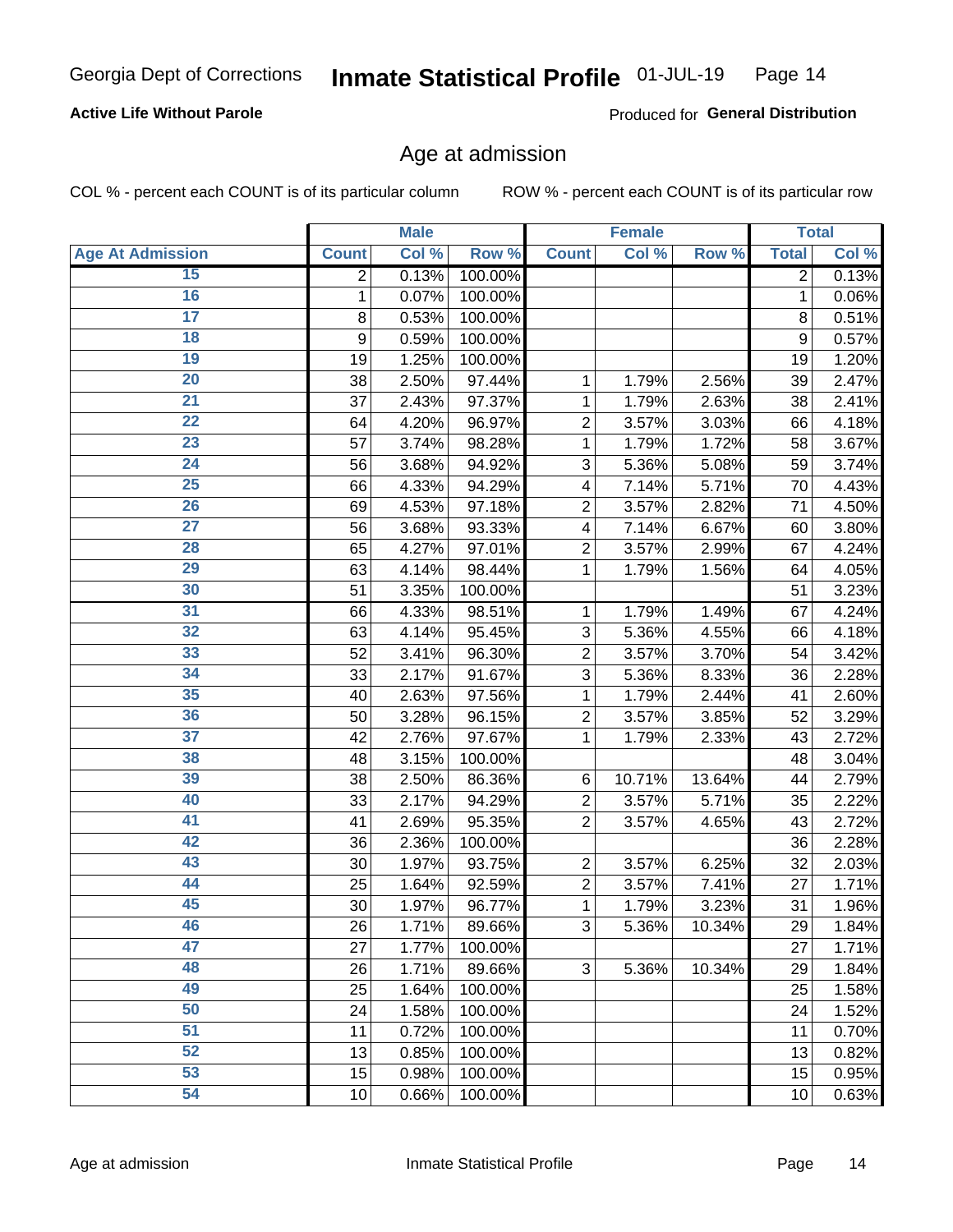### **Active Life Without Parole**

Produced for General Distribution

# Age at admission

COL % - percent each COUNT is of its particular column

|                         |              | <b>Male</b> |         |              | <b>Female</b> |       |              | <b>Total</b> |
|-------------------------|--------------|-------------|---------|--------------|---------------|-------|--------------|--------------|
| <b>Age At Admission</b> | <b>Count</b> | Col %       | Row %   | <b>Count</b> | Col %         | Row % | <b>Total</b> | Col %        |
| 55                      | 12           | 0.79%       | 92.31%  |              | 1.79%         | 7.69% | 13           | 0.82%        |
| 56                      | 7            | 0.46%       | 100.00% |              |               |       |              | 0.44%        |
| 57                      | 8            | 0.53%       | 100.00% |              |               |       | 8            | 0.51%        |
| 58                      | 6            | 0.39%       | 100.00% |              |               |       | 6            | 0.38%        |
| 59                      | 5            | 0.33%       | 100.00% |              |               |       | 5            | 0.32%        |
| 60                      | 3            | 0.20%       | 100.00% |              |               |       | 3            | 0.19%        |
| 61                      |              | $0.07\%$    | 100.00% |              |               |       |              | 0.06%        |
| 62                      | 2            | 0.13%       | 100.00% |              |               |       | 2            | 0.13%        |
| 64                      | 3            | 0.20%       | 100.00% |              |               |       | 3            | 0.19%        |
| 65                      | 2            | 0.13%       | 100.00% |              |               |       | 2            | 0.13%        |
| 66                      | 2            | 0.13%       | 100.00% |              |               |       | 2            | 0.13%        |
| 67                      | 2            | 0.13%       | 100.00% |              |               |       | 2            | 0.13%        |
| 69                      | 3            | 0.20%       | 100.00% |              |               |       | 3            | 0.19%        |
| 73                      |              | 0.07%       | 100.00% |              |               |       |              | 0.06%        |
| 78                      |              | 0.07%       | 100.00% |              |               |       |              | 0.06%        |
| <b>Total Reported</b>   | 1,523        | 100%        | 96.45%  | 56           | 100%          | 3.55% | 1,579        | 100%         |

| <b>Not Reported</b> |       |    |                     |
|---------------------|-------|----|---------------------|
| <b>Total</b>        | 1,523 | 56 | $- - -$<br>. .<br>. |

| Mean (average)         | 34.03 | 34.21 | 34.03    |
|------------------------|-------|-------|----------|
| <b>Median (middle)</b> | ^^    |       | ົ<br>-52 |
| Mode (most frequent)   | 26    | 39    | 26       |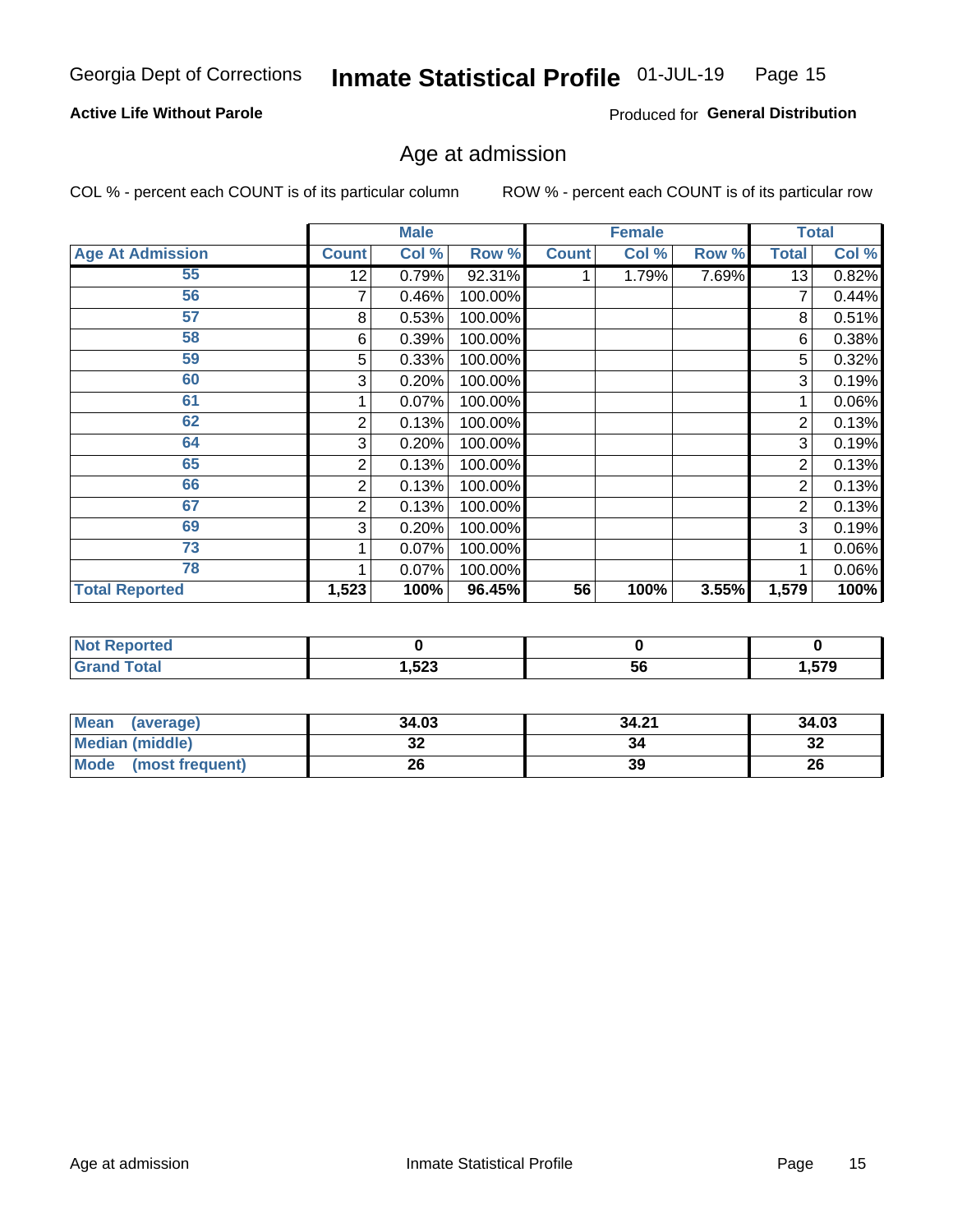### **Active Life Without Parole**

### Produced for General Distribution

# Height, measured at entry to prison

COL % - percent each COUNT is of its particular column

|                       |                | <b>Male</b> |         |                 | <b>Female</b> |         |                | <b>Total</b> |
|-----------------------|----------------|-------------|---------|-----------------|---------------|---------|----------------|--------------|
| <b>Height</b>         | <b>Count</b>   | Col %       | Row %   | <b>Count</b>    | Col %         | Row %   | <b>Total</b>   | Col %        |
| $\bf{0}$              | 9              | 0.59%       | 100.00% |                 |               |         | 9              | 0.57%        |
| 4'10''                |                |             |         | $\mathbf{1}$    | 1.79%         | 100.00% | 1              | 0.06%        |
| 5'00''                | 4              | 0.26%       | 100.00% |                 |               |         | 4              | 0.25%        |
| 5'01"                 | 4              | 0.26%       | 66.67%  | $\overline{2}$  | 3.57%         | 33.33%  | 6              | 0.38%        |
| 5'02"                 | 5              | 0.33%       | 83.33%  | 1               | 1.79%         | 16.67%  | $6\phantom{1}$ | 0.38%        |
| 5'03''                | 13             | 0.85%       | 56.52%  | 10              | 17.86%        | 43.48%  | 23             | 1.46%        |
| 5'04"                 | 17             | 1.12%       | 53.13%  | 15              | 26.79%        | 46.88%  | 32             | 2.03%        |
| 5'05"                 | 41             | 2.69%       | 85.42%  | $\overline{7}$  | 12.50%        | 14.58%  | 48             | 3.04%        |
| 5'06''                | 105            | 6.89%       | 94.59%  | 6               | 10.71%        | 5.41%   | 111            | 7.03%        |
| 5'07"                 | 102            | 6.70%       | 93.58%  | 7               | 12.50%        | 6.42%   | 109            | 6.90%        |
| 5'08''                | 158            | 10.37%      | 99.37%  | 1               | 1.79%         | 0.63%   | 159            | 10.07%       |
| 5'09''                | 200            | 13.13%      | 98.52%  | 3               | 5.36%         | 1.48%   | 203            | 12.86%       |
| 5'10''                | 178            | 11.69%      | 99.44%  | 1               | 1.79%         | 0.56%   | 179            | 11.34%       |
| 5'11"                 | 193            | 12.67%      | 100.00% |                 |               |         | 193            | 12.22%       |
| 6'00''                | 160            | 10.51%      | 99.38%  | 1.              | 1.79%         | 0.62%   | 161            | 10.20%       |
| 6'01''                | 124            | 8.14%       | 100.00% |                 |               |         | 124            | 7.85%        |
| 6'02"                 | 104            | 6.83%       | 100.00% |                 |               |         | 104            | 6.59%        |
| 6'03''                | 51             | 3.35%       | 98.08%  | $\mathbf{1}$    | 1.79%         | 1.92%   | 52             | 3.29%        |
| 6'04"                 | 37             | 2.43%       | 100.00% |                 |               |         | 37             | 2.34%        |
| 6'05"                 | 9              | 0.59%       | 100.00% |                 |               |         | 9              | 0.57%        |
| 6'06''                | 5              | 0.33%       | 100.00% |                 |               |         | 5              | 0.32%        |
| 6'07''                | $\overline{2}$ | 0.13%       | 100.00% |                 |               |         | $\overline{2}$ | 0.13%        |
| 6'11''                | $\overline{2}$ | 0.13%       | 100.00% |                 |               |         | $\overline{2}$ | 0.13%        |
| <b>Total Reported</b> | 1,523          | 100%        | 96.45%  | $\overline{56}$ | 100%          | 3.55%   | 1,579          | 100%         |

| Reported     |                        |    |      |
|--------------|------------------------|----|------|
| <b>Total</b> | ,523<br>. <del>.</del> | 56 | .579 |

| <b>Mean</b> | (average)       | 5'10" | 5'05" | 5'10" |
|-------------|-----------------|-------|-------|-------|
|             |                 |       |       |       |
| Mode        | (most frequent) | 5'09" | 5'04" | 5'09" |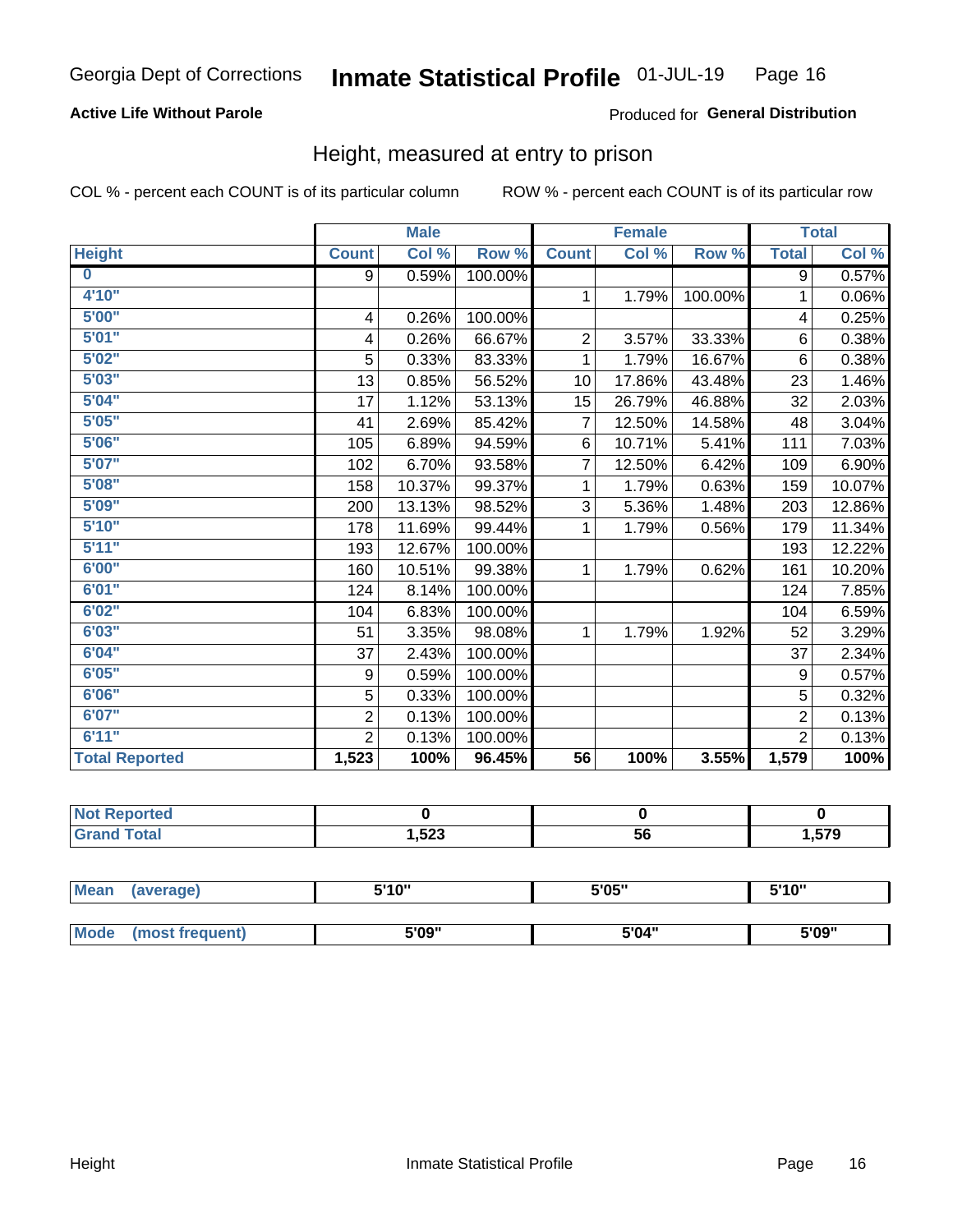**Active Life Without Parole** 

Produced for General Distribution

# Weight, measured at entry to prison

COL % - percent each COUNT is of its particular column

|                          |                         | <b>Male</b> |         |                         | <b>Female</b> |         |                | <b>Total</b> |  |
|--------------------------|-------------------------|-------------|---------|-------------------------|---------------|---------|----------------|--------------|--|
| <b>Weight</b>            | <b>Count</b>            | Col %       | Row %   | <b>Count</b>            | Col %         | Row %   | <b>Total</b>   | Col %        |  |
| 100 - 109 pounds         |                         |             |         | 1                       | 1.79%         | 100.00% | 1              | 0.06%        |  |
| 110 - 119 pounds         | 4                       | 0.26%       | 66.67%  | 2                       | 3.57%         | 33.33%  | 6              | 0.38%        |  |
| 120 - 129 pounds         | 7                       | 0.46%       | 87.50%  | $\mathbf{1}$            | 1.79%         | 12.50%  | 8              | 0.51%        |  |
| 130 - 139 pounds         | 45                      | 2.96%       | 91.84%  | 4                       | 7.14%         | 8.16%   | 49             | 3.11%        |  |
| 140 - 149 pounds         | 96                      | 6.32%       | 95.05%  | 5                       | 8.93%         | 4.95%   | 101            | 6.41%        |  |
| 150 - 159 pounds         | 139                     | 9.15%       | 95.86%  | 6                       | 10.71%        | 4.14%   | 145            | 9.21%        |  |
| 160 - 169 pounds         | 182                     | 11.98%      | 97.85%  | $\overline{\mathbf{4}}$ | 7.14%         | 2.15%   | 186            | 11.81%       |  |
| 170 - 179 pounds         | 203                     | 13.36%      | 98.07%  | $\overline{\mathbf{4}}$ | 7.14%         | 1.93%   | 207            | 13.14%       |  |
| 180 - 189 pounds         | 202                     | 13.30%      | 97.58%  | 5                       | 8.93%         | 2.42%   | 207            | 13.14%       |  |
| 190 - 199 pounds         | 126                     | 8.29%       | 94.74%  | 7                       | 12.50%        | 5.26%   | 133            | 8.44%        |  |
| 200 - 209 pounds         | 128                     | 8.43%       | 96.24%  | 5                       | 8.93%         | 3.76%   | 133            | 8.44%        |  |
| 210 - 219 pounds         | 96                      | 6.32%       | 95.05%  | $\overline{5}$          | 8.93%         | 4.95%   | 101            | 6.41%        |  |
| 220 - 229 pounds         | 95                      | 6.25%       | 98.96%  | $\mathbf{1}$            | 1.79%         | 1.04%   | 96             | 6.10%        |  |
| 230 - 239 pounds         | 57                      | 3.75%       | 98.28%  | $\mathbf{1}$            | 1.79%         | 1.72%   | 58             | 3.68%        |  |
| 240 - 249 pounds         | 45                      | 2.96%       | 100.00% |                         |               |         | 45             | 2.86%        |  |
| 250 - 259 pounds         | 32                      | 2.11%       | 100.00% |                         |               |         | 32             | 2.03%        |  |
| 260 - 269 pounds         | 14                      | 0.92%       | 93.33%  | $\mathbf{1}$            | 1.79%         | 6.67%   | 15             | 0.95%        |  |
| 270 - 279 pounds         | 14                      | 0.92%       | 100.00% |                         |               |         | 14             | 0.89%        |  |
| 280 - 289 pounds         | 12                      | 0.79%       | 92.31%  | $\mathbf{1}$            | 1.79%         | 7.69%   | 13             | 0.83%        |  |
| 290 - 299 pounds         | $\overline{5}$          | 0.33%       | 71.43%  | $\overline{2}$          | 3.57%         | 28.57%  | $\overline{7}$ | 0.44%        |  |
| 300 - 309 pounds         | 4                       | 0.26%       | 100.00% |                         |               |         | 4              | 0.25%        |  |
| 310 - 319 pounds         | 1                       | 0.07%       | 100.00% |                         |               |         | 1              | 0.06%        |  |
| 320 - 329 pounds         | $\overline{\mathbf{4}}$ | 0.26%       | 100.00% |                         |               |         | 4              | 0.25%        |  |
| 330 - 339 pounds         | 5                       | 0.33%       | 100.00% |                         |               |         | 5              | 0.32%        |  |
| 360 - 369 pounds         | $\mathbf 1$             | 0.07%       | 100.00% |                         |               |         | $\mathbf{1}$   | 0.06%        |  |
| 370 - 379 pounds         | 1                       | 0.07%       | 100.00% |                         |               |         | $\mathbf{1}$   | 0.06%        |  |
| 390 - 399 pounds         |                         |             |         | $\mathbf 1$             | 1.79%         | 100.00% | $\mathbf{1}$   | 0.06%        |  |
| 400 pounds and over      | $\mathbf{1}$            | 0.07%       | 100.00% |                         |               |         | $\mathbf{1}$   | 0.06%        |  |
| <b>Total Reported</b>    | 1,519                   | 100%        | 96.44%  | 56                      | 100%          | 3.56%   | 1,575          | 100%         |  |
|                          |                         |             |         |                         |               |         |                |              |  |
| <b>Not Reported</b>      |                         | 4           |         | $\mathbf 0$             |               |         | 4              |              |  |
| <b>Grand Total</b>       |                         | 1,523       |         | $\overline{56}$         |               |         | 1,579          |              |  |
|                          |                         |             |         |                         |               |         |                |              |  |
| <b>Mean</b><br>(average) |                         | 188         |         |                         | 183           |         |                | 188          |  |

| <b>Mean</b><br>(average)       | 188 | 183 | 188 |
|--------------------------------|-----|-----|-----|
| <b>Median (middle)</b>         | 180 | 180 | 180 |
| <b>Mode</b><br>(most frequent) | 180 | 180 | 180 |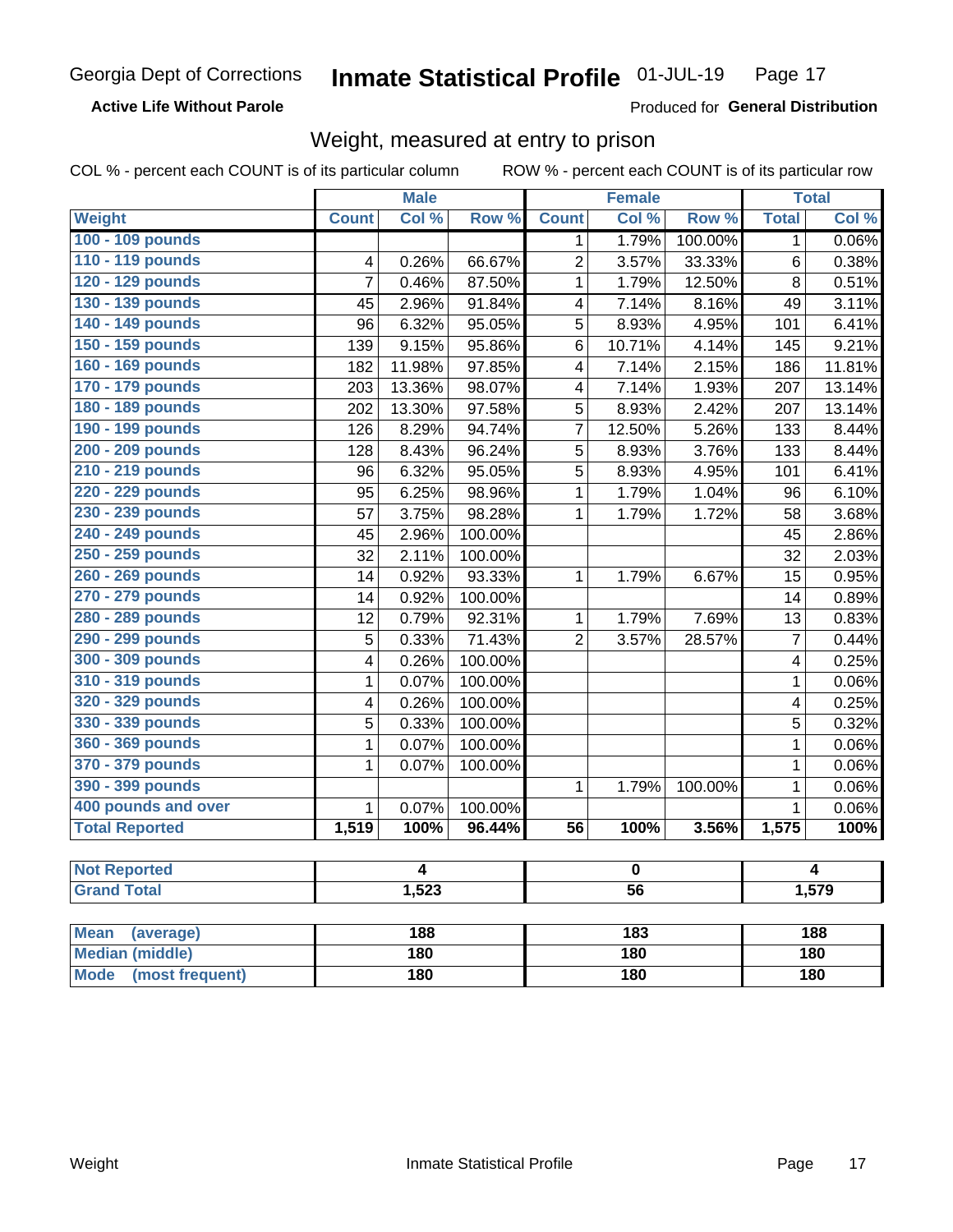#### Inmate Statistical Profile 01-JUL-19 Page 18

**Active Life Without Parole** 

#### Produced for General Distribution

# Veterans validated by Veteran's Administration

COL % - percent each COUNT is of its particular column

|                             | <b>Male</b>  |           |             | <b>Female</b> |         |       | <b>Total</b> |        |
|-----------------------------|--------------|-----------|-------------|---------------|---------|-------|--------------|--------|
| <b>Military service</b>     | <b>Count</b> | Col %     | Row % Count |               | Col %   | Row % | <b>Total</b> | Col %  |
| <b>Others</b>               | 51           | $40.80\%$ | 100.00%     |               |         |       | 51           | 40.48% |
| <b>Air Force</b>            | 49           | 39.20%    | 98.00%      |               | 100.00% | 2.00% | 50           | 39.68% |
| $\mathbf{2}$<br><b>Army</b> | 6            | 4.80%     | 100.00%     |               |         |       | 6            | 4.76%  |
| <b>Navy</b><br>3            |              | $5.60\%$  | 100.00%     |               |         |       |              | 5.56%  |
| <b>Coast Guard</b><br>5.    | 12           | $9.60\%$  | 100.00%     |               |         |       | 12           | 9.52%  |
| <b>Total Reported</b>       | 125          | 100%      | 99.21%      |               | 100%    | .79%  | 126          | 100%   |

| .398         | --<br>ು   | <b>A53</b><br>נים |
|--------------|-----------|-------------------|
| にへへ<br>د∡ت,⊧ | <b>56</b> | --^               |

| Mo<br>m | ∖‡h∧rc<br>____ | $-0.002$<br>28 F T<br>UI CE | <b>Others</b><br>____ |
|---------|----------------|-----------------------------|-----------------------|
|         |                |                             |                       |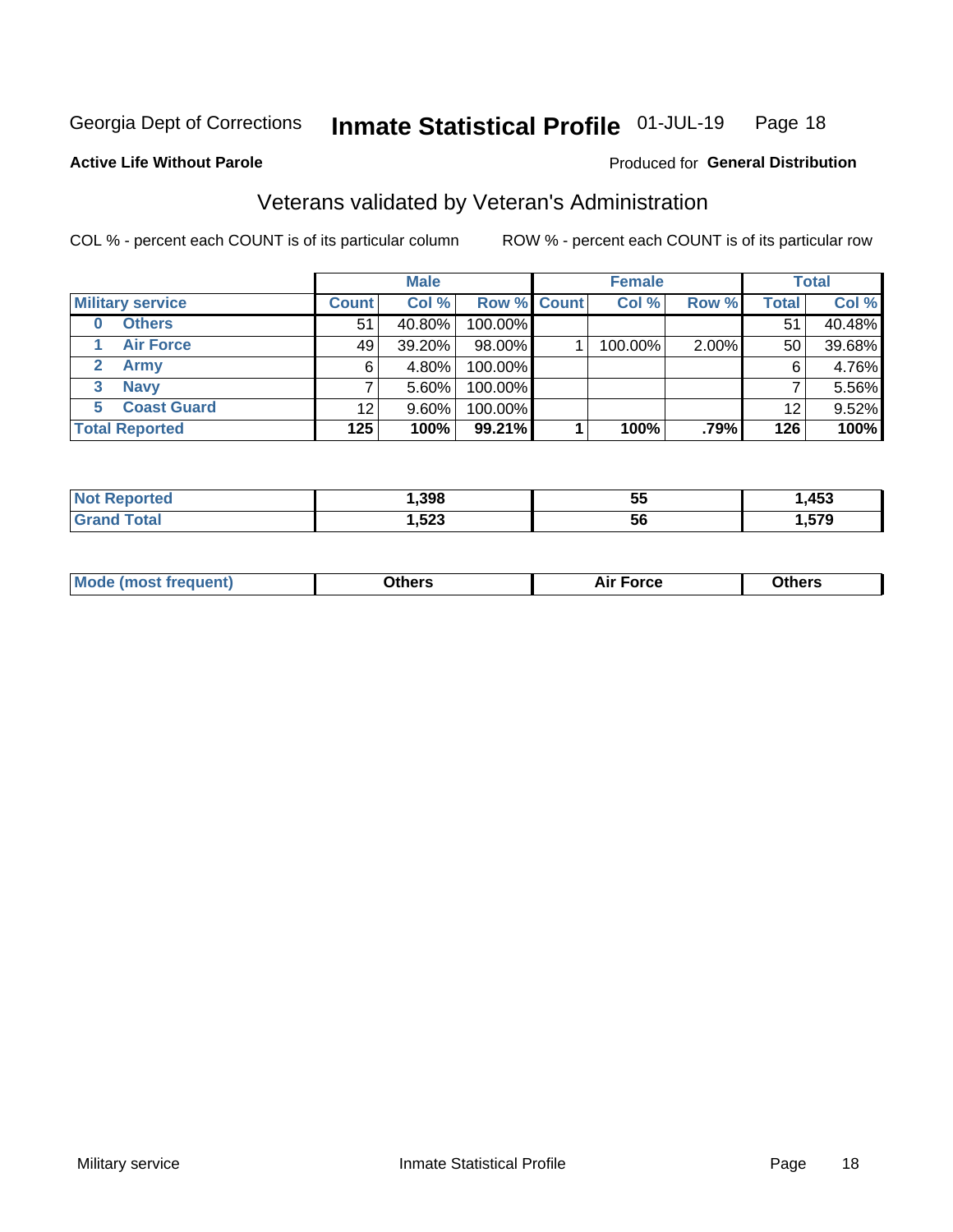#### Inmate Statistical Profile 01-JUL-19 Page 19

**Active Life Without Parole** 

Produced for General Distribution

# Type of admission to prison

COL % - percent each COUNT is of its particular column

|                                      |                 | <b>Male</b> |                    |    | <b>Female</b> |       |              | <b>Total</b> |
|--------------------------------------|-----------------|-------------|--------------------|----|---------------|-------|--------------|--------------|
| <b>Type of Admission</b>             | <b>Count</b>    | Col %       | <b>Row % Count</b> |    | Col %         | Row % | <b>Total</b> | Col %        |
| <b>New Sentence</b><br>52            | 1,444           | 94.81%      | 96.27%             | 56 | 100.00%       | 3.73% | 1,500        | 95.00%       |
| <b>Probation Rev Partial</b><br>53   | 8               | .53%        | 100.00%            |    |               |       | 8            | .51%         |
| <b>Probation Rev Remainder</b><br>54 | 17              | 1.12%       | 100.00%            |    |               |       | 17           | 1.08%        |
| <b>Parole Rev New Sentence</b><br>55 | 20              | 1.31%       | 100.00%            |    |               |       | 20           | 1.27%        |
| <b>Parole Rev No New</b><br>56       | 20 <sup>°</sup> | 1.31%       | 100.00%            |    |               |       | 20           | 1.27%        |
| <b>Sentence</b>                      |                 |             |                    |    |               |       |              |              |
| <b>Life W/O Parole</b><br>70         | 13              | .85%        | 100.00%            |    |               |       | 13           | .82%         |
| <b>Unknown</b><br>82                 |                 | $.07\%$     | 100.00%            |    |               |       |              | .06%         |
| <b>Total Reported</b>                | 1,523           | 100%        | 96.45%             | 56 | 100%          | 3.55% | 1,579        | 100%         |

| Reported<br><b>NOT</b> |               |                |       |
|------------------------|---------------|----------------|-------|
| <b>Total</b><br>Gra    | E00<br>د∡כ, . | - -<br>-<br>วง | . 579 |

| Mode (most frequent) | <b>New Sentence</b> | <b>New Sentence</b> | <b>New Sentence</b> |
|----------------------|---------------------|---------------------|---------------------|
|                      |                     |                     |                     |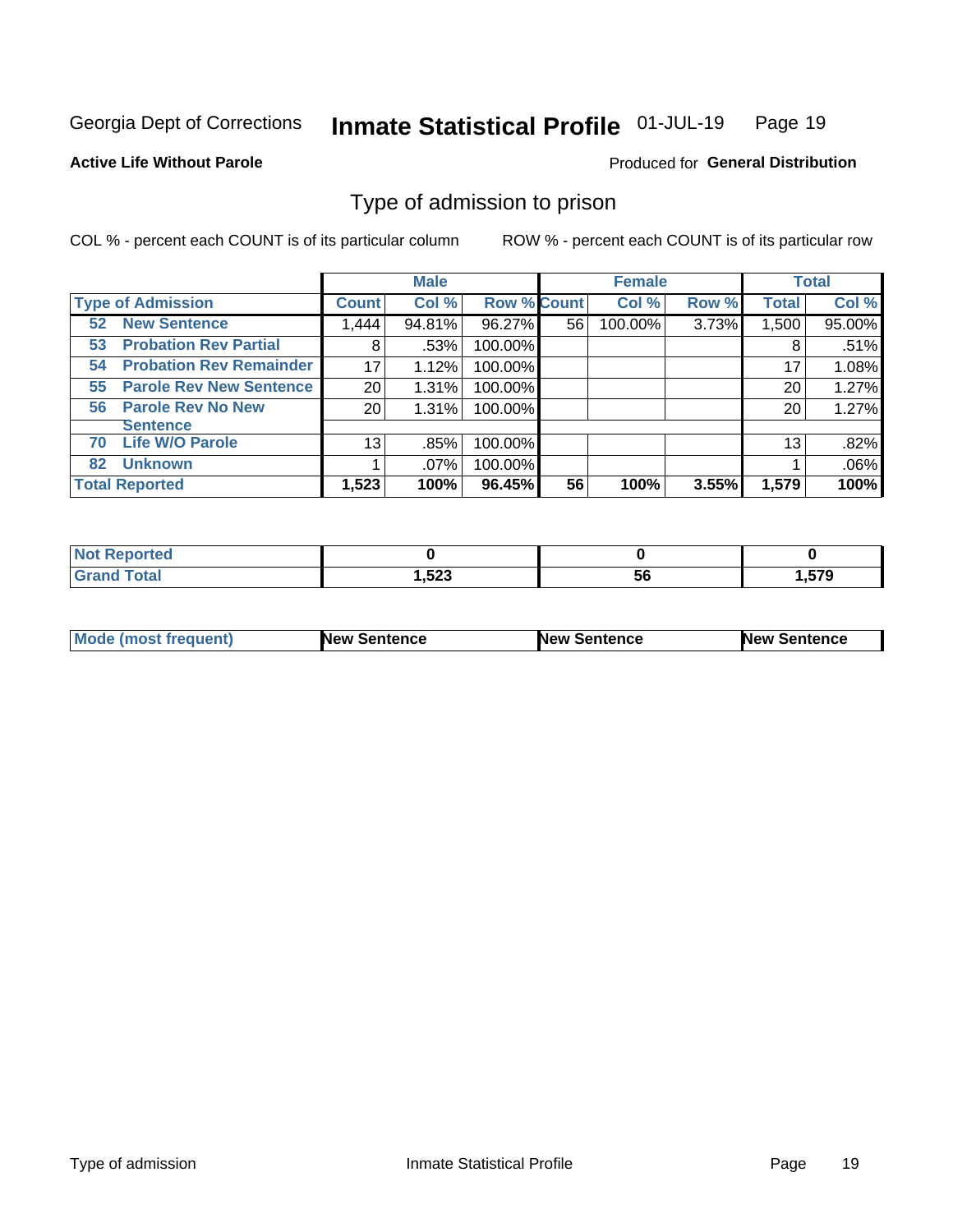#### Inmate Statistical Profile 01-JUL-19 Page 20

**Active Life Without Parole** 

### Produced for General Distribution

# Current / last supervision level

COL % - percent each COUNT is of its particular column

|                        | <b>Male</b>  |           |                    | <b>Female</b> |         |          | <b>Total</b>             |        |
|------------------------|--------------|-----------|--------------------|---------------|---------|----------|--------------------------|--------|
| <b>Security Status</b> | <b>Count</b> | Col%      | <b>Row % Count</b> |               | Col %   | Row %    | $\mathsf{Total}_{\perp}$ | Col %  |
| 4 Medium               |              | .20%      | 100.00%            |               | .00%    |          | ົ                        | .19%   |
| 5 Close                | 1,520        | $99.80\%$ | 96.45%             | 56            | 100.00% | $3.55\%$ | 1,576                    | 99.81% |
| <b>Total Reported</b>  | 1,523        | 100%      | 96.45%             | 56            | $100\%$ | 3.55%    | 1,579                    | 100%   |

| <b>Still being diagnosed</b> |       |    |       |
|------------------------------|-------|----|-------|
| <b>Not Reported</b>          |       |    |       |
| <b>Grand Total</b>           | 1,523 | 56 | 1,579 |

| <b>AhoM</b><br>rreauent) | <b>Close</b> | Close | Close |
|--------------------------|--------------|-------|-------|
|                          |              |       |       |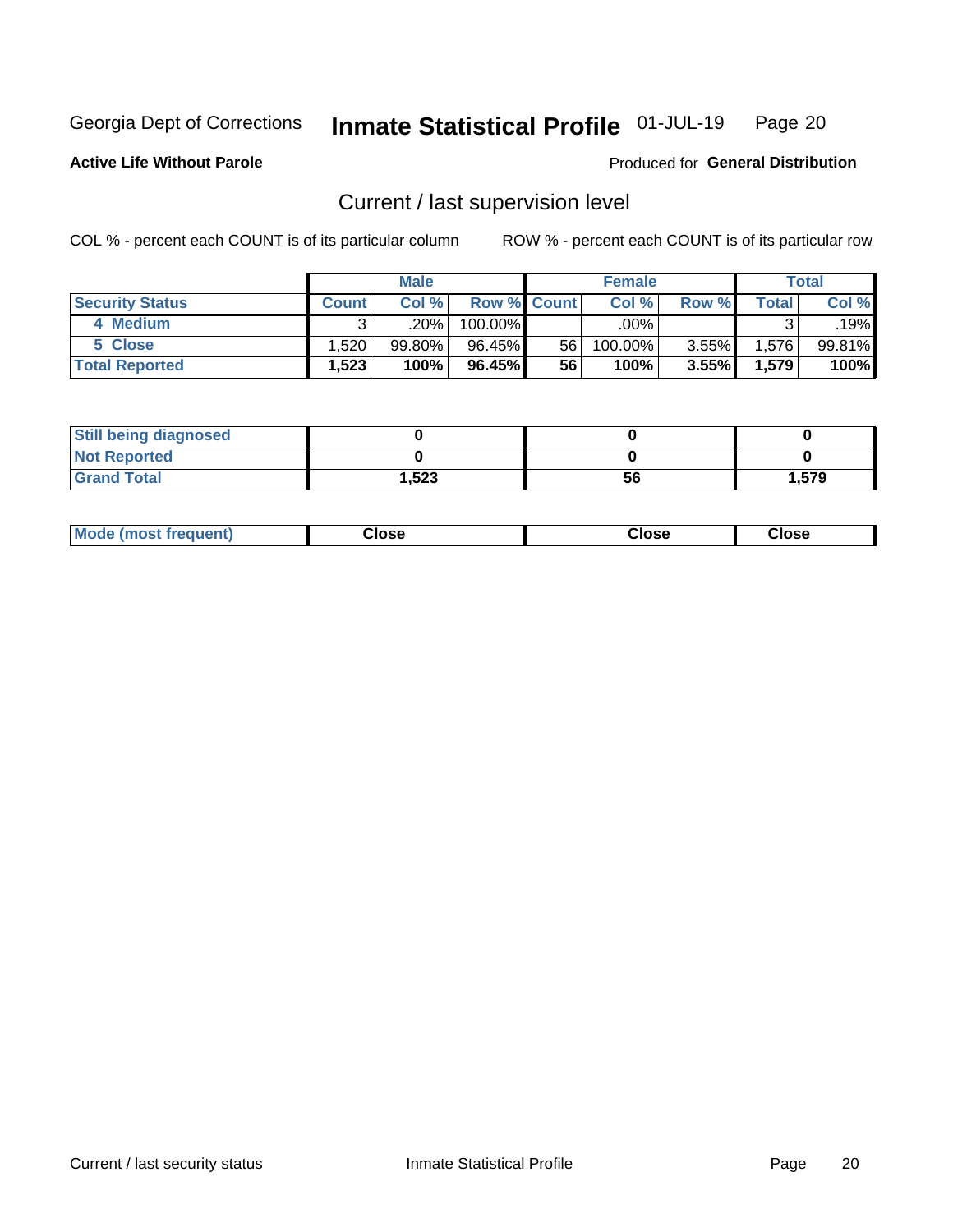#### Inmate Statistical Profile 01-JUL-19 Page 21

**Active Life Without Parole** 

Produced for General Distribution

# Current / last type of institution

COL % - percent each COUNT is of its particular column

|                            | <b>Male</b>  |         |                    | <b>Female</b> |            |          | Total        |         |
|----------------------------|--------------|---------|--------------------|---------------|------------|----------|--------------|---------|
| <b>Type of Institution</b> | <b>Count</b> | Col %   | <b>Row % Count</b> |               | Col %      | Row %    | <b>Total</b> | Col %   |
| <b>State Prison</b>        | 1,523        | 100.00% | 96.45%             | 56            | $100.00\%$ | $3.55\%$ | 1,579        | 100.00% |
| <b>Total Reported</b>      | 1,523        | 100%    | 96.45%             | 56            | 100%       | $3.55\%$ | 1,579        | 100%    |

| τeα<br>. |              |    |         |
|----------|--------------|----|---------|
|          | よつつ<br>د∡ت,⊧ | Эt | $- - -$ |

| <b>Mode (most frequent)</b> | State Prison | <b>State Prison</b> | State<br>⊦ Prisonl |
|-----------------------------|--------------|---------------------|--------------------|
|                             |              |                     |                    |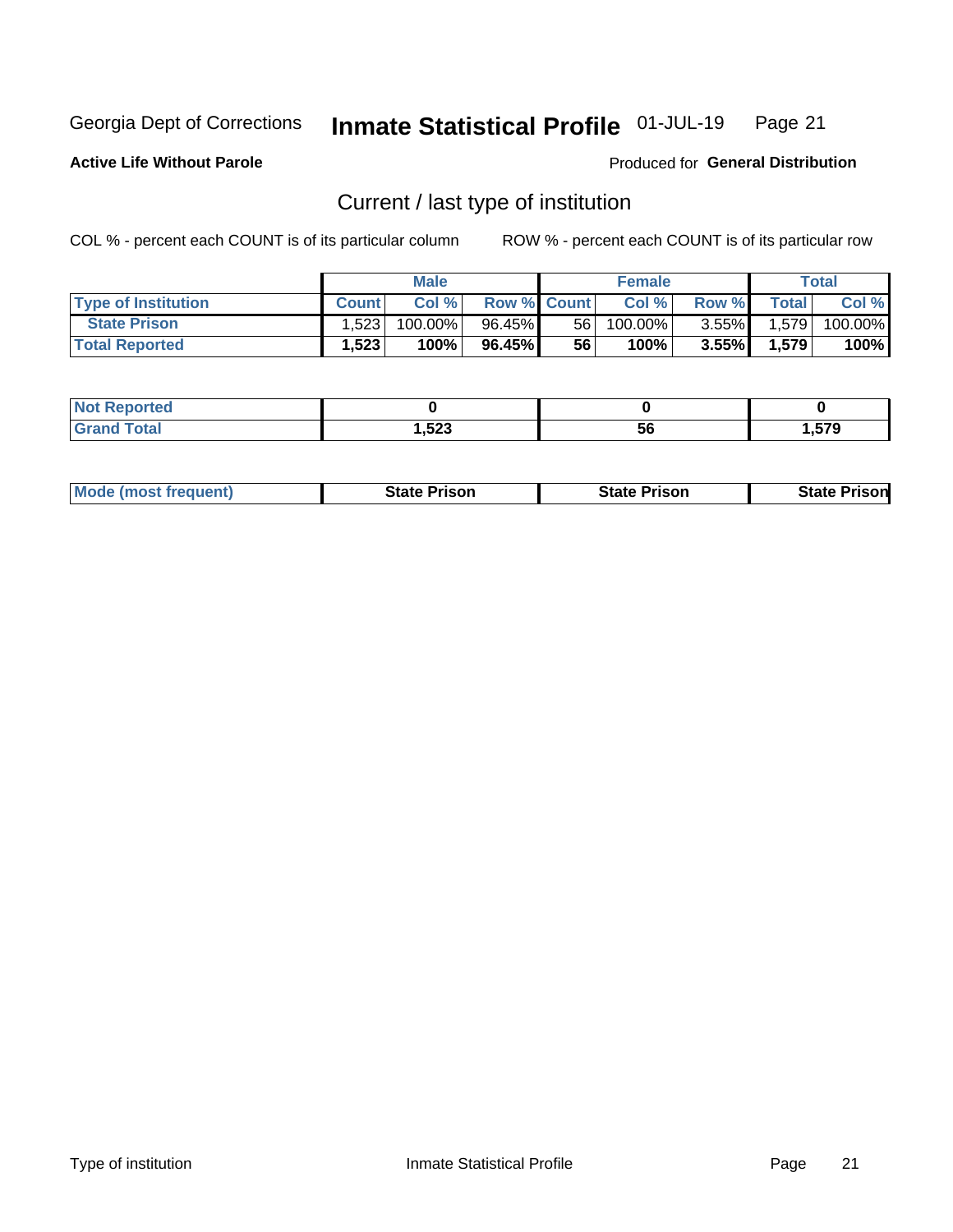#### Inmate Statistical Profile 01-JUL-19 Page 22

#### **Active Life Without Parole**

### Produced for General Distribution

# Institution type - transitional centers

COL % - percent each COUNT is of its particular column

|                                                | <b>Male</b> |                          | <b>Female</b> |             | <b>Total</b> |
|------------------------------------------------|-------------|--------------------------|---------------|-------------|--------------|
| <b>Institution Type - Trans. Centers Count</b> |             | <b>Col %</b> Row % Count | Col %         | Row % Total | Col %        |
| <b>Total Reported</b>                          |             |                          |               |             |              |

| <b>Reported</b><br><b>NOT</b><br>$\sim$            |  |  |
|----------------------------------------------------|--|--|
| $f$ $f \circ f \circ f$<br>$C = 1$<br><b>TULAI</b> |  |  |

| Mode (most frequent) | <b>Null</b> | <b>Null</b> | <b>Null</b> |
|----------------------|-------------|-------------|-------------|
|                      |             |             |             |
|                      |             |             |             |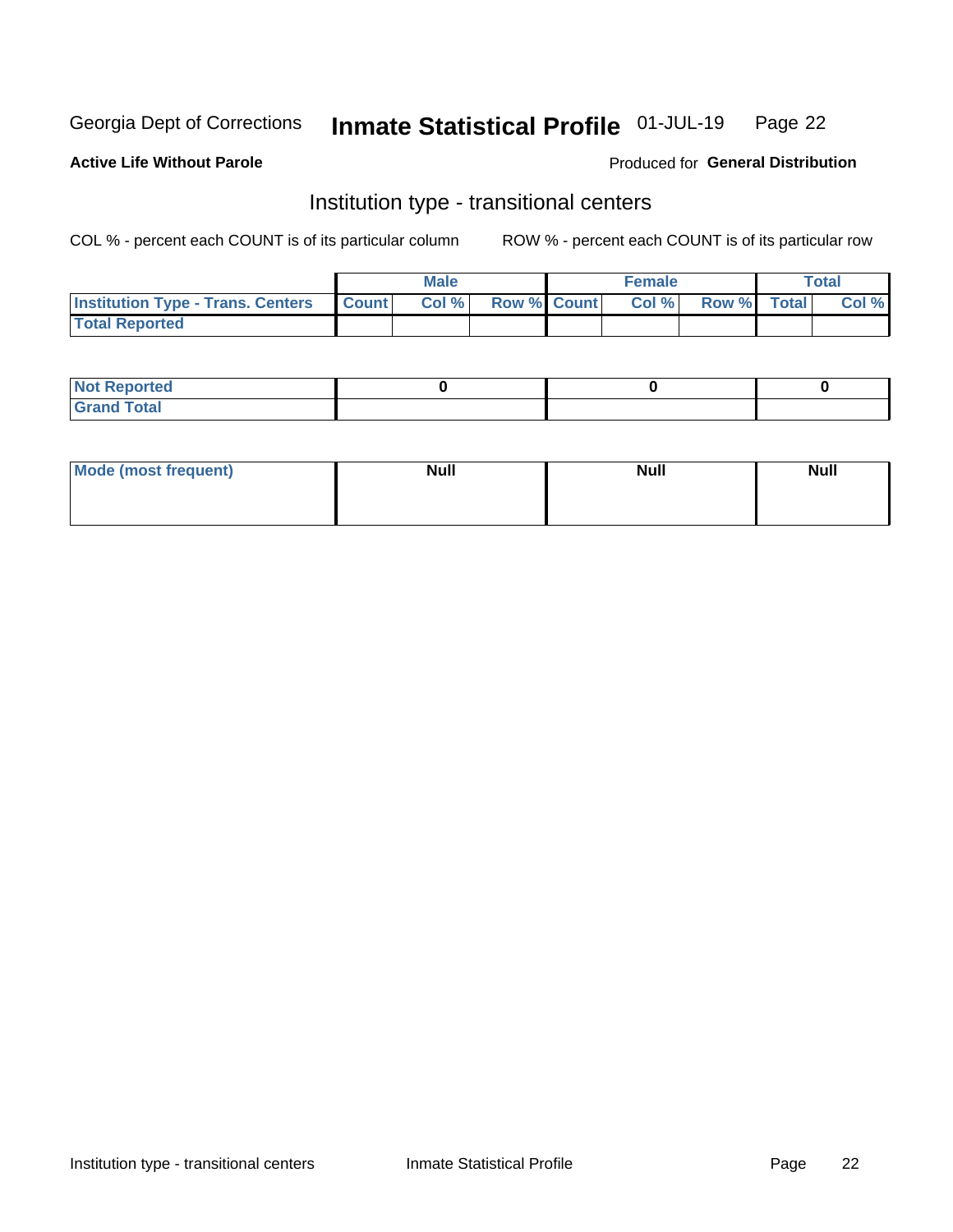#### Inmate Statistical Profile 01-JUL-19 Page 23

**Active Life Without Parole** 

**Produced for General Distribution** 

# Institution type - county prisons

COL % - percent each COUNT is of its particular column

|                                                    | <b>Male</b> |  | <b>Female</b>            |             | <b>Total</b> |
|----------------------------------------------------|-------------|--|--------------------------|-------------|--------------|
| <b>Institution Type - County Prisons   Count  </b> | Col %       |  | <b>Row % Count Col %</b> | Row % Total | Col %        |
| <b>Total Reported</b>                              |             |  |                          |             |              |

| <b>Not Reported</b>   |  |  |
|-----------------------|--|--|
| <b>Total</b><br>Granc |  |  |

| Mode (most frequent) | <b>Null</b> | <b>Null</b><br><b>Null</b> |
|----------------------|-------------|----------------------------|
|                      |             |                            |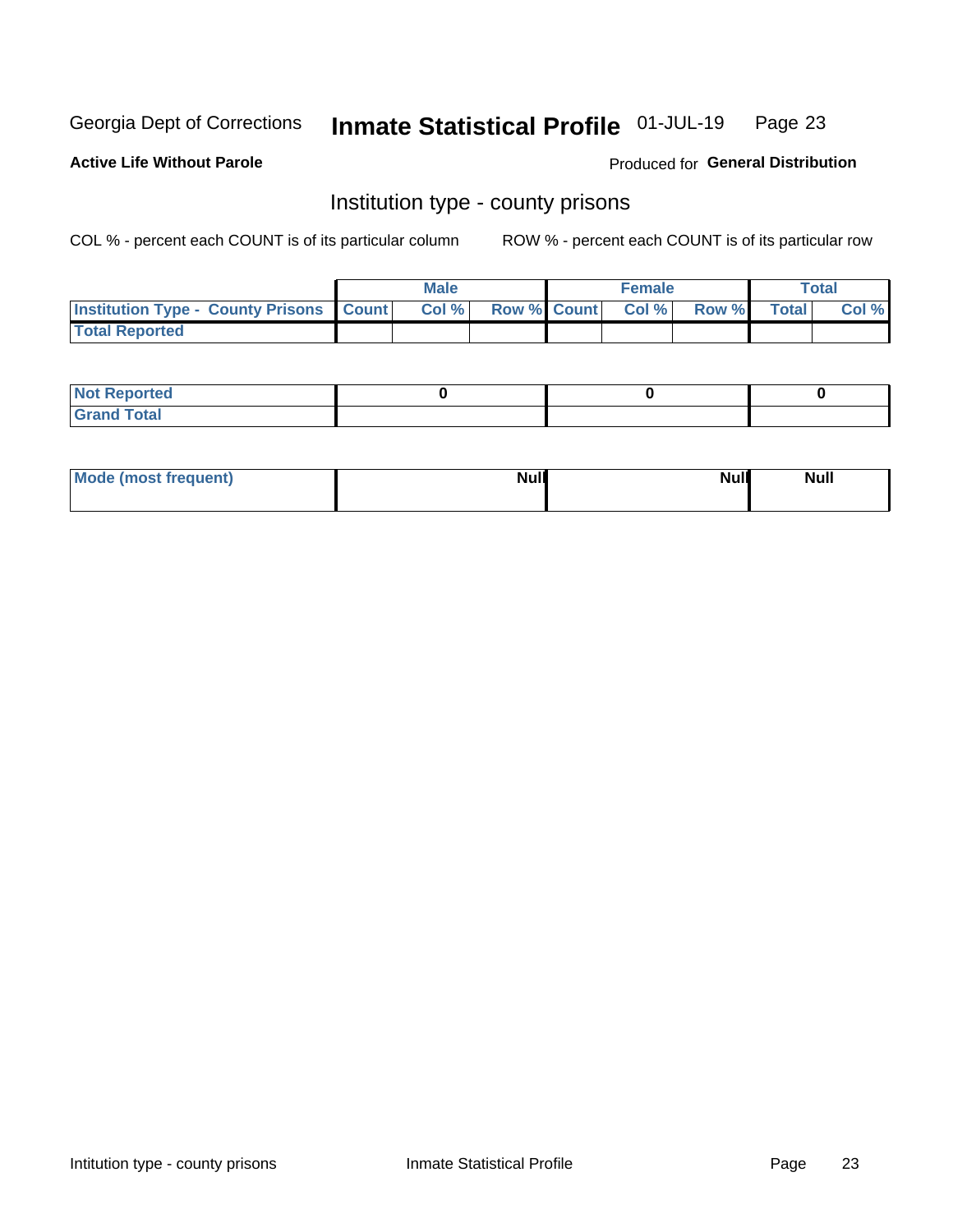#### Inmate Statistical Profile 01-JUL-19 Page 24

### **Active Life Without Parole**

### **Produced for General Distribution**

# Institution type - state prisons

COL % - percent each COUNT is of its particular column

|                                         |              | <b>Male</b>               |         | <b>Female</b>   |                               | <b>Total</b> |                                     |        |
|-----------------------------------------|--------------|---------------------------|---------|-----------------|-------------------------------|--------------|-------------------------------------|--------|
| <b>Institution Type - State Prisons</b> | <b>Count</b> | Col %                     | Row %   | <b>Count</b>    | Col %                         | Row %        | <b>Total</b>                        | Col %  |
| <b>Arrendale State Prison</b>           |              |                           |         | 29              | 51.79%                        | 100.00%      | 29                                  | 1.84%  |
| <b>Augusta State Med. Prison</b>        | 80           | 5.25%                     | 100.00% |                 |                               |              | 80                                  | 5.07%  |
| <b>Autry State Prison</b>               | 1            | .07%                      | 100.00% |                 |                               |              | 1                                   | .06%   |
| <b>Baldwin State Prison</b>             | 48           | 3.15%                     | 100.00% |                 |                               |              | 48                                  | 3.04%  |
| <b>Central State Prison</b>             | 7            | .46%                      | 100.00% |                 |                               |              | 7                                   | .44%   |
| <b>Coastal State Prison</b>             | 4            | .26%                      | 100.00% |                 |                               |              | 4                                   | .25%   |
| <b>Dooly State Prison</b>               | 1            | .07%                      | 100.00% |                 |                               |              | 1                                   | .06%   |
| <b>Ga Diag Class Prison</b>             | 60           | 3.94%                     | 100.00% |                 |                               |              | 60                                  | 3.80%  |
| <b>Ga State Prison</b>                  | 35           | 2.30%                     | 100.00% |                 |                               |              | 35                                  | 2.22%  |
| <b>Hancock State Prison</b>             | 173          | 11.36%                    | 100.00% |                 |                               |              | 173                                 | 10.96% |
| <b>Hays State Prison</b>                | 125          | 8.21%                     | 100.00% |                 |                               |              | 125                                 | 7.92%  |
| <b>Long Unit</b>                        | 1            | .07%                      | 100.00% |                 |                               |              | 1                                   | .06%   |
| <b>Macon State Prison</b>               | 305          | 20.03%                    | 100.00% |                 |                               |              | 305                                 | 19.32% |
| <b>Metro Reentry Facility</b>           | 1            | .07%                      | 100.00% |                 |                               |              | 1                                   | .06%   |
| <b>Phillips State Prison</b>            | 29           | 1.90%                     | 100.00% |                 |                               |              | 29                                  | 1.84%  |
| <b>Pulaski State Prison</b>             |              |                           |         | 27              | 48.21%                        | 100.00%      | 27                                  | 1.71%  |
| <b>Smith State Prison</b>               | 204          | 13.39%                    | 100.00% |                 |                               |              | 204                                 | 12.92% |
| <b>Telfair State Prison</b>             | 231          | 15.17%                    | 100.00% |                 |                               |              | 231                                 | 14.63% |
| <b>Valdosta State Prison</b>            | 105          | 6.89%                     | 100.00% |                 |                               |              | 105                                 | 6.65%  |
| <b>Ware State Prison</b>                | 112          | 7.35%                     | 100.00% |                 |                               |              | 112                                 | 7.09%  |
| <b>Wilcox State Prison</b>              |              | .07%                      | 100.00% |                 |                               |              |                                     | .06%   |
| <b>Total Reported</b>                   | 1,523        | 100%                      | 96.45%  | 56              | 100%                          | 3.55%        | 1,579                               | 100%   |
| <b>Not Reported</b>                     |              | $\mathbf 0$               |         |                 | $\bf{0}$                      |              | $\bf{0}$                            |        |
| <b>Grand Total</b>                      |              | 1,523                     |         | $\overline{56}$ |                               |              |                                     | 1,579  |
| <b>Mode (most frequent)</b>             |              | <b>Macon State Prison</b> |         |                 | <b>Arrendale State Prison</b> |              | <b>Macon State</b><br><b>Prison</b> |        |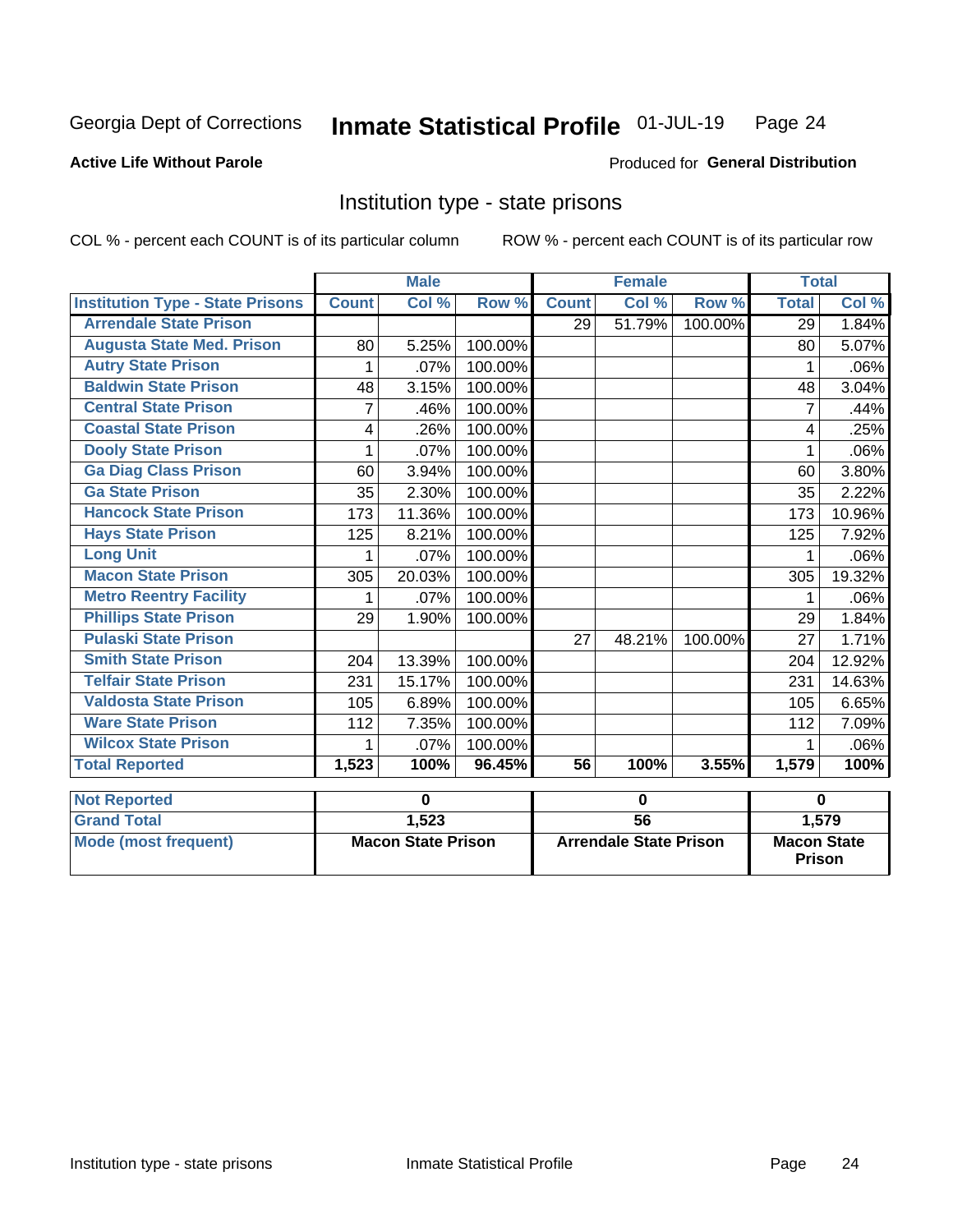#### Inmate Statistical Profile 01-JUL-19 Page 25

**Active Life Without Parole** 

Produced for General Distribution

# Institution type - private prisons

COL % - percent each COUNT is of its particular column

|                                                     | <b>Male</b> |                    | <b>Female</b> |             | Total |
|-----------------------------------------------------|-------------|--------------------|---------------|-------------|-------|
| <b>Institution Type - Private Prisons   Count  </b> | Col %       | <b>Row % Count</b> | Col %         | Row % Total | Col % |
| <b>Total Reported</b>                               |             |                    |               |             |       |

| Not Reported          |  |  |
|-----------------------|--|--|
| <b>Cotal</b><br>_____ |  |  |

| <b>Mo</b><br>frequent) | <b>Null</b> | <b>Null</b> | . . I *<br><b>IVUII</b> |
|------------------------|-------------|-------------|-------------------------|
|                        |             |             |                         |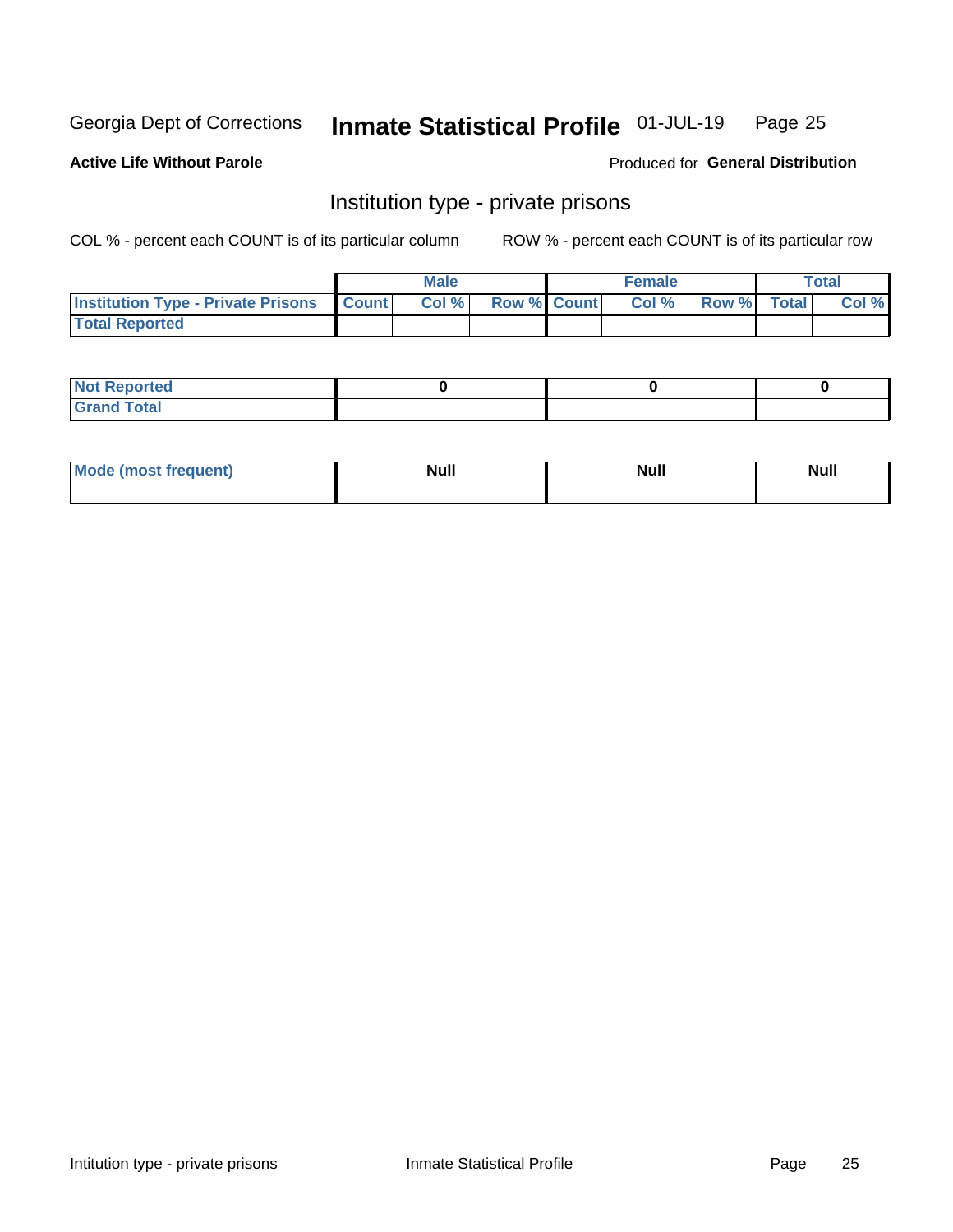#### Inmate Statistical Profile 01-JUL-19 Page 26

### **Active Life Without Parole**

### Produced for General Distribution

# Institution type - inmate boot camp

COL % - percent each COUNT is of its particular column

|                                      |              | <b>Male</b> |             | <b>Female</b> |             | Total |
|--------------------------------------|--------------|-------------|-------------|---------------|-------------|-------|
| <b>Institution Type - Boot Camps</b> | <b>Count</b> | Col %       | Row % Count | Col%          | Row % Total | Col % |
| <b>Total Rported</b>                 |              |             |             |               |             |       |

| <b>Not Reported</b>                   |  |  |
|---------------------------------------|--|--|
| <b>Total</b><br><b>C HAM</b><br>_____ |  |  |

| Mod<br>uamo | Nul.<br>$- - - - - -$ | <b>Null</b> | . .<br>uu.<br>------ |
|-------------|-----------------------|-------------|----------------------|
|             |                       |             |                      |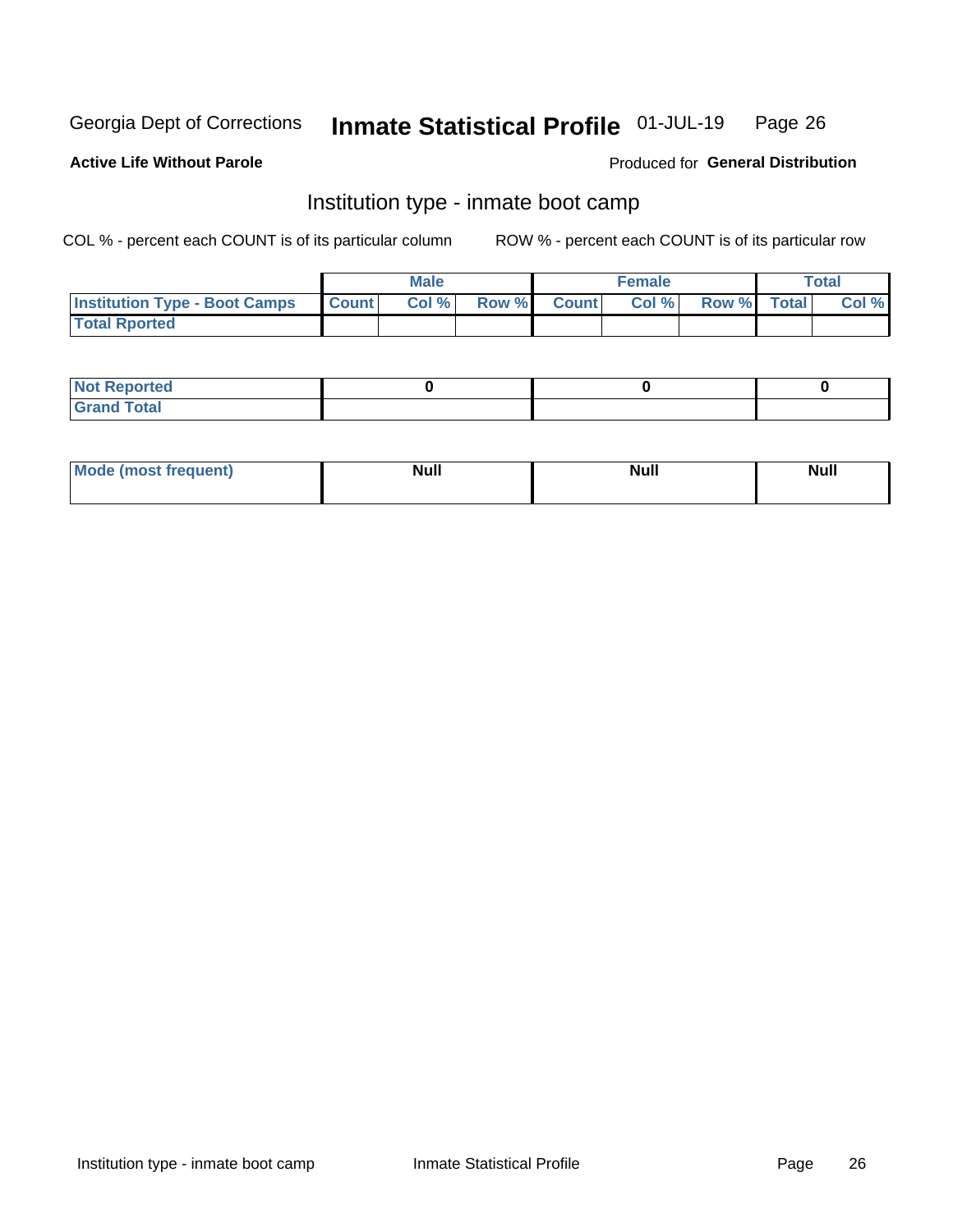#### Inmate Statistical Profile 01-JUL-19 Page 27

**Active Life Without Parole** 

Produced for General Distribution

# Number of disciplinary reports

COL % - percent each COUNT is of its particular column

|                                       |              | <b>Male</b> |                    |    | <b>Female</b> |       |       | <b>Total</b> |
|---------------------------------------|--------------|-------------|--------------------|----|---------------|-------|-------|--------------|
| <b>Number of Disciplinary Reports</b> | <b>Count</b> | Col %       | <b>Row % Count</b> |    | Col %         | Row % | Total | Col %        |
|                                       | 472          | 30.99%      | 95.35%             | 23 | 41.07%        | 4.65% | 495   | 31.35%       |
|                                       | 198          | 13.00%      | 97.06%             | 6  | 10.71%        | 2.94% | 204   | 12.92%       |
|                                       | 140          | 9.19%       | 93.33%             | 10 | 17.86%        | 6.67% | 150   | 9.50%        |
| 3                                     | 107          | 7.03%       | 95.54%             | 5  | 8.93%         | 4.46% | 112   | 7.09%        |
|                                       | 70           | 4.60%       | 95.89%             | 3  | 5.36%         | 4.11% | 73    | 4.62%        |
| 5                                     | 64           | 4.20%       | 100.00%            |    |               |       | 64    | 4.05%        |
| <b>More Than 5</b>                    | 472          | 30.99%      | 98.13%             | 9  | 16.07%        | 1.87% | 481   | 30.46%       |
| <b>Total Reported</b>                 | 1,523        | 100%        | 96.45%             | 56 | 100%          | 3.55% | 1,579 | 100%         |

| NO<br>чес |      |    |       |
|-----------|------|----|-------|
| Гоtal     | ,523 | วง | 579،، |

| Mean (average)       | 6.60 | 3.86 | 6.50 |
|----------------------|------|------|------|
| Median (middle)      |      |      |      |
| Mode (most frequent) |      |      |      |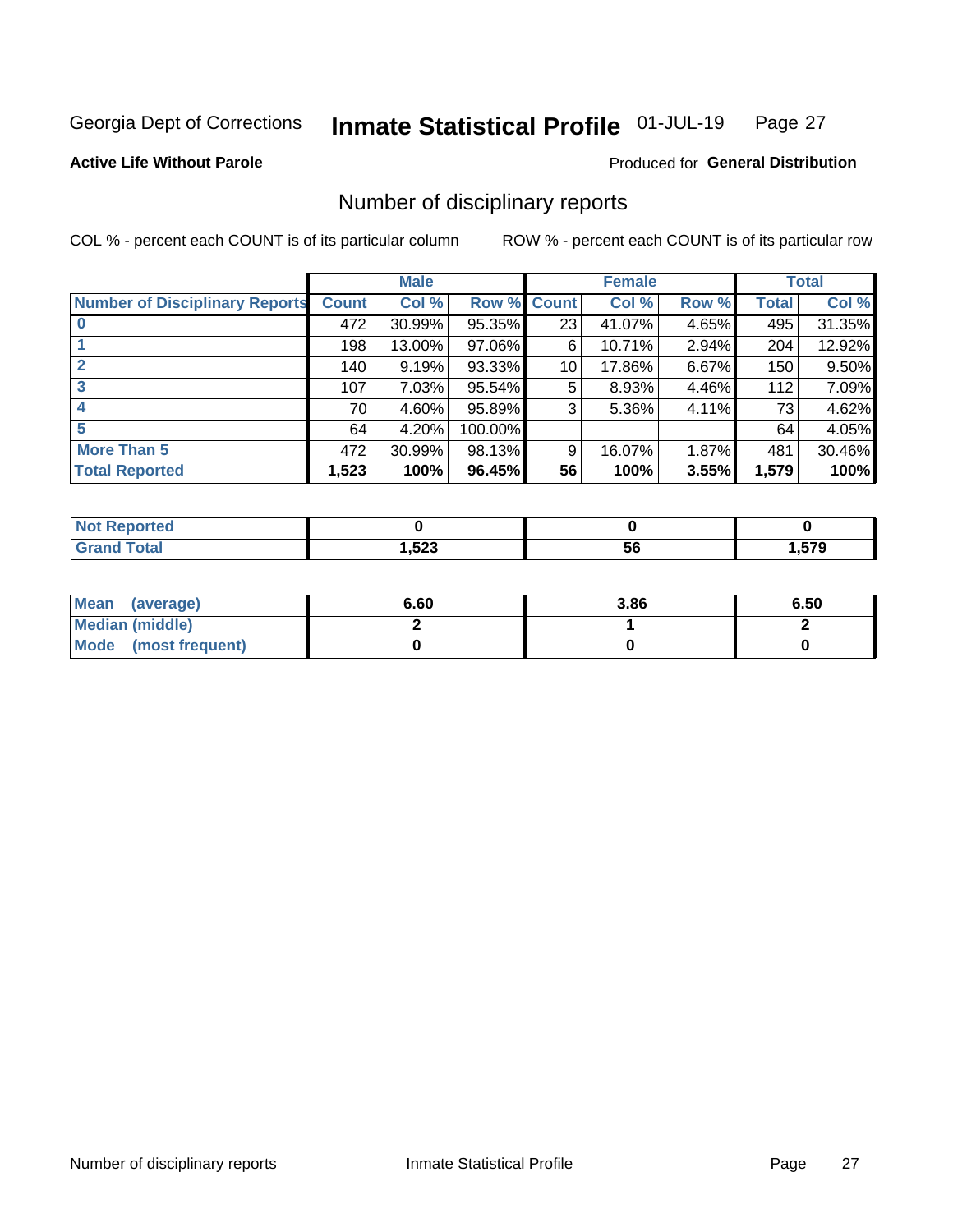#### Inmate Statistical Profile 01-JUL-19 Page 28

### **Active Life Without Parole**

#### Produced for General Distribution

# Number of transfers

COL % - percent each COUNT is of its particular column

|                            |         | <b>Male</b> |        |              | <b>Female</b> |          |              | <b>Total</b> |
|----------------------------|---------|-------------|--------|--------------|---------------|----------|--------------|--------------|
| <b>Number of Transfers</b> | Count l | Col %       | Row %  | <b>Count</b> | Col %         | Row %    | <b>Total</b> | Col %        |
|                            | 31      | 2.04%       | 77.50% | 9            | 16.07%        | 22.50%   | 40           | 2.53%        |
|                            | 411     | 26.99%      | 94.70% | 23           | 41.07%        | $5.30\%$ | 434          | 27.49%       |
| $\mathbf{2}$               | 225     | 14.77%      | 94.94% | 12           | 21.43%        | 5.06%    | 237          | 15.01%       |
| 3                          | 160     | 10.51%      | 96.39% | 6            | 10.71%        | $3.61\%$ | 166          | 10.51%       |
|                            | 123     | 8.08%       | 99.19% |              | 1.79%         | 0.81%    | 124          | 7.85%        |
| 5                          | 72      | 4.73%       | 98.63% |              | 1.79%         | 1.37%    | 73           | 4.62%        |
| <b>More Than 5</b>         | 501     | 32.90%      | 99.21% | 4            | 7.14%         | 0.79%    | 505          | 31.98%       |
| <b>Total Reported</b>      | 1,523   | 100%        | 96.45% | 56           | 100%          | 3.55%    | 1,579        | 100%         |

| NO<br>чес |      |    |       |
|-----------|------|----|-------|
| Гоtal     | ,523 | วง | 579،، |

| Mean (average)       | 5.88 | 1.86 | 5.74 |
|----------------------|------|------|------|
| Median (middle)      |      |      |      |
| Mode (most frequent) |      |      |      |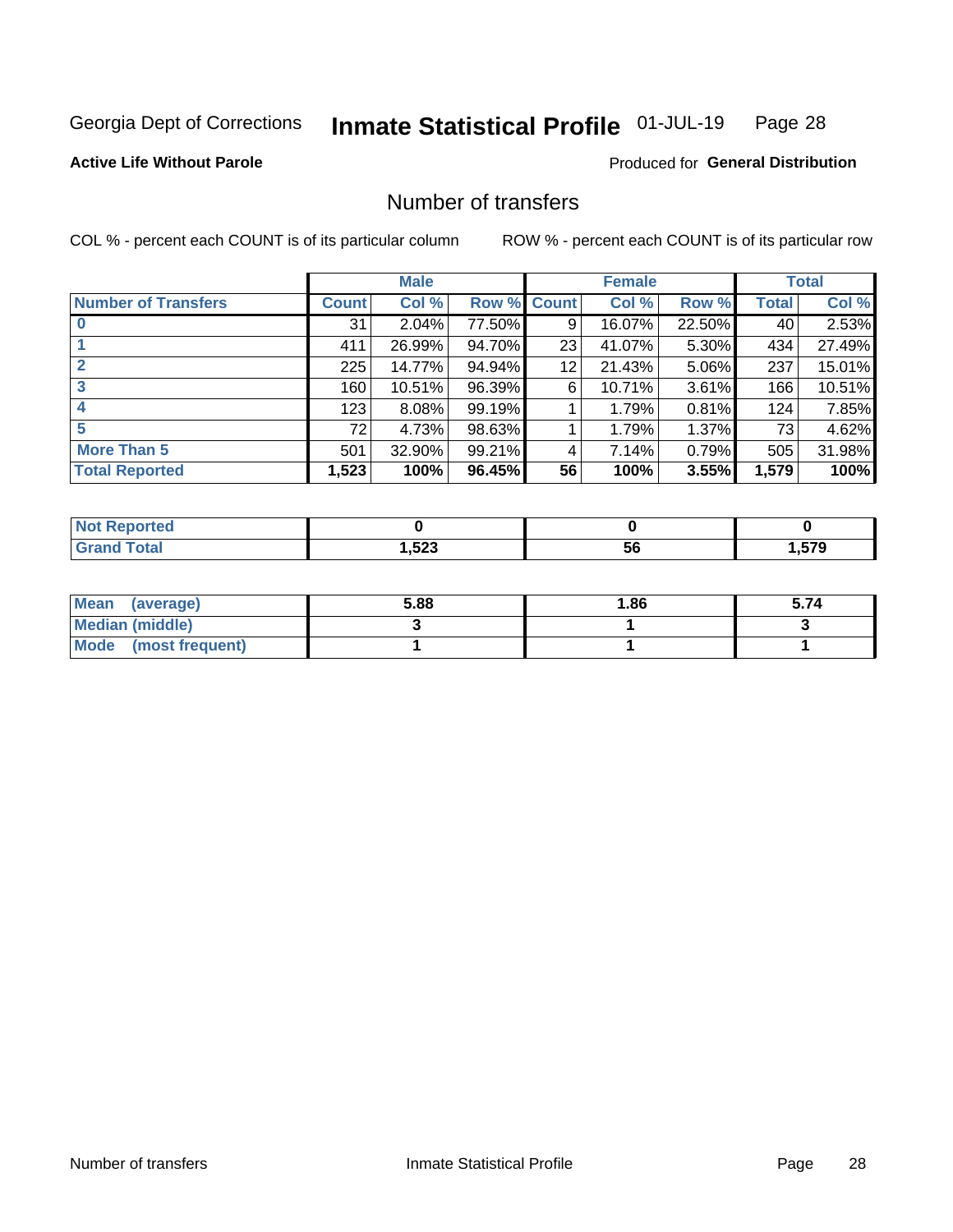#### Inmate Statistical Profile 01-JUL-19 Page 29

**Active Life Without Parole** 

Produced for General Distribution

# Number of escapes

COL % - percent each COUNT is of its particular column

|                          |              | <b>Male</b> |                    |    | <b>Female</b> |       |       | Total  |
|--------------------------|--------------|-------------|--------------------|----|---------------|-------|-------|--------|
| <b>Number of Escapes</b> | <b>Count</b> | Col %       | <b>Row % Count</b> |    | Col %         | Row % | Total | Col %  |
|                          | .519         | $99.74\%$   | $96.44\%$          | 56 | $100.00\%$    | 3.56% | 1,575 | 99.75% |
|                          |              | 0.13%       | 100.00%            |    |               |       |       | 0.13%  |
|                          |              | 0.13%       | 100.00%            |    |               |       |       | 0.13%  |
| <b>Total Reported</b>    | .523         | 100%        | $96.45\%$          | 56 | 100%          | 3.55% | 1.579 | 100.0% |

| <b>eported</b><br>w. |       |    |                       |
|----------------------|-------|----|-----------------------|
| <b>Lota</b>          | 1,523 | 56 | <b>570</b><br>⊪.ɔ / ਖ |

| Mean (average)       |  |  |
|----------------------|--|--|
| Median (middle)      |  |  |
| Mode (most frequent) |  |  |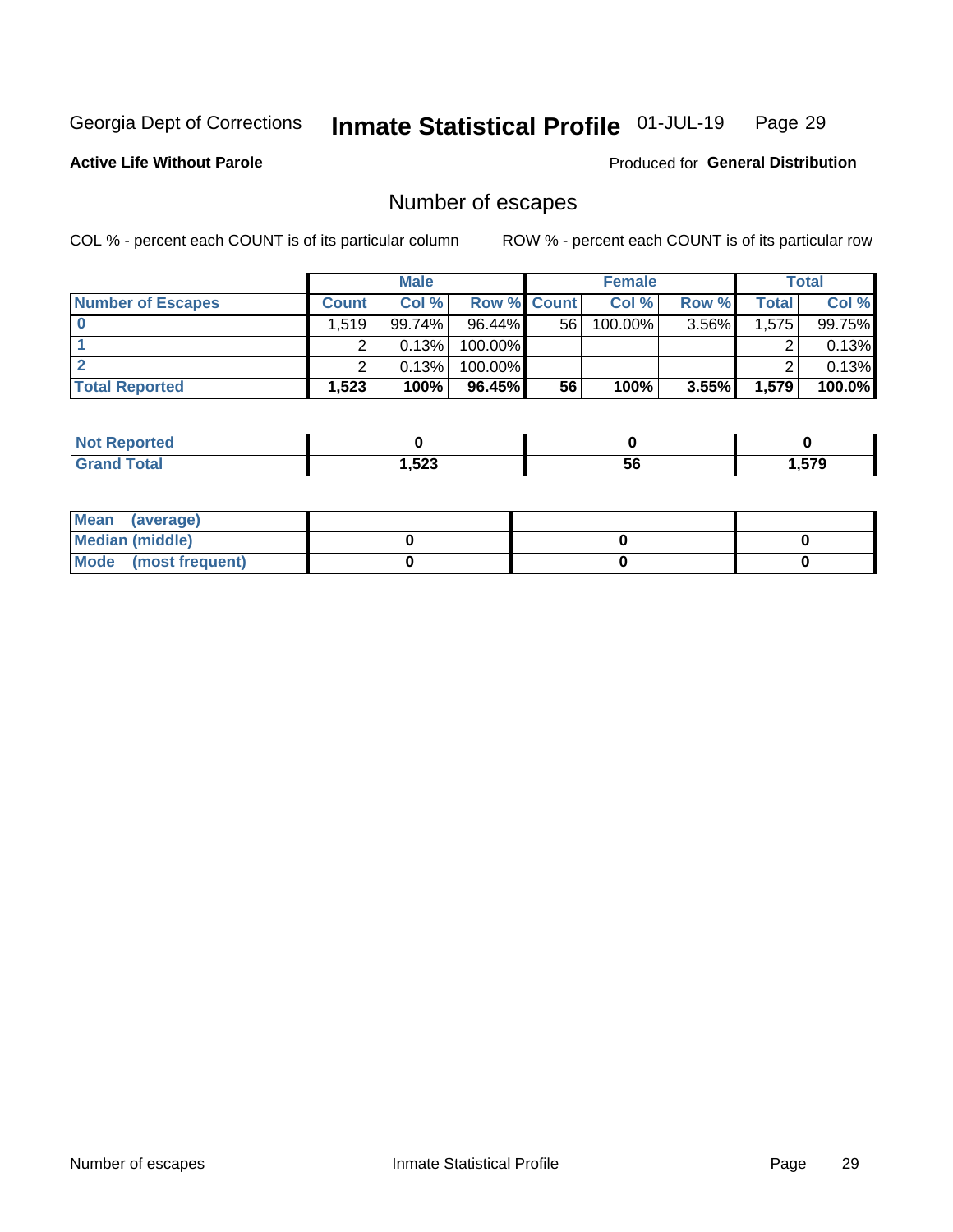### **Active Life Without Parole**

### Produced for General Distribution

# Time served in current (or last) institution

COL % - percent each COUNT is of its particular column

|                            |              | <b>Male</b> |         |                | <b>Female</b> |        |              | <b>Total</b> |
|----------------------------|--------------|-------------|---------|----------------|---------------|--------|--------------|--------------|
| <b>Time In Institution</b> | <b>Count</b> | Col %       | Row %   | <b>Count</b>   | Col %         | Row %  | <b>Total</b> | Col %        |
| 0 to 3 months              | 190          | 12.48%      | 97.94%  | 4              | 7.14%         | 2.06%  | 194          | 12.29%       |
| <b>3.01 to 6 months</b>    | 114          | 7.49%       | 95.80%  | 5              | 8.93%         | 4.20%  | 119          | 7.54%        |
| 6.01 to 9 months           | 119          | 7.81%       | 95.20%  | 6              | 10.71%        | 4.80%  | 125          | 7.92%        |
| 9.01 to 12 months          | 116          | 7.62%       | 97.48%  | 3              | 5.36%         | 2.52%  | 119          | 7.54%        |
| <b>12.01 to 18 months</b>  | 176          | 11.56%      | 98.32%  | 3              | 5.36%         | 1.68%  | 179          | 11.34%       |
| 18.01 to 24 months         | 126          | 8.27%       | 98.44%  | $\overline{2}$ | 3.57%         | 1.56%  | 128          | 8.11%        |
| $2.01$ to 3 years          | 208          | 13.66%      | 97.65%  | 5              | 8.93%         | 2.35%  | 213          | 13.49%       |
| 3.01 to 4 years            | 131          | 8.60%       | 92.25%  | 11             | 19.64%        | 7.75%  | 142          | 8.99%        |
| $4.01$ to 5 years          | 82           | 5.38%       | 94.25%  | 5              | 8.93%         | 5.75%  | 87           | 5.51%        |
| 5.01 to 6 years            | 58           | 3.81%       | 93.55%  | 4              | 7.14%         | 6.45%  | 62           | 3.93%        |
| 6.01 to 7 years            | 58           | 3.81%       | 96.67%  | $\overline{2}$ | 3.57%         | 3.33%  | 60           | 3.80%        |
| $7.01$ to 8 years          | 33           | 2.17%       | 100.00% |                |               |        | 33           | 2.09%        |
| $8.01$ to 9 years          | 31           | 2.04%       | 83.78%  | 6              | 10.71%        | 16.22% | 37           | 2.34%        |
| 9.01 to 10 years           | 16           | 1.05%       | 100.00% |                |               |        | 16           | 1.01%        |
| Over 10 years              | 65           | 4.27%       | 100.00% |                |               |        | 65           | 4.12%        |
| <b>Total Reported</b>      | 1,523        | 100%        | 96.45%  | 56             | 100%          | 3.55%  | 1,579        | 100.0%       |

| <b>Not Reported</b> |       |    |      |
|---------------------|-------|----|------|
| Tota <sup>l</sup>   | 523,، | ບບ | ,579 |

| <b>Mean</b><br>(average) | 33 months | 37 months | 34 months |
|--------------------------|-----------|-----------|-----------|
| Median (middle)          | 20 months | 36 months | 20 months |
| Mode (most frequent)     | 3 months  | 4 months  | 1 months  |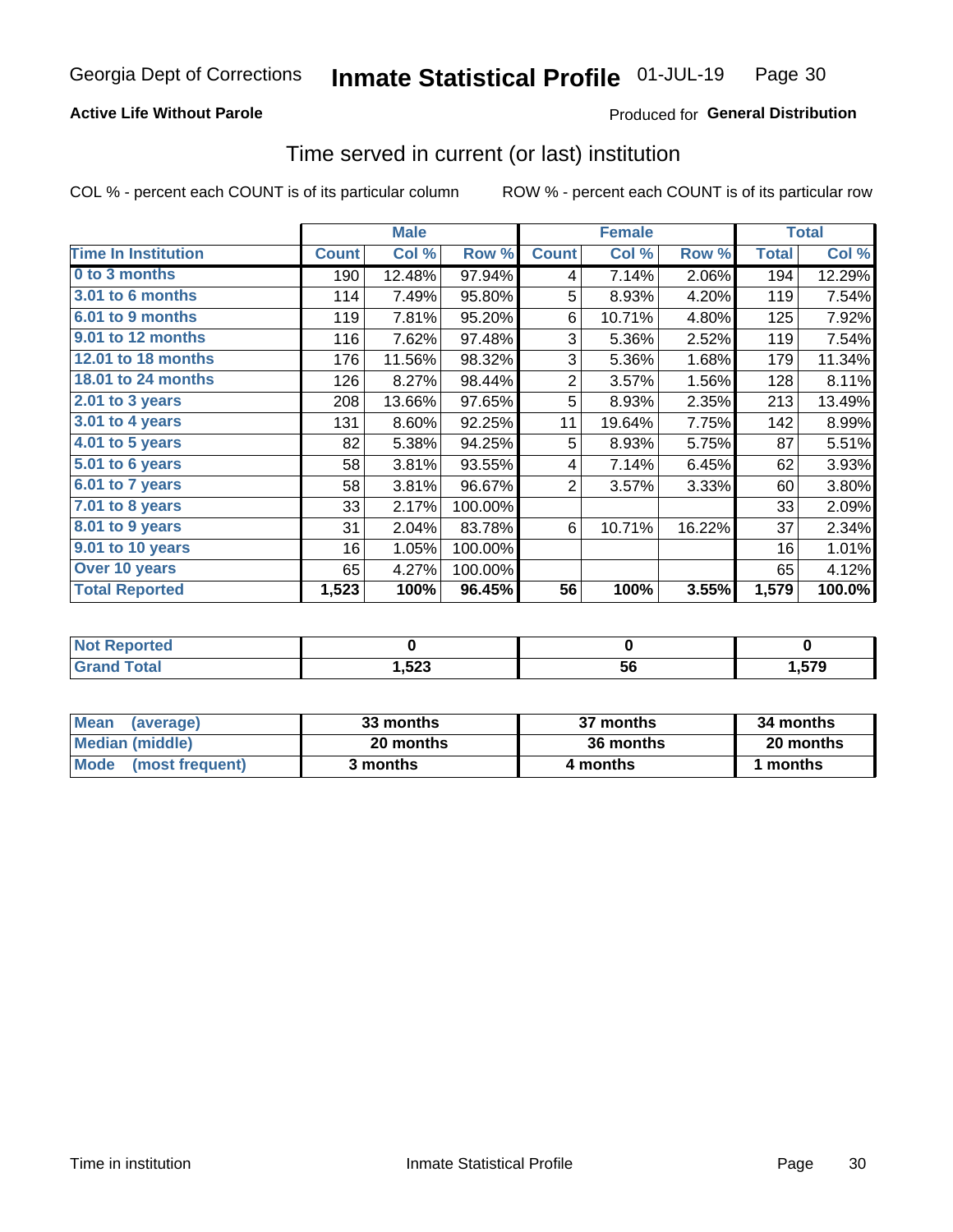#### Inmate Statistical Profile 01-JUL-19 Page 31

#### **Active Life Without Parole**

#### Produced for General Distribution

# Highest grade level attained

COL % - percent each COUNT is of its particular column

|                              |                | <b>Male</b> |         |                 | <b>Female</b> |        |                | <b>Total</b> |
|------------------------------|----------------|-------------|---------|-----------------|---------------|--------|----------------|--------------|
| <b>Grade Level</b>           | <b>Count</b>   | Col %       | Row %   | <b>Count</b>    | Col %         | Row %  | <b>Total</b>   | Col %        |
| No school at all             | 2              | 0.17%       | 100.00% |                 |               |        | $\overline{2}$ | 0.17%        |
| <b>Grade 1</b>               | 1              | 0.09%       | 100.00% |                 |               |        | 1              | 0.09%        |
| <b>Grade 2</b>               | 1              | 0.09%       | 100.00% |                 |               |        | 1              | 0.09%        |
| <b>Grade 3</b>               | $\overline{2}$ | 0.17%       | 100.00% |                 |               |        | $\overline{2}$ | 0.17%        |
| Grade 4                      | 3              | 0.26%       | 100.00% |                 |               |        | 3              | 0.26%        |
| Grade 5                      | 1              | 0.09%       | 100.00% |                 |               |        | 1              | 0.09%        |
| Grade 6                      | 9              | 0.79%       | 100.00% |                 |               |        | 9              | 0.77%        |
| Grade 7                      | 36             | 3.14%       | 100.00% |                 |               |        | 36             | 3.07%        |
| <b>Grade 8</b>               | 76             | 6.63%       | 98.70%  | 1               | 3.85%         | 1.30%  | 77             | 6.57%        |
| Grade 9                      | 140            | 12.22%      | 97.90%  | 3               | 11.54%        | 2.10%  | 143            | 12.20%       |
| Grade 10                     | 220            | 19.20%      | 97.35%  | 6               | 23.08%        | 2.65%  | 226            | 19.28%       |
| Grade 11                     | 205            | 17.89%      | 98.56%  | 3               | 11.54%        | 1.44%  | 208            | 17.75%       |
| <b>Grade 12 or GED</b>       | 297            | 25.92%      | 97.38%  | 8               | 30.77%        | 2.62%  | 305            | 26.02%       |
| Some tech school             | 15             | 1.31%       | 93.75%  | 1               | 3.85%         | 6.25%  | 16             | 1.37%        |
| <b>Completed tech school</b> | 15             | 1.31%       | 100.00% |                 |               |        | 15             | 1.28%        |
| College, 1 year              | 37             | 3.23%       | 97.37%  | 1               | 3.85%         | 2.63%  | 38             | 3.24%        |
| College, 2 year              | 40             | 3.49%       | 97.56%  | 1               | 3.85%         | 2.44%  | 41             | 3.50%        |
| College, 3 year              | 18             | 1.57%       | 100.00% |                 |               |        | 18             | 1.54%        |
| <b>Bachelor's degree</b>     | 21             | 1.83%       | 100.00% |                 |               |        | 21             | 1.79%        |
| <b>Master's degree</b>       | 4              | 0.35%       | 80.00%  | 1               | 3.85%         | 20.00% | 5              | 0.43%        |
| Ph.D. degree                 | 1              | 0.09%       | 50.00%  | 1               | 3.85%         | 50.00% | $\overline{2}$ | 0.17%        |
| Law degree                   | $\overline{2}$ | 0.17%       | 100.00% |                 |               |        | $\overline{2}$ | 0.17%        |
| <b>Total Reported</b>        | 1,146          | 100%        | 97.78%  | $\overline{26}$ | 100.0%        | 2.22%  | 1,172          | 100.0%       |

| NG   | $\sim$ – –    | 30 | "~~<br>4υ    |
|------|---------------|----|--------------|
| υιαι | よつつ<br>د∡כ, ו | วง | 570<br>J I J |

| <b>Mean</b><br>(average) | 10.82           | 11.62           | 10.84           |
|--------------------------|-----------------|-----------------|-----------------|
| <b>Median (middle)</b>   | Grade 11        | Other           | Grade 11        |
| Mode<br>(most frequent)  | Grade 12 or GED | Grade 12 or GED | Grade 12 or GED |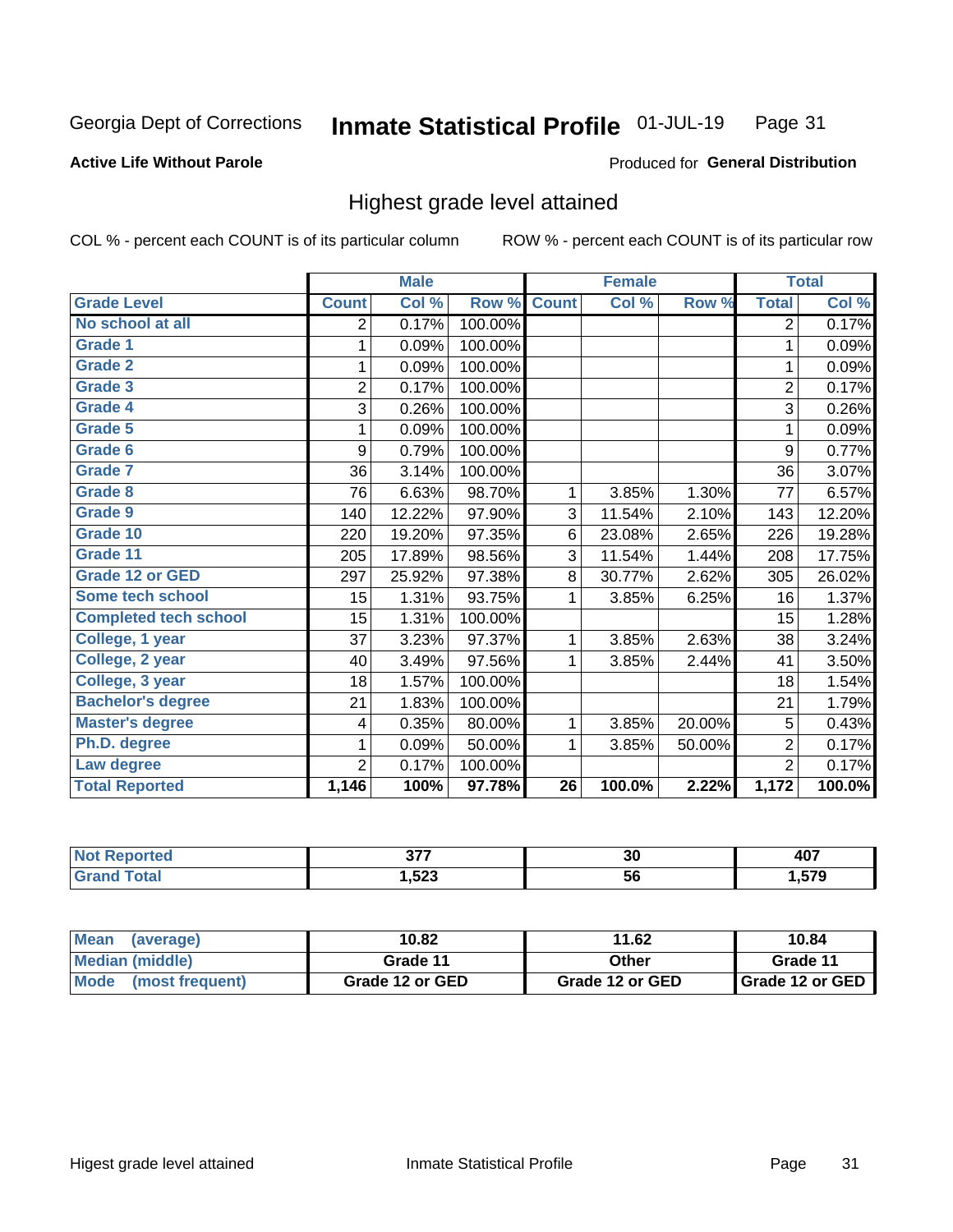#### Inmate Statistical Profile 01-JUL-19 Page 32

### **Active Life Without Parole**

#### Produced for General Distribution

# Culture fair IQ scores

COL % - percent each COUNT is of its particular column

|                       |              | <b>Male</b> |                    |                | <b>Female</b> |          |              | <b>Total</b> |
|-----------------------|--------------|-------------|--------------------|----------------|---------------|----------|--------------|--------------|
| <b>IQ Scores</b>      | <b>Count</b> | Col %       | <b>Row % Count</b> |                | Col %         | Row %    | <b>Total</b> | Col %        |
| $60 - 69$             | 43           | $3.30\%$    | 97.73%             |                | 2.27%         | $2.27\%$ | 44           | 3.27%        |
| $70 - 79$             | 99           | 7.60%       | 97.06%             | 3              | 6.82%         | 2.94%    | 102          | 7.57%        |
| $80 - 89$             | 176          | 13.51%      | 96.70%             | 6              | 13.64%        | $3.30\%$ | 182          | 13.51%       |
| $90 - 99$             | 337          | 25.86%      | 95.20%             | 17             | 38.64%        | 4.80%    | 354          | 26.28%       |
| $100 - 109$           | 357          | 27.40%      | 97.54%             | 9              | 20.45%        | $2.46\%$ | 366          | 27.17%       |
| $110 - 119$           | 243          | 18.65%      | 97.98%             | 5              | 11.36%        | 2.02%    | 248          | 18.41%       |
| $120 - 129$           | 46           | 3.53%       | 95.83%             | $\overline{2}$ | 4.55%         | 4.17%    | 48           | 3.56%        |
| $130 - 139$           | 2            | 0.15%       | 66.67%             | 1              | 2.27%         | 33.33%   | 3            | 0.22%        |
| <b>Total Reported</b> | 1,303        | 100%        | 96.73%             | 44             | 100%          | 3.27%    | 1,347        | 100%         |

| <b>Not Reported</b>  | 203   |    | 944   |
|----------------------|-------|----|-------|
| Not Valid (under 60) |       |    | n.    |
| <b>Grand Total</b>   | 1,523 | 56 | 1,579 |

| <b>Mean</b><br>(average) | 98 | 98  | 98 |
|--------------------------|----|-----|----|
| Median (middle)          | 99 | 96  | 99 |
| Mode (most frequent)     | 99 | 102 | 99 |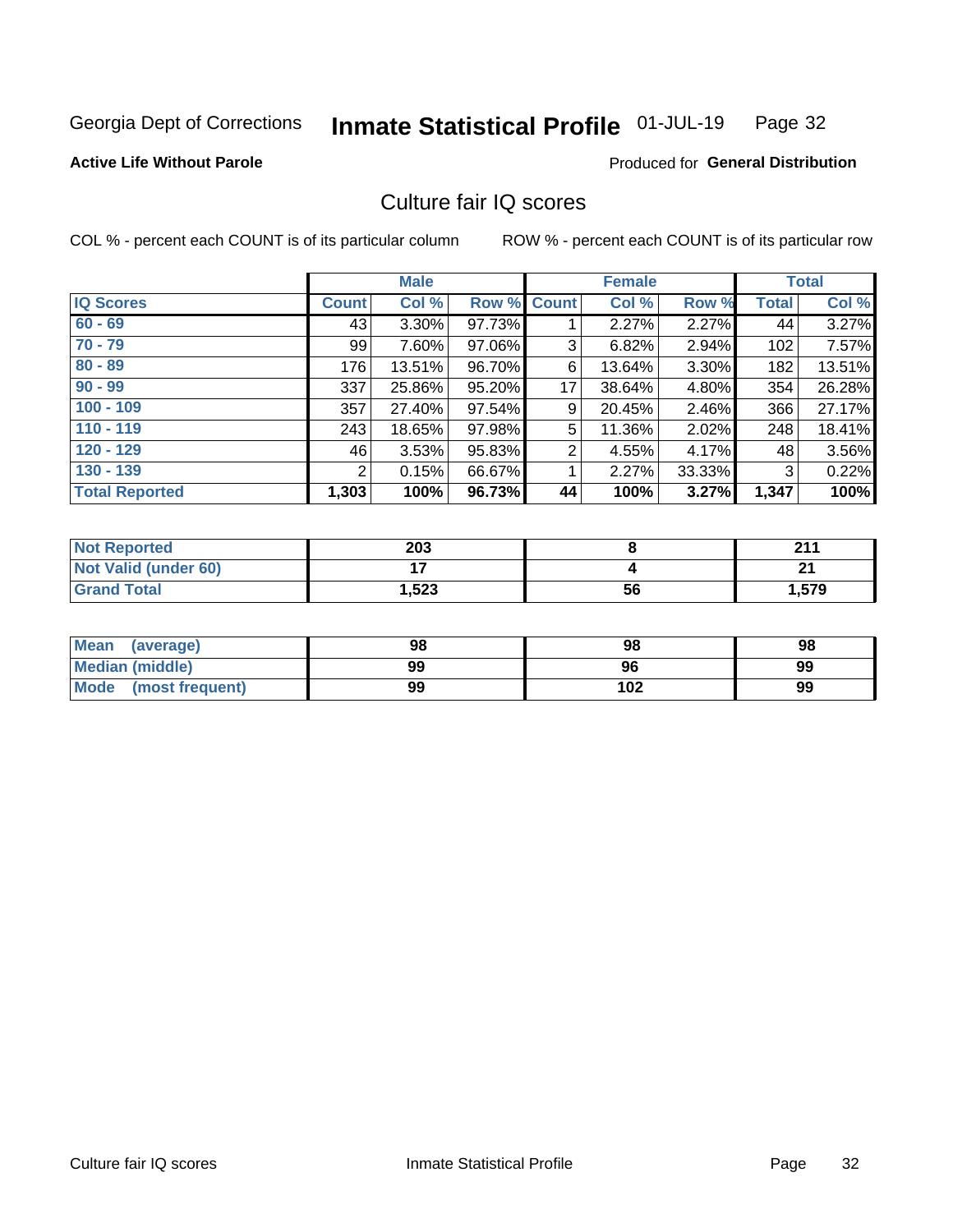#### Inmate Statistical Profile 01-JUL-19 Page 33

Produced for General Distribution

#### **Active Life Without Parole**

# Wide Range Achievement Test (WRAT) reading score

COL % - percent each COUNT is of its particular column

|                           |                 | <b>Male</b> |         |                 | <b>Female</b> |       |              | <b>Total</b> |
|---------------------------|-----------------|-------------|---------|-----------------|---------------|-------|--------------|--------------|
| <b>WRAT Reading Score</b> | <b>Count</b>    | Col %       | Row %   | <b>Count</b>    | Col %         | Row % | <b>Total</b> | Col %        |
| 0.1 to 0.9                | 26              | 1.86%       | 100.00% |                 |               |       | 26           | 1.80%        |
| 1.0 to 1.9                | 20 <sup>2</sup> | 1.43%       | 100.00% |                 |               |       | 20           | 1.38%        |
| 2.0 to 2.9                | 47              | 3.36%       | 95.92%  | $\overline{2}$  | 4.17%         | 4.08% | 49           | 3.39%        |
| 3.0 to 3.9                | 85              | 6.08%       | 96.59%  | 3               | 6.25%         | 3.41% | 88           | 6.08%        |
| 4.0 to 4.9                | 109             | 7.79%       | 96.46%  | 4               | 8.33%         | 3.54% | 113          | 7.81%        |
| 5.0 to 5.9                | 133             | 9.51%       | 98.52%  | $\overline{2}$  | 4.17%         | 1.48% | 135          | 9.33%        |
| 6.0 to 6.9                | 116             | 8.29%       | 98.31%  | $\overline{2}$  | 4.17%         | 1.69% | 118          | 8.15%        |
| 7.0 to 7.9                | 42              | 3.00%       | 100.00% |                 |               |       | 42           | 2.90%        |
| 8.0 to 8.9                | 116             | 8.29%       | 97.48%  | 3               | 6.25%         | 2.52% | 119          | 8.22%        |
| 9.0 to 9.9                | 73              | 5.22%       | 97.33%  | $\overline{c}$  | 4.17%         | 2.67% | 75           | 5.18%        |
| 10.0 to 10.9              | 83              | 5.93%       | 98.81%  | 1               | 2.08%         | 1.19% | 84           | 5.81%        |
| 11.0 to 11.9              | 135             | 9.65%       | 95.74%  | 6               | 12.50%        | 4.26% | 141          | 9.74%        |
| 12.0 to 12.9              | 361             | 25.80%      | 94.75%  | 20 <sup>°</sup> | 41.67%        | 5.25% | 381          | 26.33%       |
| 13                        | 53              | 3.79%       | 94.64%  | 3               | 6.25%         | 5.36% | 56           | 3.87%        |
| <b>Total Reported</b>     | 1,399           | 100%        | 96.68%  | 48              | 100.0%        | 3.32% | 1,447        | 100%         |

| <b>Not Reported</b> | $\sim$<br>I 44 |    | <br>IJZ. |
|---------------------|----------------|----|----------|
| <b>Total</b>        | .,523          | 56 | . 579    |

| <b>Mean</b><br>(average)       | 8.67       | 9.90 | 0.11 |
|--------------------------------|------------|------|------|
| Median (middle)                | י ה<br>9.Z | 11.9 | 9.2  |
| <b>Mode</b><br>(most frequent) | 12.9       | 12.9 | 12.9 |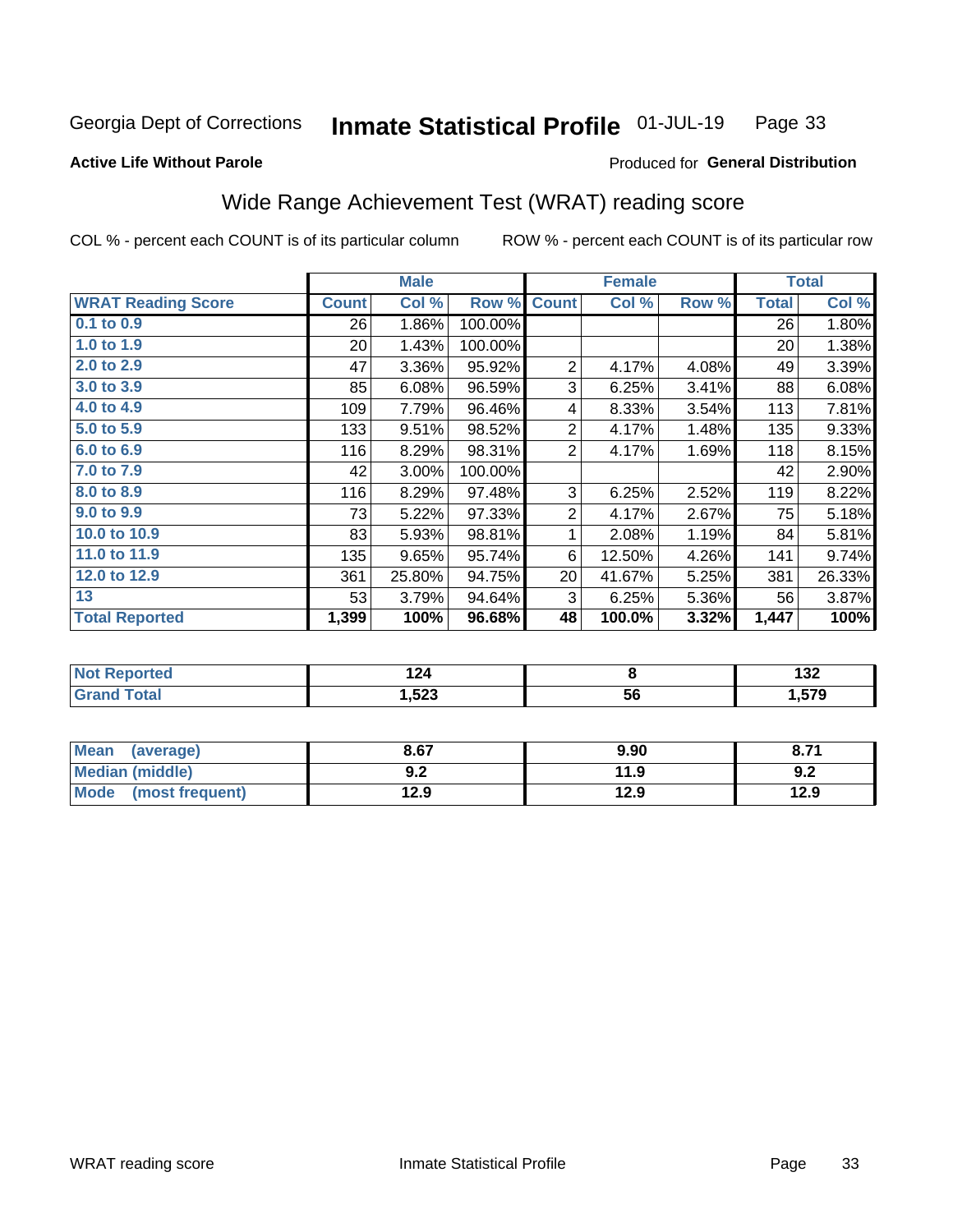#### Inmate Statistical Profile 01-JUL-19 Page 34

#### **Active Life Without Parole**

### Produced for General Distribution

# Wide Range Achievement Test (WRAT) math score

COL % - percent each COUNT is of its particular column

|                              |              | <b>Male</b> |         |                | <b>Female</b> |        |              | <b>Total</b> |
|------------------------------|--------------|-------------|---------|----------------|---------------|--------|--------------|--------------|
| <b>WRAT Mathematic Score</b> | <b>Count</b> | Col %       | Row %   | <b>Count</b>   | Col %         | Row %  | <b>Total</b> | Col %        |
| $0.1$ to $0.9$               | 3            | 0.21%       | 100.00% |                |               |        | 3            | 0.21%        |
| 1.0 to 1.9                   | 10           | 0.71%       | 100.00% |                |               |        | 10           | 0.69%        |
| 2.0 to 2.9                   | 33           | 2.36%       | 97.06%  | 1              | 2.08%         | 2.94%  | 34           | 2.35%        |
| 3.0 to 3.9                   | 74           | 5.29%       | 97.37%  | 2              | 4.17%         | 2.63%  | 76           | 5.25%        |
| 4.0 to 4.9                   | 155          | 11.08%      | 97.48%  | 4              | 8.33%         | 2.52%  | 159          | 10.99%       |
| 5.0 to 5.9                   | 199          | 14.22%      | 98.03%  | 4              | 8.33%         | 1.97%  | 203          | 14.03%       |
| 6.0 to 6.9                   | 299          | 21.37%      | 97.08%  | 9              | 18.75%        | 2.92%  | 308          | 21.29%       |
| 7.0 to 7.9                   | 128          | 9.15%       | 96.24%  | 5              | 10.42%        | 3.76%  | 133          | 9.19%        |
| 8.0 to 8.9                   | 147          | 10.51%      | 98.00%  | 3              | 6.25%         | 2.00%  | 150          | 10.37%       |
| 9.0 to 9.9                   | 103          | 7.36%       | 95.37%  | 5              | 10.42%        | 4.63%  | 108          | 7.46%        |
| 10.0 to 10.9                 | 29           | 2.07%       | 100.00% |                |               |        | 29           | 2.00%        |
| 11.0 to 11.9                 | 49           | 3.50%       | 96.08%  | $\overline{2}$ | 4.17%         | 3.92%  | 51           | 3.52%        |
| 12.0 to 12.9                 | 164          | 11.72%      | 93.18%  | 12             | 25.00%        | 6.82%  | 176          | 12.16%       |
| 13                           | 6            | 0.43%       | 85.71%  | 1              | 2.08%         | 14.29% | 7            | 0.48%        |
| <b>Total Reported</b>        | 1,399        | 100%        | 96.68%  | 48             | 100%          | 3.32%  | 1,447        | 100%         |
|                              |              |             |         |                |               |        |              |              |

| <b>orted</b><br><b>NOT</b><br>avepro | .<br>70<br>. |    | ' ^ '<br>IJL  |
|--------------------------------------|--------------|----|---------------|
|                                      | 1,523        | 56 | 570<br>$\sim$ |

| <b>Mean</b><br>(average)       | 7.27<br>י כ.י | 8.46 | 7.40 |
|--------------------------------|---------------|------|------|
| Median (middle)                | 6.9           | 7. U | 6.9  |
| <b>Mode</b><br>(most frequent) | 12.9          | 12.9 | 12.9 |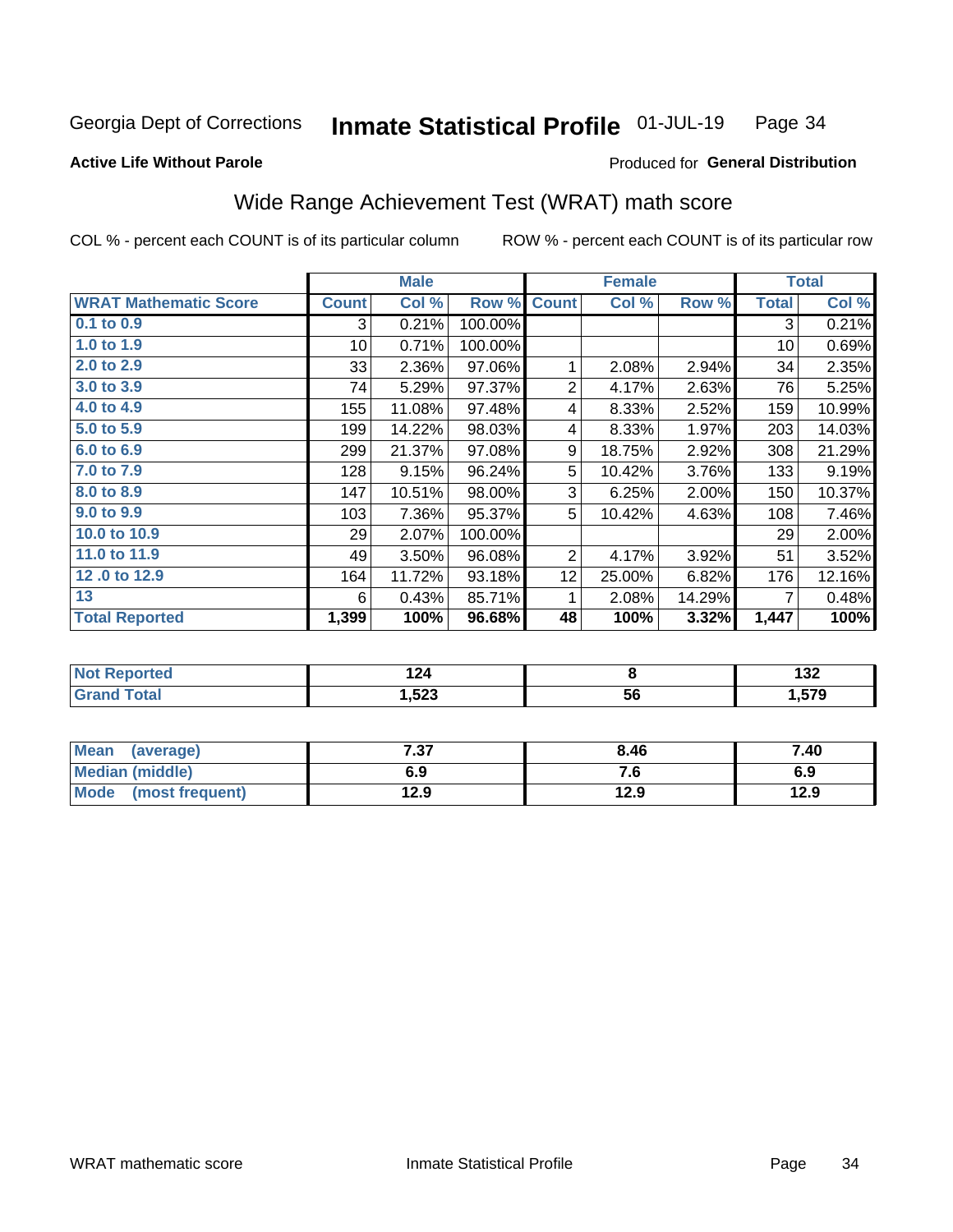#### Inmate Statistical Profile 01-JUL-19 Page 35

#### **Active Life Without Parole**

### Produced for General Distribution

# Wide Range Achievement Test (WRAT) spelling score

COL % - percent each COUNT is of its particular column

|                            |                 | <b>Male</b> |         |                | <b>Female</b> |       |              | <b>Total</b> |
|----------------------------|-----------------|-------------|---------|----------------|---------------|-------|--------------|--------------|
| <b>WRAT Spelling Score</b> | <b>Count</b>    | Col %       | Row %   | <b>Count</b>   | Col %         | Row % | <b>Total</b> | Col %        |
| $0.1$ to $0.9$             | 24              | 1.72%       | 100.00% |                |               |       | 24           | 1.66%        |
| 1.0 to 1.9                 | 37              | 2.65%       | 100.00% |                |               |       | 37           | 2.56%        |
| 2.0 to 2.9                 | 58              | 4.15%       | 96.67%  | $\overline{2}$ | 4.17%         | 3.33% | 60           | 4.15%        |
| 3.0 to 3.9                 | 79              | 5.65%       | 97.53%  | $\overline{2}$ | 4.17%         | 2.47% | 81           | 5.61%        |
| 4.0 to 4.9                 | 84              | 6.01%       | 97.67%  | $\overline{2}$ | 4.17%         | 2.33% | 86           | 5.95%        |
| 5.0 to 5.9                 | 151             | 10.81%      | 99.34%  | 1              | 2.08%         | 0.66% | 152          | 10.52%       |
| 6.0 to 6.9                 | 124             | 8.88%       | 99.20%  | 1              | 2.08%         | 0.80% | 125          | 8.65%        |
| 7.0 to 7.9                 | 120             | 8.59%       | 97.56%  | 3              | 6.25%         | 2.44% | 123          | 8.51%        |
| 8.0 to 8.9                 | 121             | 8.66%       | 97.58%  | 3              | 6.25%         | 2.42% | 124          | 8.58%        |
| 9.0 to 9.9                 | 79              | 5.65%       | 100.00% |                |               |       | 79           | 5.47%        |
| 10.0 to 10.9               | 73              | 5.23%       | 100.00% |                |               |       | 73           | 5.05%        |
| 11.0 to 11.9               | 98              | 7.02%       | 93.33%  | 7              | 14.58%        | 6.67% | 105          | 7.27%        |
| 12.0 to 12.9               | 319             | 22.83%      | 92.46%  | 26             | 54.17%        | 7.54% | 345          | 23.88%       |
| 13                         | 30 <sup>°</sup> | 2.15%       | 96.77%  | 1              | 2.08%         | 3.23% | 31           | 2.15%        |
| <b>Total Reported</b>      | 1,397           | 100%        | 96.68%  | 48             | 100%          | 3.32% | 1,445        | 100.0%       |
|                            |                 |             |         |                |               |       |              |              |
|                            |                 |             |         |                |               |       |              |              |

| тето  | ላ ኅሮ<br>14 <b>0</b> |    | .<br>194<br>$-$ |
|-------|---------------------|----|-----------------|
| _____ | 523,                | 56 | ---             |

| <b>Mean</b><br>(average)       | 8.24 | 10.53 | 8.31 |
|--------------------------------|------|-------|------|
| <b>Median (middle)</b>         | 8.3  | 12.5  | ი.ა  |
| <b>Mode</b><br>(most frequent) | 12.9 | 12.9  | 12.9 |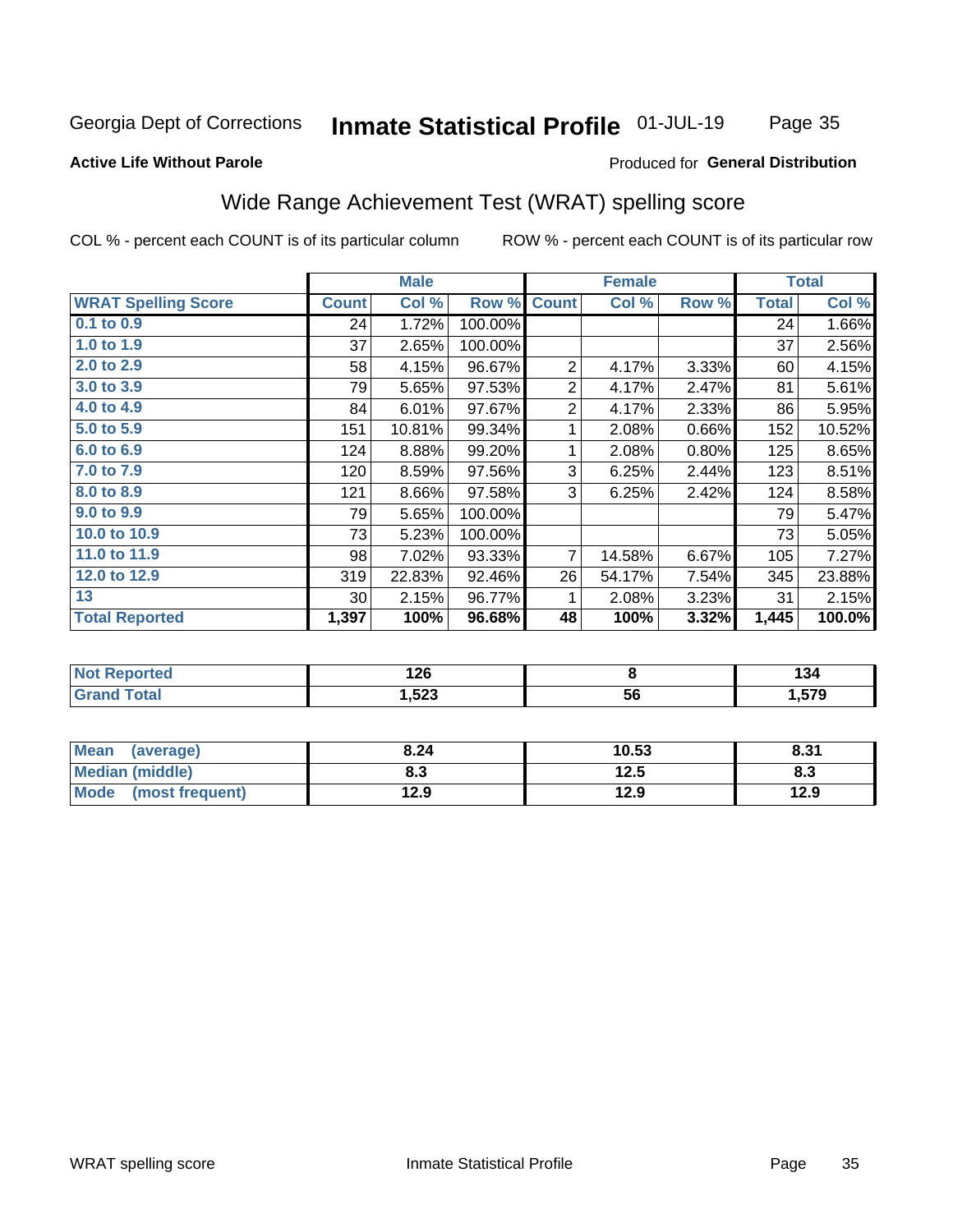#### Inmate Statistical Profile 01-JUL-19 Page 36

#### **Active Life Without Parole**

### **Produced for General Distribution**

# Current / last mental health treatment level

COL % - percent each COUNT is of its particular column

|                                    |                 | <b>Male</b> |         |                    | <b>Female</b> |        |              | <b>Total</b> |
|------------------------------------|-----------------|-------------|---------|--------------------|---------------|--------|--------------|--------------|
| <b>Mental Health Treatment Lev</b> | <b>Count</b>    | Col %       | Row %   | Count <sup>1</sup> | Col%          | Row %  | <b>Total</b> | Col %        |
| 1 No problem at current time       | 261             | 38.90%      | 95.96%  | 11                 | 22.45%        | 4.04%  | 272          | 37.78%       |
| 2 Receiving outpatient             | 328             | 48.88%      | 89.62%  | 38                 | 77.55%        | 10.38% | 366          | 50.83%       |
| <b>Treatment</b>                   |                 |             |         |                    |               |        |              |              |
| 3 Inpatient, moderate              | 65              | 9.69%       | 100.00% |                    |               |        | 65           | 9.03%        |
| <b>Treatment</b>                   |                 |             |         |                    |               |        |              |              |
| 4 Inpatient, intensive             | 17 <sub>1</sub> | 2.53%       | 100.00% |                    |               |        | 17           | 2.36%        |
| Treatment                          |                 |             |         |                    |               |        |              |              |
| <b>Total Evaluated</b>             | 671             | 100%        | 93.19%  | 49                 | 100%          | 6.81%  | 720          | 100%         |

| Never had MH evaluation | 852   |    | OEN<br>໐ວວ |
|-------------------------|-------|----|------------|
|                         | 1,523 | эt | .,579      |

| <b>Median (middle)</b>         | <b>Receiving outpatient</b><br>treatment | <b>Receiving outpatient</b><br>treatment | <b>Receiving</b><br>outpatient<br>treatment |
|--------------------------------|------------------------------------------|------------------------------------------|---------------------------------------------|
| <b>Mode</b><br>(most frequent) | <b>Receiving outpatient</b><br>treatment | <b>Receiving outpatient</b><br>treatment | <b>Receiving</b><br>outpatient<br>treatment |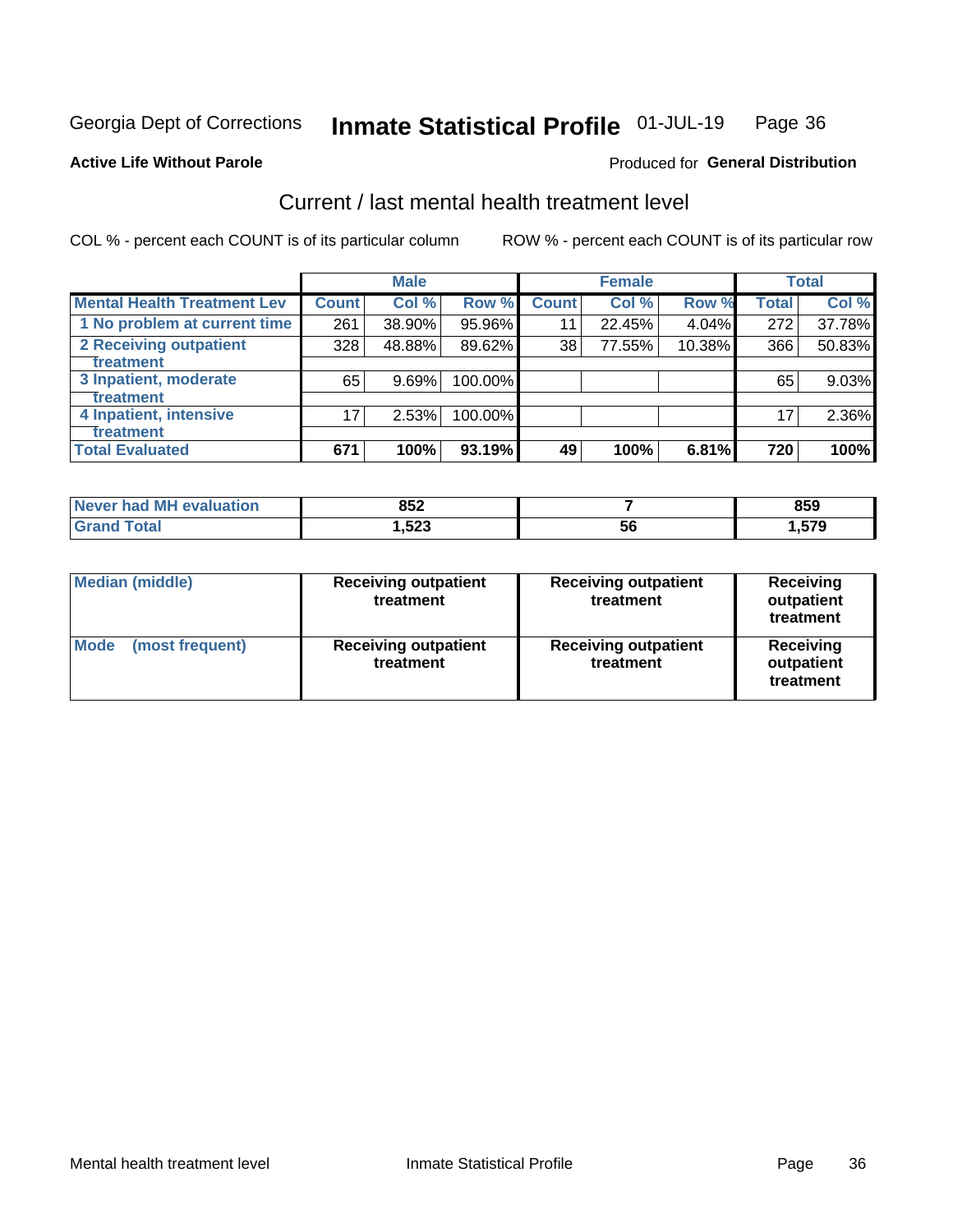#### Inmate Statistical Profile 01-JUL-19 Page 37

### **Active Life Without Parole**

### Produced for General Distribution

# PULHESDWIT medical scale - 'P' overall condition ('P'hysical)

COL % - percent each COUNT is of its particular column

|                                  |                | <b>Male</b> |             |                 | <b>Female</b> |       |              | <b>Total</b> |
|----------------------------------|----------------|-------------|-------------|-----------------|---------------|-------|--------------|--------------|
| 'P' Overall Condition            | Count l        | Col %       | Row % Count |                 | Col %         | Row % | <b>Total</b> | Col %        |
| 1 No medical illness             | 1,069          | 77.07%      | 97.09%      | 32              | 58.18%        | 2.91% | 1,101        | 76.35%       |
| 2 Well-controlled chronic        | 288            | 20.76%      | 92.90%      | 22 <sub>1</sub> | 40.00%        | 7.10% | 310          | 21.50%       |
| <b>illness</b>                   |                |             |             |                 |               |       |              |              |
| 3 Poorly-controlled chronic      | 27             | 1.95%       | 96.43%      |                 | 1.82%         | 3.57% | 28           | 1.94%        |
| <b>illness</b>                   |                |             |             |                 |               |       |              |              |
| 4 Significant problems requiring | 2 <sub>1</sub> | 0.14%       | 100.00%     |                 |               |       | 2            | 0.14%        |
| special housing                  |                |             |             |                 |               |       |              |              |
| 5 Terminal illness, < 6 months   |                | $0.07\%$    | 100.00%     |                 |               |       |              | 0.07%        |
| to live                          |                |             |             |                 |               |       |              |              |
| <b>Total Reported</b>            | 1,387          | 100%        | 96.19%      | 55              | 100%          | 3.81% | 1,442        | 100%         |

| rteo  | 19C    |   | 1 O.T           |
|-------|--------|---|-----------------|
|       | סטו    |   | 1 J I           |
| _____ | 523, ا | უ | <b>670</b><br>. |

|  |  | Mode (most frequent) | 1 No medical illness | 1 No medical illness | 1 No medical<br>illness |
|--|--|----------------------|----------------------|----------------------|-------------------------|
|--|--|----------------------|----------------------|----------------------|-------------------------|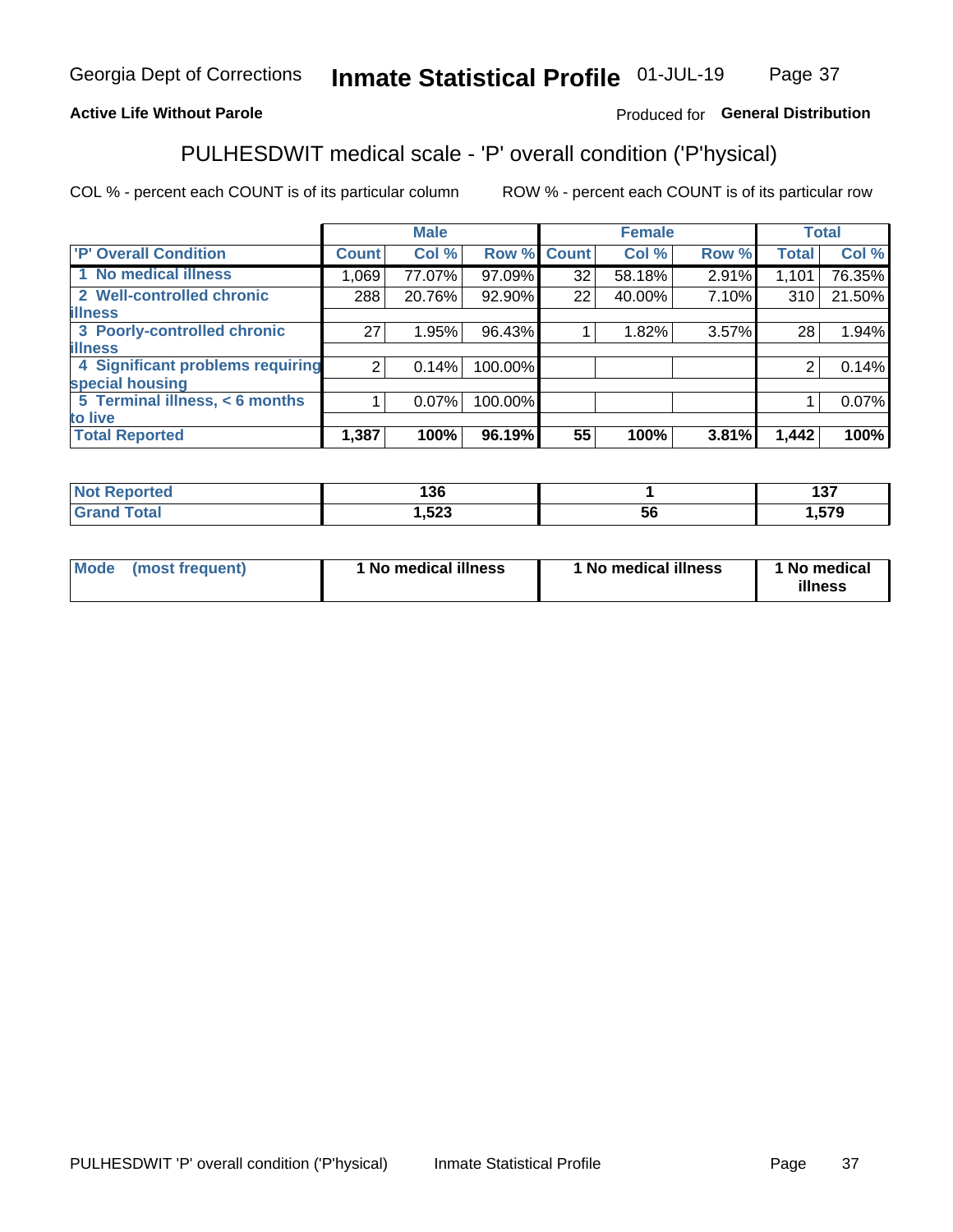### **Active Life Without Parole**

### Produced for General Distribution

# PULHESDWIT medical scale - 'U' upper body

COL % - percent each COUNT is of its particular column

|                              |              | <b>Male</b> |         |              | <b>Female</b> |       |              | <b>Total</b> |
|------------------------------|--------------|-------------|---------|--------------|---------------|-------|--------------|--------------|
| <b>'U' Upper Body</b>        | <b>Count</b> | Col %       | Row %   | <b>Count</b> | Col %         | Row % | <b>Total</b> | Col %        |
| 1 Upper bones, joints,       | 1,314        | 94.87%      | 96.26%  | 51           | 92.73%        | 3.74% | 1,365        | 94.79%       |
| muscles all OK               |              |             |         |              |               |       |              |              |
| 2 One or both arms minimally | 61           | 4.40%       | 93.85%  | 4            | 7.27%         | 6.15% | 65           | 4.51%        |
| limited                      |              |             |         |              |               |       |              |              |
| 3 One or both arms           |              | 0.51%       | 100.00% |              |               |       |              | 0.49%        |
| <b>moderately limited</b>    |              |             |         |              |               |       |              |              |
| 4 One arm disabled,          | 3            | 0.22%       | 100.00% |              |               |       | 3            | 0.21%        |
| paralyzed, or amputated      |              |             |         |              |               |       |              |              |
| <b>Total Reported</b>        | 1,385        | 100%        | 96.18%  | 55           | 100%          | 3.82% | 1,440        | 100%         |

| <b>Not Reported</b> | 138  |    | 120<br>פטו |
|---------------------|------|----|------------|
| <b>Total</b>        | ,523 | ວເ | 579،،      |

| Mode | (most frequent) | 1 Upper bones, joints,<br>muscles all OK | 1 Upper bones, joints,<br>muscles all OK | 1 Upper bones,<br>ljoints, muscles all<br>OK |
|------|-----------------|------------------------------------------|------------------------------------------|----------------------------------------------|
|------|-----------------|------------------------------------------|------------------------------------------|----------------------------------------------|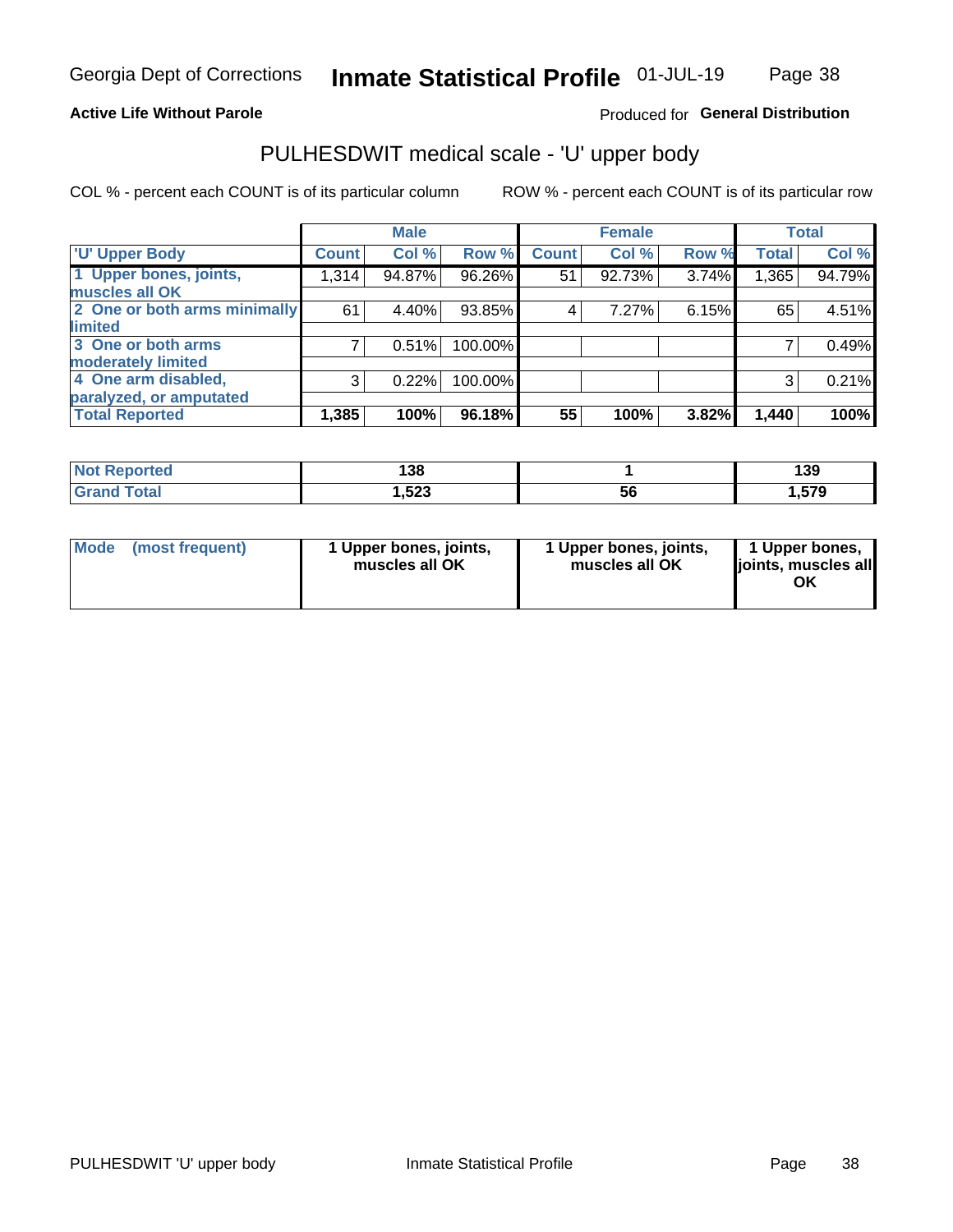### **Active Life Without Parole**

### Produced for General Distribution

# PULHESDWIT medical scale - 'L' lower body

COL % - percent each COUNT is of its particular column

|                                |              | <b>Male</b> |           |              | <b>Female</b> |       |                 | <b>Total</b> |
|--------------------------------|--------------|-------------|-----------|--------------|---------------|-------|-----------------|--------------|
| 'L' Lower Body                 | <b>Count</b> | Col %       | Row %     | <b>Count</b> | Col %         | Row % | <b>Total</b>    | Col %        |
| 1 Lower bones, joints,         | 1,209        | 87.29%      | $96.26\%$ | 47           | 85.45%        | 3.74% | 1,256           | 87.22%       |
| muscles all OK                 |              |             |           |              |               |       |                 |              |
| 2 One or both legs minimally   | 154          | 11.12%      | 95.06%    | 8            | 14.55%        | 4.94% | 162             | 11.25%       |
| limited                        |              |             |           |              |               |       |                 |              |
| 3 One or both legs             | 16           | 1.16%       | 100.00%   |              |               |       | 16 <sub>1</sub> | 1.11%        |
| moderately limited             |              |             |           |              |               |       |                 |              |
| 4 One leg disabled, paralyzed, | 6            | 0.43%       | 100.00%   |              |               |       | 6               | 0.42%        |
| or amputated                   |              |             |           |              |               |       |                 |              |
| <b>Total Reported</b>          | 1,385        | 100%        | 96.18%    | 55           | 100%          | 3.82% | 1,440           | 100%         |

| <b>Not Reported</b> | 138  |    | 120<br>פטו |
|---------------------|------|----|------------|
| <b>Total</b>        | ,523 | ວເ | 579،،      |

| Mode | (most frequent) | 1 Lower bones, joints,<br>muscles all OK | 1 Lower bones, joints,<br>muscles all OK | 1 Lower bones,<br>ljoints, muscles all<br>OK |
|------|-----------------|------------------------------------------|------------------------------------------|----------------------------------------------|
|------|-----------------|------------------------------------------|------------------------------------------|----------------------------------------------|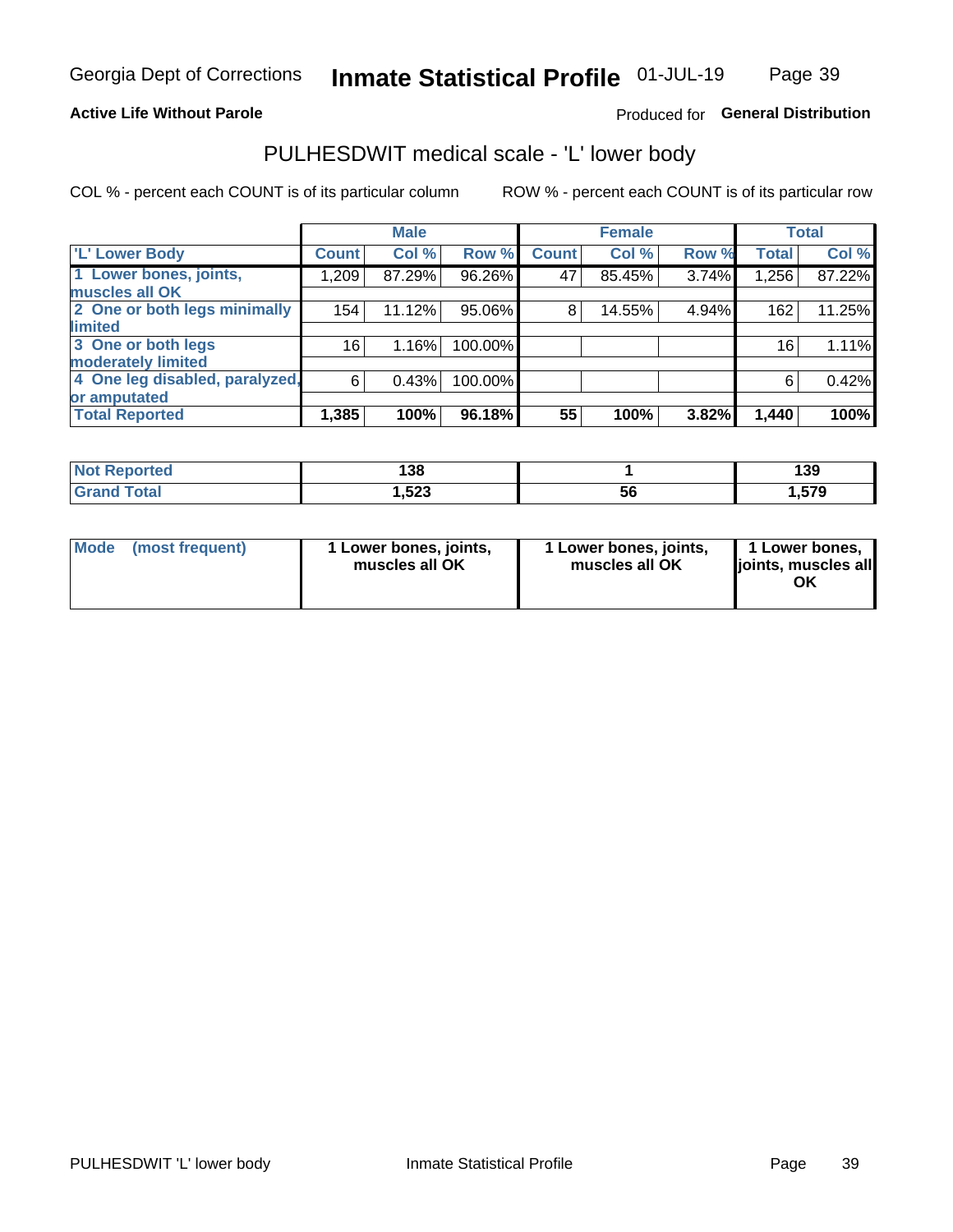### **Active Life Without Parole**

### Produced for General Distribution

# PULHESDWIT medical scale - 'H' hearing

COL % - percent each COUNT is of its particular column

|                                |              | <b>Male</b> |                    |    | <b>Female</b> |       | <b>Total</b> |        |
|--------------------------------|--------------|-------------|--------------------|----|---------------|-------|--------------|--------|
| <b>H' Hearing</b>              | <b>Count</b> | Col %       | <b>Row % Count</b> |    | Col %         | Row % | <b>Total</b> | Col %  |
| 1 Normal hearing both ears     | 1,369        | 98.92%      | 96.21%             | 54 | 100.00%       | 3.79% | 1,423        | 98.96% |
| 2 Some loss in one ear with    | 10           | 0.72%       | 100.00%            |    |               |       | 10           | 0.70%  |
| other OK, or mild loss in both |              |             |                    |    |               |       |              |        |
| 3 Total loss in one ear with   | 4            | 0.29%       | 100.00%            |    |               |       | 4            | 0.28%  |
| mild loss in other             |              |             |                    |    |               |       |              |        |
| 4 Severe loss in both ears     |              | $0.07\%$    | 100.00%            |    |               |       |              | 0.07%  |
| <b>Total Reported</b>          | 1,384        | 100%        | 96.24%             | 54 | 100%          | 3.76% | 1,438        | 100.0% |

| ported     | .            |    | 141          |
|------------|--------------|----|--------------|
| <b>NO1</b> | 139          |    | - - -        |
| $\sim$     | E OO<br>,౦∠ડ | ວບ | 57Q<br>3,313 |

| Mode (most frequent) | 1 Normal hearing both ears 1 Normal hearing both ears 1 Normal hearing | both ears |
|----------------------|------------------------------------------------------------------------|-----------|
|                      |                                                                        |           |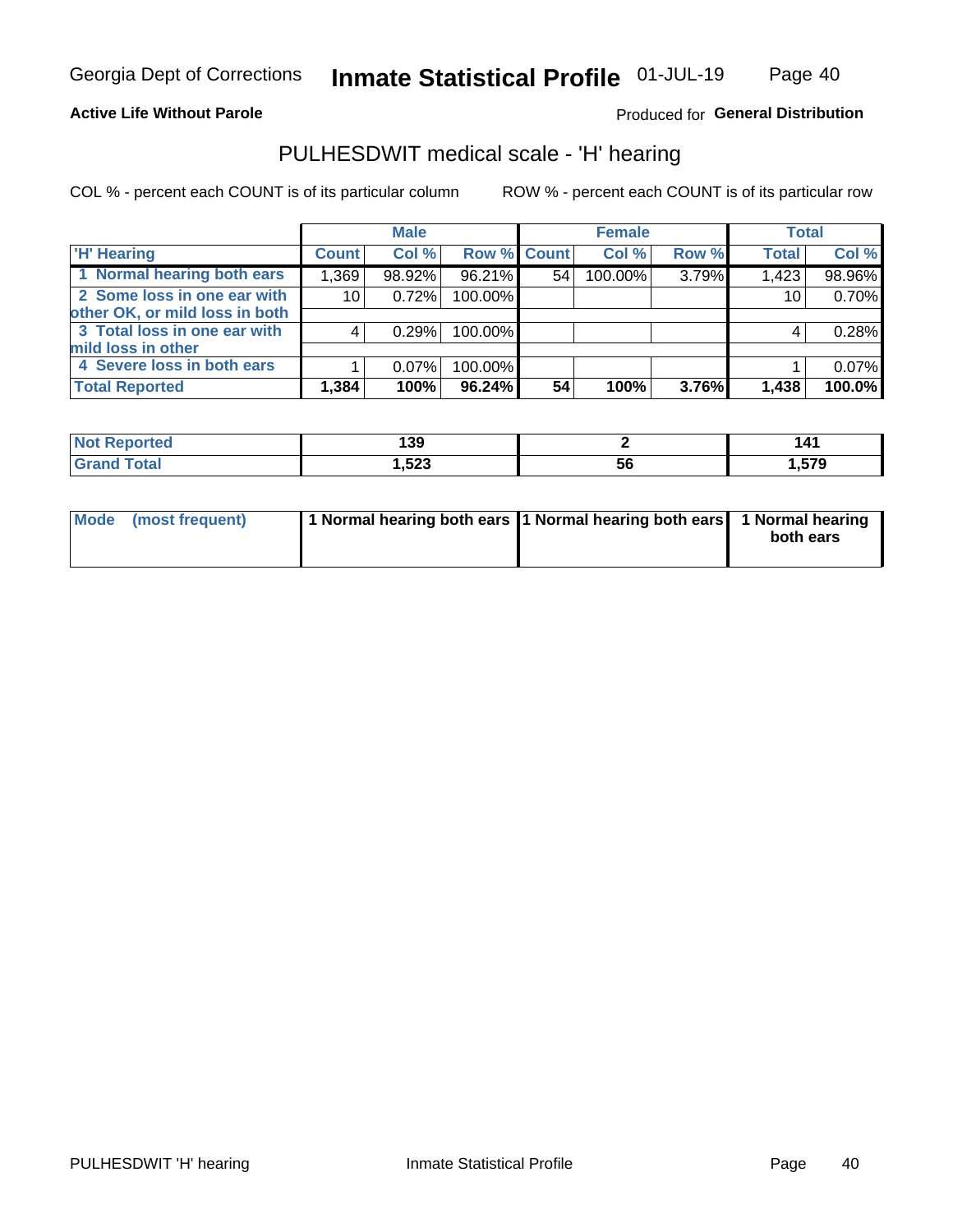### **Active Life Without Parole**

### Produced for General Distribution

# PULHESDWIT medical scale - 'E' vision

COL % - percent each COUNT is of its particular column

|                                 |              | <b>Male</b> |         |              | <b>Female</b> |       |              | <b>Total</b> |
|---------------------------------|--------------|-------------|---------|--------------|---------------|-------|--------------|--------------|
| 'E' Vision                      | <b>Count</b> | Col %       | Row %   | <b>Count</b> | Col %         | Row % | <b>Total</b> | Col %        |
| 1 Correctable to 20/40 in both  | 1,026        | 76.45%      | 97.34%  | 28           | 53.85%        | 2.66% | 1,054        | 75.61%       |
| eyes                            |              |             |         |              |               |       |              |              |
| 2 Correctable to 20/70 in one   | 282          | 21.01%      | 92.16%  | 24           | 46.15%        | 7.84% | 306          | 21.95%       |
| eye, may be blind in other      |              |             |         |              |               |       |              |              |
| 3 Correctable to 20/200 in one  | 29           | 2.16%       | 100.00% |              |               |       | 29           | 2.08%        |
| eye, may be blind in other      |              |             |         |              |               |       |              |              |
| 4 One eye not correctable to    | 4            | $0.30\%$    | 100.00% |              |               |       | 4            | 0.29%        |
| 20/200, other may be blind      |              |             |         |              |               |       |              |              |
| 5 Blind in both eyes, requiring |              | 0.07%       | 100.00% |              |               |       |              | 0.07%        |
| special housing                 |              |             |         |              |               |       |              |              |
| <b>Total Reported</b>           | 1,342        | 100%        | 96.27%  | 52           | 100%          | 3.73% | 1,394        | 100%         |

| <b>Reported</b><br>NOT. | 181   |    | 185  |
|-------------------------|-------|----|------|
| <b>Total</b>            | .,523 | 56 | .579 |

| Mode (most frequent) | 1 Correctable to 20/40 in both<br>eves | 1 Correctable to 20/40 in   1 Correctable to  <br>both eves | 20/40 in both eyes |
|----------------------|----------------------------------------|-------------------------------------------------------------|--------------------|
|                      |                                        |                                                             |                    |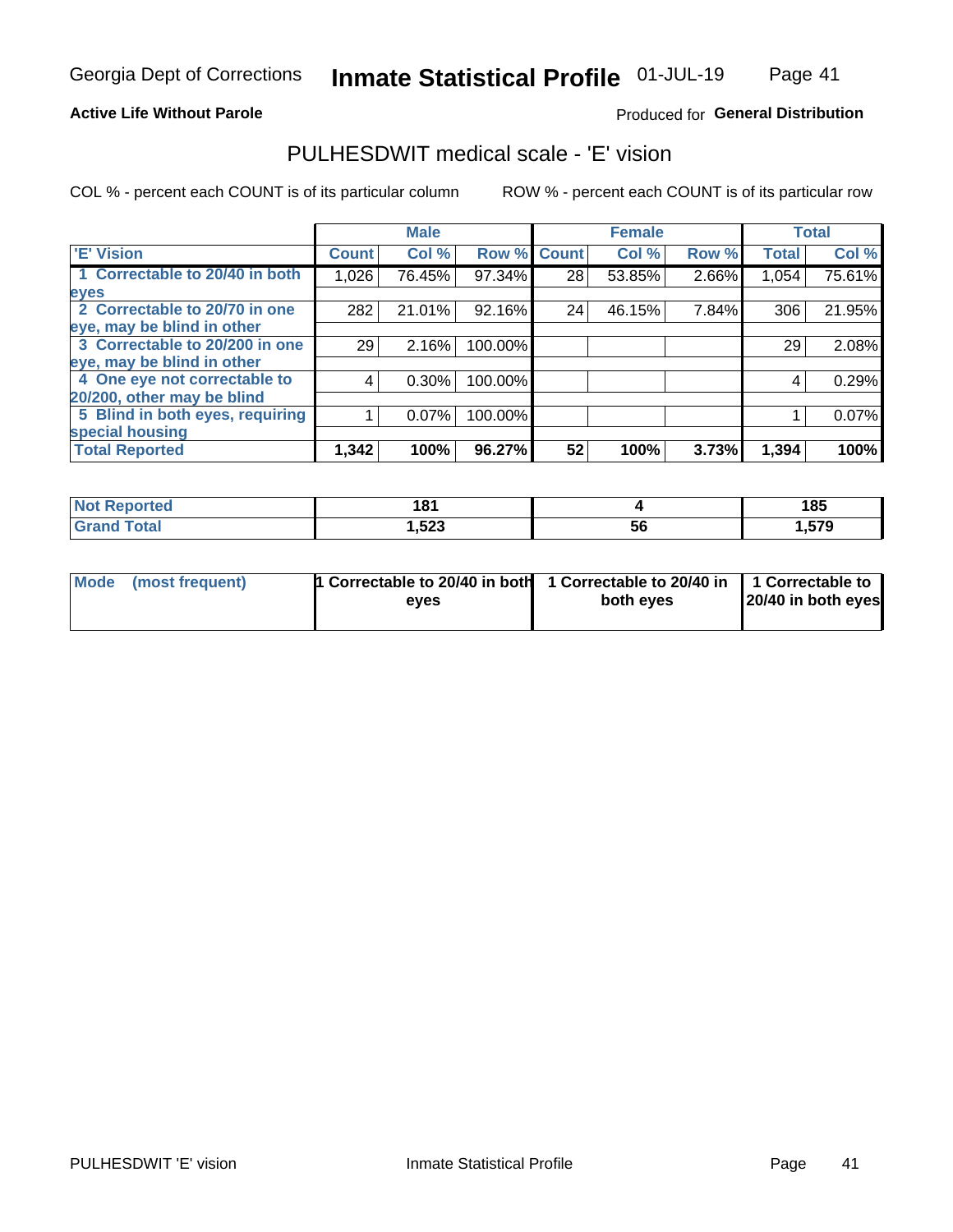### **Active Life Without Parole**

### Produced for General Distribution

# PULHESDWIT medical scale - 'S' pSychiatric

COL % - percent each COUNT is of its particular column

|                                 |              | <b>Male</b> |         |             | <b>Female</b> |        |              | <b>Total</b> |
|---------------------------------|--------------|-------------|---------|-------------|---------------|--------|--------------|--------------|
| 'S' pSychiatric                 | <b>Count</b> | Col %       |         | Row % Count | Col %         | Row %  | <b>Total</b> | Col %        |
| 1 No impairment or disorders    | 1,187        | 83.18%      | 98.83%  | 14          | 31.11%        | 1.17%  | 1,201        | 81.59%       |
| 2 Stable, or in remission, or   | 182          | 12.75%      | 85.85%  | 30          | 66.67%        | 14.15% | 212          | 14.40%       |
| mild impairment or retardation  |              |             |         |             |               |        |              |              |
| 3 Requires moderate inpatient   | 48           | $3.36\%$    | 97.96%  |             | 2.22%         | 2.04%  | 49           | 3.33%        |
| <b>treatment</b>                |              |             |         |             |               |        |              |              |
| 4 Requires intensive inpatient  | 9            | 0.63%       | 100.00% |             |               |        | 9            | 0.61%        |
| <b>treatment</b>                |              |             |         |             |               |        |              |              |
| 5 Requires Crisis Stabilization |              | 0.07%       | 100.00% |             |               |        |              | 0.07%        |
| Unit (CSU) inpatient care       |              |             |         |             |               |        |              |              |
| <b>Total Reported</b>           | 1,427        | 100%        | 96.94%  | 45          | 100%          | 3.06%  | 1,472        | 100%         |

| <b>Not Reported</b> | 96     |    | 107   |
|---------------------|--------|----|-------|
| <b>Grand Total</b>  | 523, ا | วง | 1,579 |

| Mode (most frequent) | <b>1 No impairment or disorders</b> 2 Stable, or in remission, 11 No impairment or |                       |           |
|----------------------|------------------------------------------------------------------------------------|-----------------------|-----------|
|                      |                                                                                    | or mild impairment or | disorders |
|                      |                                                                                    | retardation           |           |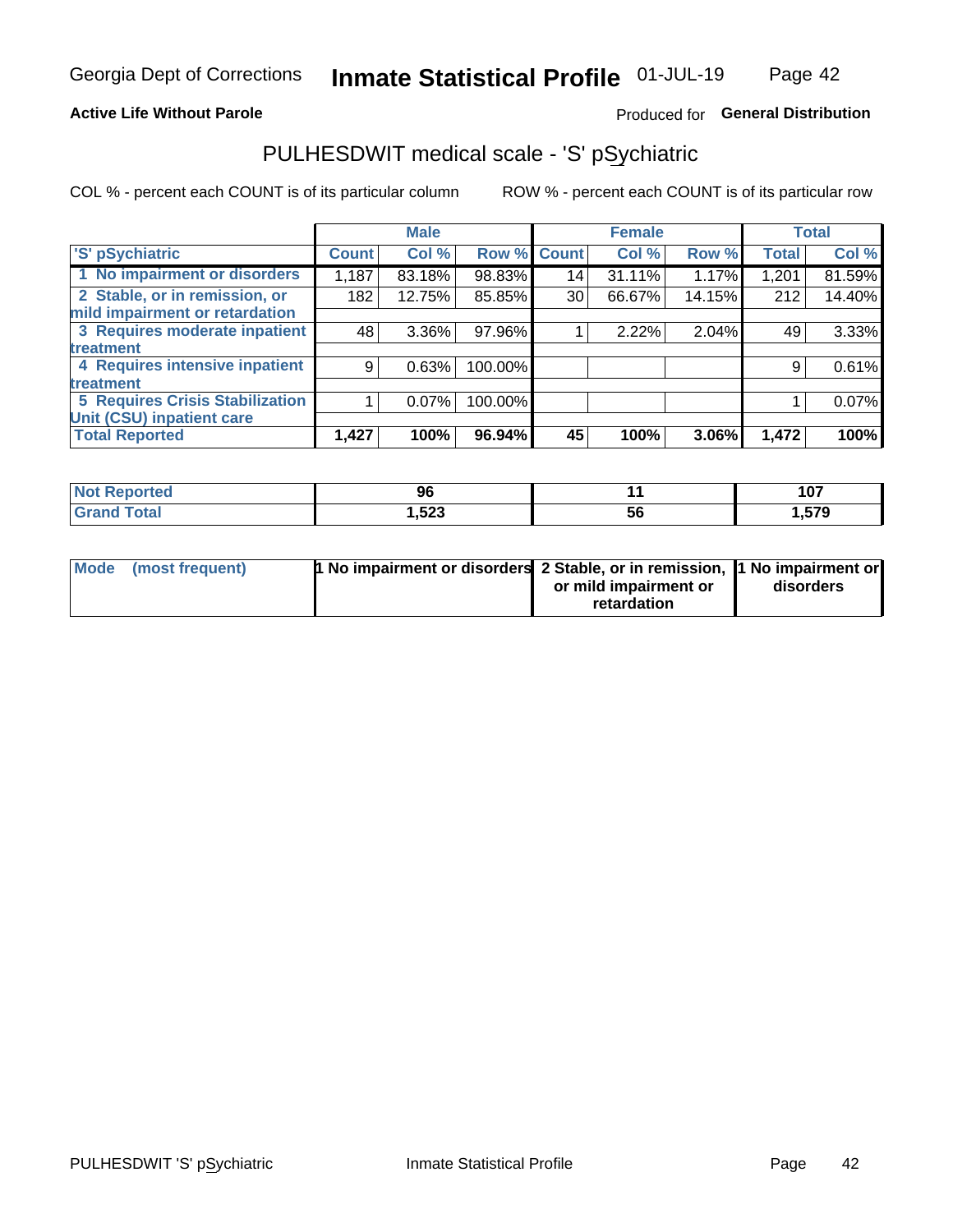#### **Active Life Without Parole**

### Produced for General Distribution

# PULHESDWIT medical scale - 'D' dental

COL % - percent each COUNT is of its particular column

|                                 |              | <b>Male</b> |             |    | <b>Female</b> |          |              | <b>Total</b> |
|---------------------------------|--------------|-------------|-------------|----|---------------|----------|--------------|--------------|
| <b>D'</b> Dental                | <b>Count</b> | Col %       | Row % Count |    | Col %         | Row %    | <b>Total</b> | Col %        |
| 1 Minimal routine dental health | 978          | 74.43%      | 95.51%      | 46 | 92.00%        | 4.49%    | 1,024        | 75.07%       |
| <b>needs</b>                    |              |             |             |    |               |          |              |              |
| 2 Moderate cavities and/or gum  | 284          | 21.61%      | 99.30%      |    | 4.00%         | 0.70%    | 286          | 20.97%       |
| disease                         |              |             |             |    |               |          |              |              |
| 3 Extensive gum disease         | 51           | 3.88%       | 96.23%      |    | 4.00%         | $3.77\%$ | 53           | 3.89%        |
| and/or widespread decay         |              |             |             |    |               |          |              |              |
| 4 Urgent need for dental        |              | 0.08%       | 100.00%     |    |               |          |              | 0.07%        |
| <b>services</b>                 |              |             |             |    |               |          |              |              |
| <b>Total Reported</b>           | 1,314        | 100%        | 96.33%      | 50 | 100%          | 3.67%    | 1,364        | 100%         |

| <b>prted</b><br>NOT F<br>⋯ | 209  |    | 24F<br>4 I J  |
|----------------------------|------|----|---------------|
| <b>Total</b>               | ,523 | 56 | 570<br>1,JI J |

| <b>Mode</b> | (most frequent) | <b>Minimal routine dental</b><br>health needs | 1 Minimal routine dental<br>health needs | <b>11 Minimal routine I</b><br>dental health<br>needs |
|-------------|-----------------|-----------------------------------------------|------------------------------------------|-------------------------------------------------------|
|-------------|-----------------|-----------------------------------------------|------------------------------------------|-------------------------------------------------------|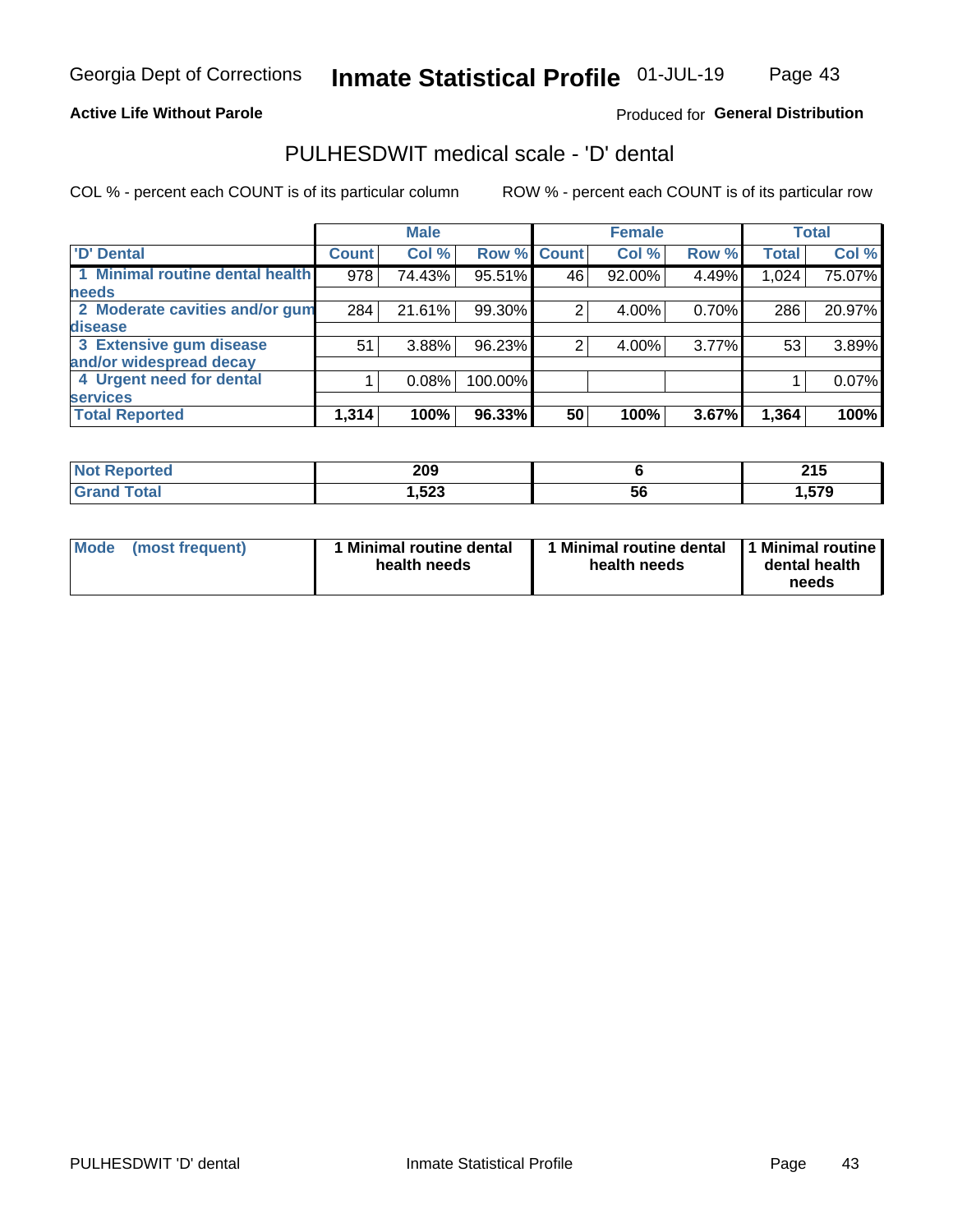### **Active Life Without Parole**

### Produced for General Distribution

# PULHESDWIT medical scale - 'W' work ability

COL % - percent each COUNT is of its particular column

|                                 |                    | <b>Male</b> |         |             | <b>Female</b> |       |              | <b>Total</b> |
|---------------------------------|--------------------|-------------|---------|-------------|---------------|-------|--------------|--------------|
| <b>W' work ability</b>          | Count <sup>'</sup> | Col %       |         | Row % Count | Col %         | Row % | <b>Total</b> | Col %        |
| 1 Unrestricted work or activity | 1,170              | 84.48%      | 96.77%  | 39          | 70.91%        | 3.23% | 1,209        | 83.96%       |
| 2 Minor restrictions on type of | 169                | 12.20%      | 91.35%  | 16          | 29.09%        | 8.65% | 185          | 12.85%       |
| <b>work</b>                     |                    |             |         |             |               |       |              |              |
| 3 Moderate restrictions on type | 27                 | 1.95%       | 100.00% |             |               |       | 27           | 1.88%        |
| lof work                        |                    |             |         |             |               |       |              |              |
| 4 Major restrictions on type of | 13                 | 0.94%       | 100.00% |             |               |       | 13           | 0.90%        |
| <b>work</b>                     |                    |             |         |             |               |       |              |              |
| 5 Cannot work under any         | 6                  | 0.43%       | 100.00% |             |               |       | 6            | 0.42%        |
| <b>circumstances</b>            |                    |             |         |             |               |       |              |              |
| <b>Total Reported</b>           | 1,385              | 100%        | 96.18%  | 55          | 100%          | 3.82% | 1,440        | 100.0%       |

| <b>Not Reported</b>          | 138   |    | 139   |
|------------------------------|-------|----|-------|
| <b>Total</b><br><b>C</b> ron | 1,523 | ან | .,579 |

| Mode            | 1 Unrestricted work or | 1 Unrestricted work or | 1 Unrestricted   |
|-----------------|------------------------|------------------------|------------------|
| (most frequent) | activity               | activity               | work or activity |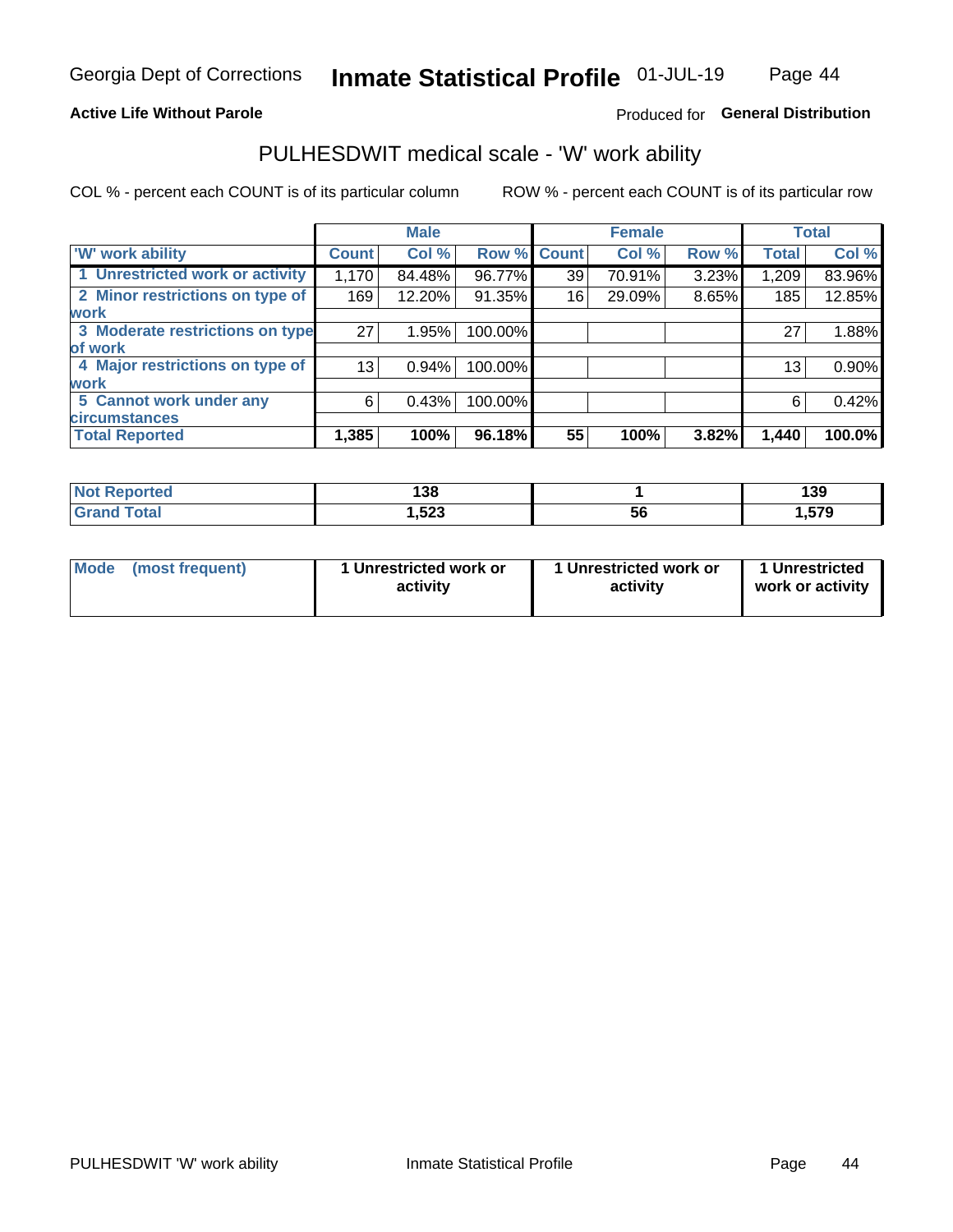### **Active Life Without Parole**

### Produced for General Distribution

# PULHESDWIT medical scale - 'I' impairment

COL % - percent each COUNT is of its particular column ROW % - percent each COUNT is of its particular row

|                                                              |              | <b>Male</b> |             |    | <b>Female</b> |       |              | <b>Total</b> |
|--------------------------------------------------------------|--------------|-------------|-------------|----|---------------|-------|--------------|--------------|
| <b>T' Impairment</b>                                         | <b>Count</b> | Col %       | Row % Count |    | Col %         | Row % | <b>Total</b> | Col %        |
| 1 No impairments or<br>disabilities                          | ,362         | 98.48%      | 96.12%      | 55 | 100.00%       | 3.88% | 1,417        | 98.54%       |
| 2 Wheelchair-bound but                                       | 11           | 0.80%       | 100.00%     |    |               |       | 11           | 0.76%        |
| otherwise OK<br><b>3 Needs low-level Assisted</b>            | 3            | 0.22%       | 100.00%     |    |               |       | 3            | 0.21%        |
| Living (level I)<br>4 Needs moderate Assisted                |              | 0.07%       | 100.00%     |    |               |       |              | 0.07%        |
| Living (level II)                                            |              |             |             |    |               |       |              |              |
| <b>5 Needs maximal Assisted</b><br><b>Living (level III)</b> | 6            | 0.43%       | 100.00%     |    |               |       | 6            | 0.42%        |
| <b>Total Reported</b>                                        | 1,383        | 100%        | 96.18%      | 55 | 100%          | 3.82% | 1,438        | 100%         |

| วrted | 140  |          | 141   |
|-------|------|----------|-------|
|       | ,523 | ۰.<br>56 | 1,579 |

| Mode | (most frequent) | 1 No impairments or<br>disabilities | 1 No impairments or<br>disabilities | 1 No impairments<br>or disabilities |
|------|-----------------|-------------------------------------|-------------------------------------|-------------------------------------|
|------|-----------------|-------------------------------------|-------------------------------------|-------------------------------------|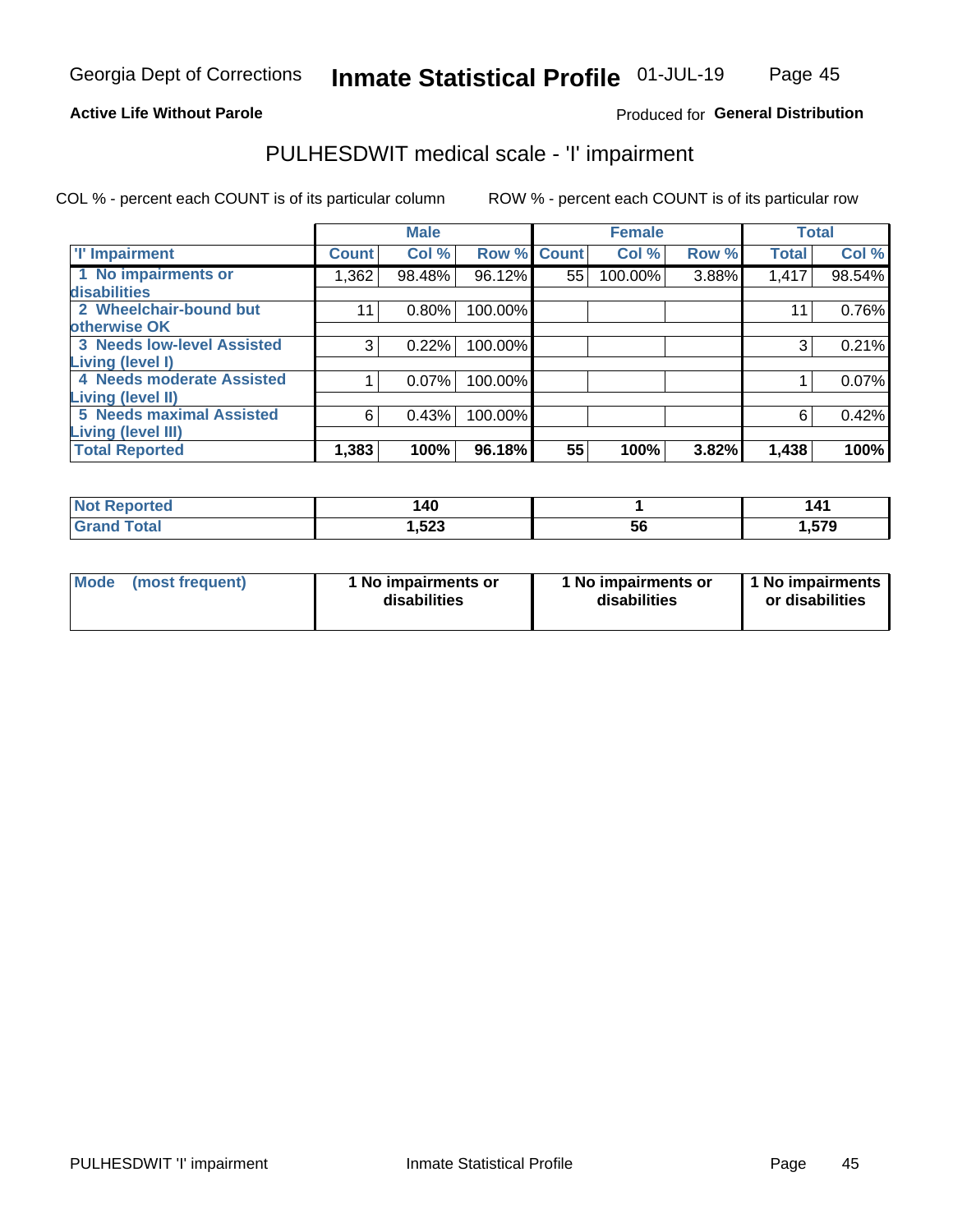### **Active Life Without Parole**

### Produced fo General Distribution

# PULHESDWIT medical scale - 'T' transportability

COL % - percent each COUNT is of its particular column

|                             |              | <b>Male</b> |             |    | <b>Female</b> |       |              | <b>Total</b> |
|-----------------------------|--------------|-------------|-------------|----|---------------|-------|--------------|--------------|
| <b>T' Transportability</b>  | <b>Count</b> | Col %       | Row % Count |    | Col %         | Row % | <b>Total</b> | Col %        |
| 1 Can be transported in any | 1,376        | 99.06%      | 96.22%      | 54 | 100.00%       | 3.78% | 1,430        | 99.10%       |
| ordinary approved vehicle   |              |             |             |    |               |       |              |              |
| 2 Wheelchair-bound, not     |              | $0.36\%$    | 100.00%     |    |               |       |              | 0.35%        |
| needing special vehicle     |              |             |             |    |               |       |              |              |
| 5 Requires ambulance        |              | 0.58%       | 100.00%     |    |               |       |              | 0.55%        |
| transport                   |              |             |             |    |               |       |              |              |
| <b>Total Reported</b>       | 1,389        | 100%        | 96.26%      | 54 | 100%          | 3.74% | 1,443        | 100%         |

| eported | .<br>◡ |    | 136   |
|---------|--------|----|-------|
|         | .523   | ჂႩ | 1,579 |

| Mode (most frequent) | 1 Can be transported in any 1 Can be transported in any | ordinary approved vehicle   ordinary approved vehicle   transported in any | 1 Can be<br>ordinary approved<br>vehicle |
|----------------------|---------------------------------------------------------|----------------------------------------------------------------------------|------------------------------------------|
|                      |                                                         |                                                                            |                                          |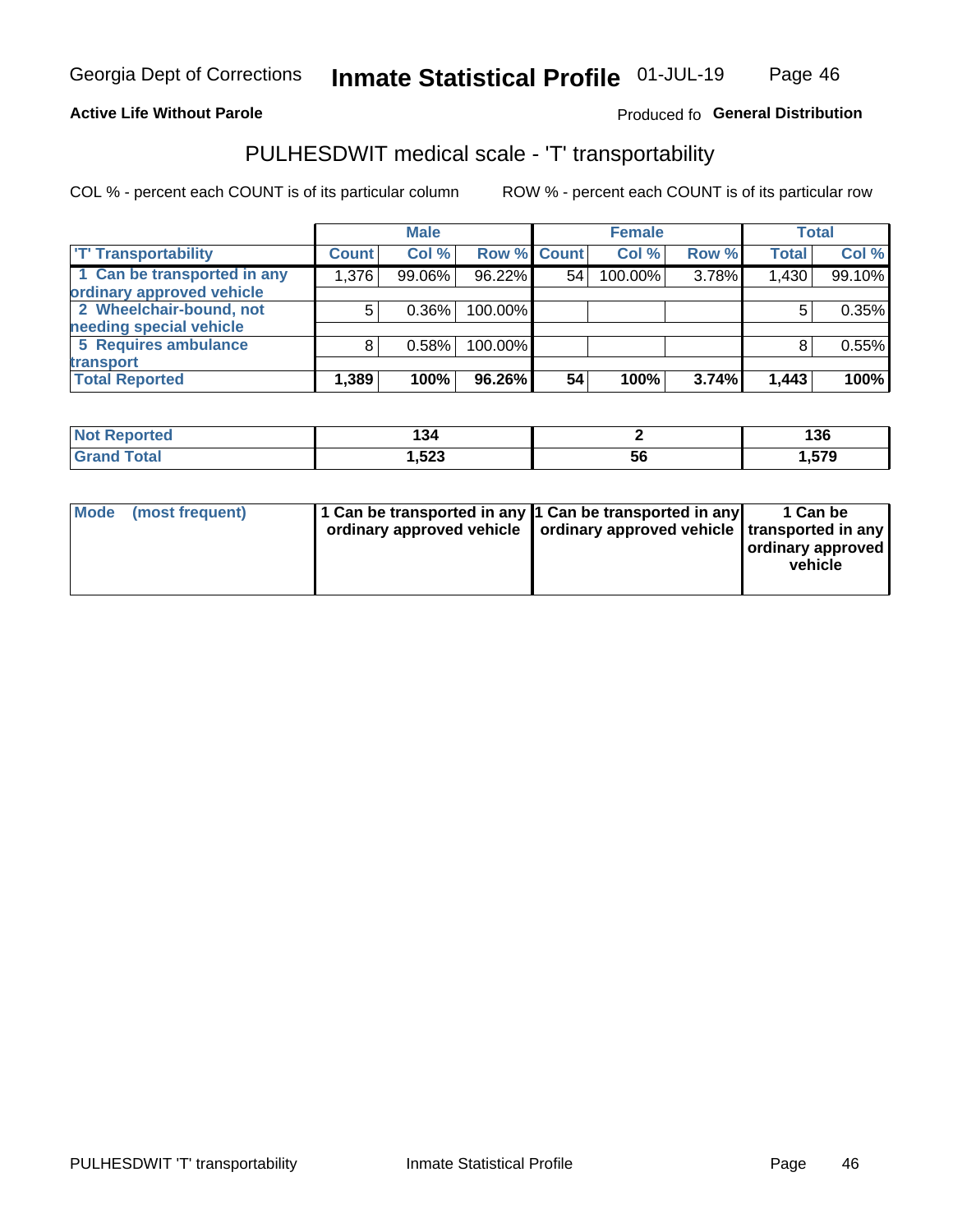#### Inmate Statistical Profile 01-JUL-19 Page 47

**Active Life Without Parole** 

### Produced for General Distribution

# Number of prior Georgia incarcerations

COL % - percent each COUNT is of its particular column

|                                       |              | <b>Male</b> |                    |    | <b>Female</b> |       |       | <b>Total</b> |
|---------------------------------------|--------------|-------------|--------------------|----|---------------|-------|-------|--------------|
| <b>Num of Prior GA Incarcerations</b> | <b>Count</b> | Col %       | <b>Row % Count</b> |    | Col %         | Row % | Total | Col %        |
|                                       | 772          | 50.69%      | 94.49%             | 45 | 80.36%        | 5.51% | 817   | 51.74%       |
|                                       | 301          | 19.76%      | 98.05%             | 6  | 10.71%        | 1.95% | 307   | 19.44%       |
|                                       | 193          | 12.67%      | 98.97%             | 2  | 3.57%         | 1.03% | 195   | 12.35%       |
| 3                                     | 124          | 8.14%       | 98.41%             | 2  | 3.57%         | 1.59% | 126   | 7.98%        |
| 4                                     | 61           | 4.01%       | 100.00%            |    |               |       | 61    | 3.86%        |
| 5                                     | 40           | 2.63%       | 100.00%            |    |               |       | 40    | 2.53%        |
| <b>More Than 5</b>                    | 32           | 2.10%       | 96.97%             |    | 1.79%         | 3.03% | 33    | 2.09%        |
| <b>Total Reported</b>                 | 1,523        | 100%        | 96.45%             | 56 | 100%          | 3.55% | 1,579 | 100%         |

| orted<br><b>NI</b>               |               |           |                     |
|----------------------------------|---------------|-----------|---------------------|
| <b>Total</b><br>$\mathbf{v}$ and | E00<br>323، ، | יי<br>IJL | E70<br>, u<br>- 315 |

| Mean (average)       | 1 1 2 | 1.10 |
|----------------------|-------|------|
| Median (middle)      |       |      |
| Mode (most frequent) |       |      |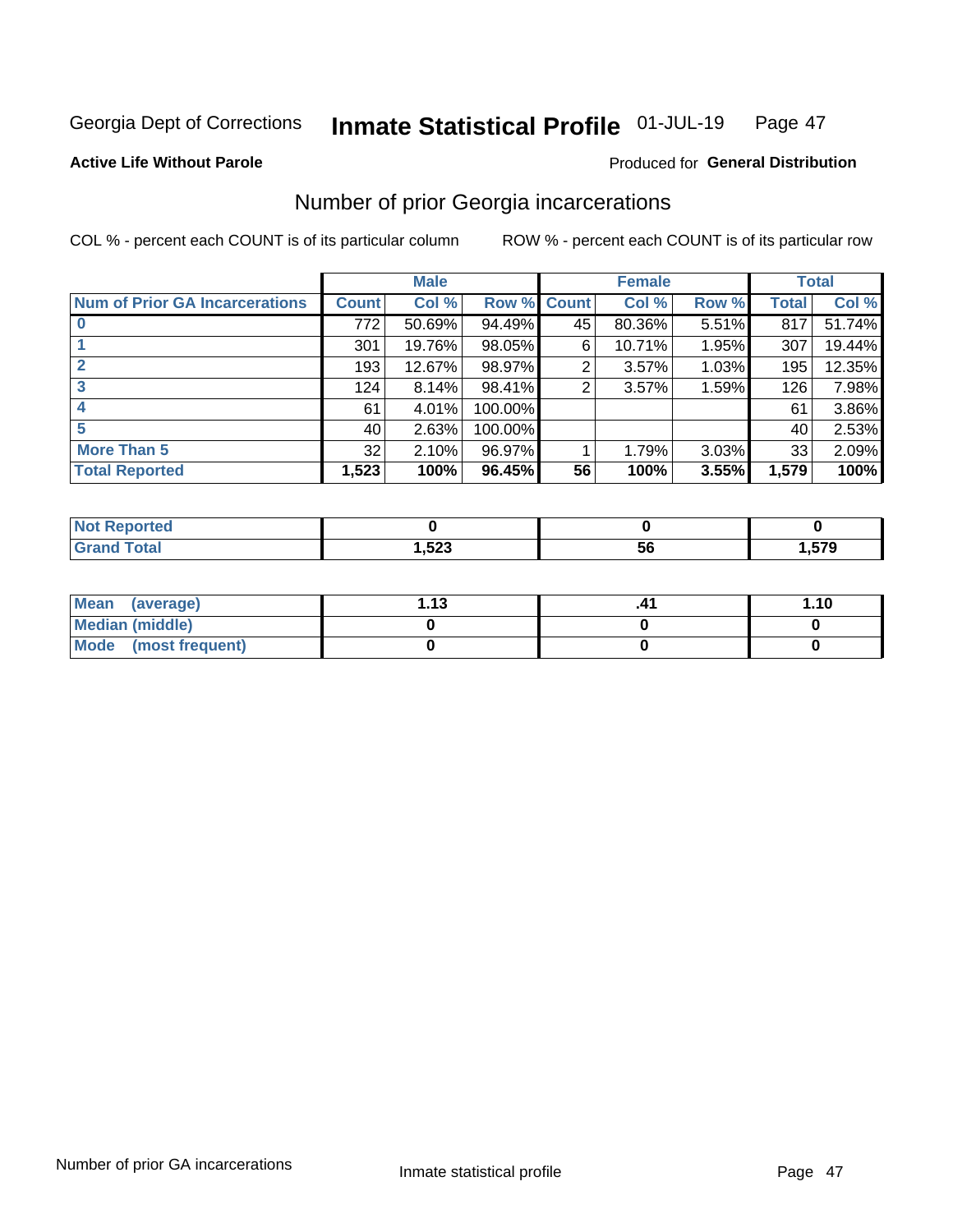#### Inmate Statistical Profile 01-JUL-19 Page 48

**Active Life Without Parole** 

Produced for General Distribution

### Prison sentence in years

COL % - percent each COUNT is of its particular column

ROW % - percent each COUNT is of its particular row

|                                 |              | <b>Male</b> |                    |    | <b>Female</b> |       |              | Total     |
|---------------------------------|--------------|-------------|--------------------|----|---------------|-------|--------------|-----------|
| <b>Prison Sentence In Years</b> | <b>Count</b> | Col %       | <b>Row % Count</b> |    | Col %         | Row % | <b>Total</b> | Col %     |
| <b>Life Without Parole</b>      | .522         | 99.93%      | $96.45\%$          | 56 | 100.00%       | 3.55% | 1.578        | $99.94\%$ |
| <b>Death</b>                    |              | 0.07%       | 100.00%            |    |               |       |              | $0.06\%$  |
| <b>Total Reported</b>           | 1.523        | 100%        | $96.45\%$          | 56 | 100%          | 3.55% | 1.579        | 100%      |

| ported      |       |    |        |
|-------------|-------|----|--------|
| <b>otal</b> | 1,523 | วง | 579. ا |

#### **Determinate (numeric) sentences only**

| ' Mea<br><b>Service</b> A<br>ЯМА. |  |  |  |
|-----------------------------------|--|--|--|
|                                   |  |  |  |

All sentences (including determinate), with life, life without parole, and death sentences figured at 45 years

| Me: |  |  |  |
|-----|--|--|--|
|     |  |  |  |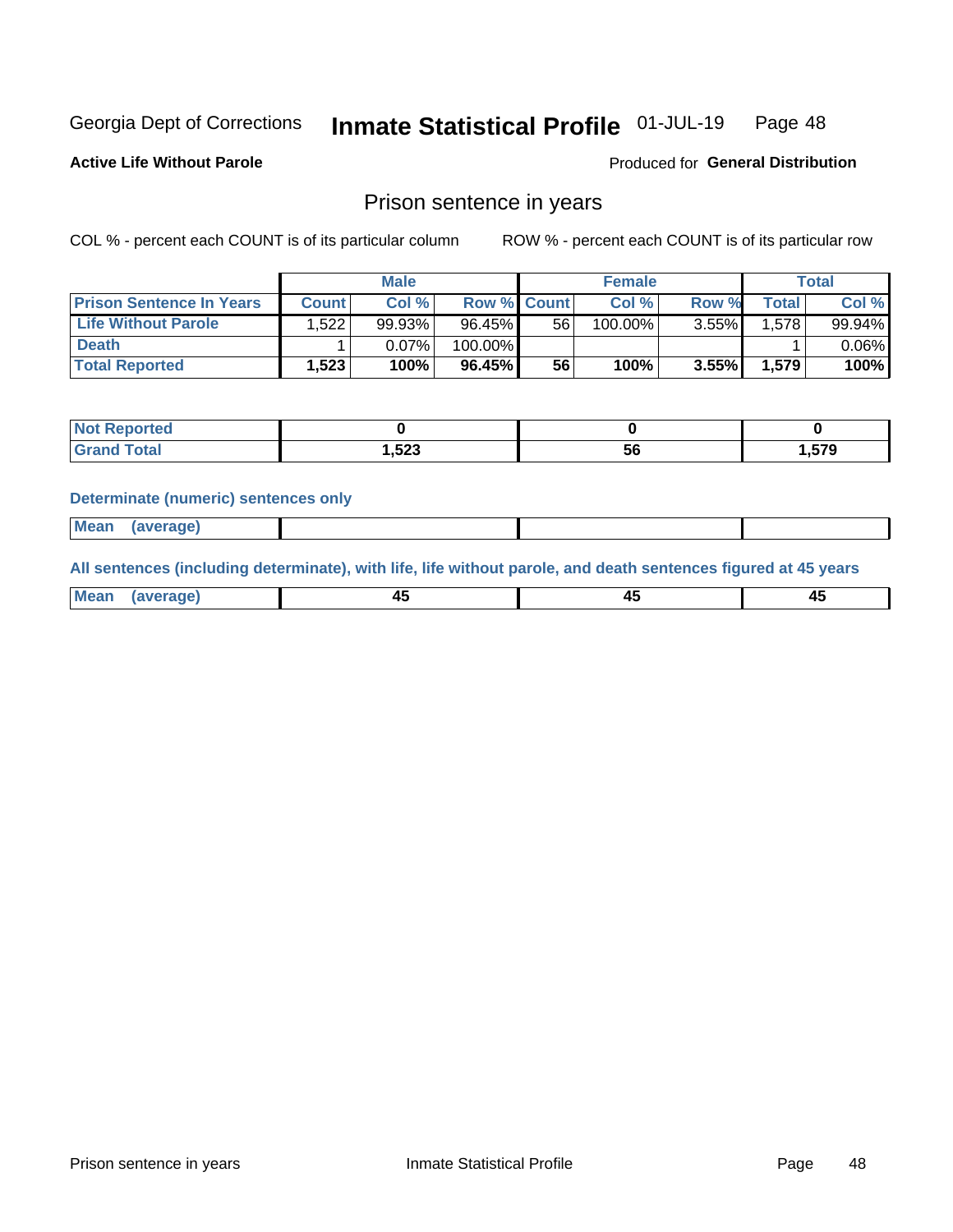#### Georgia Dept of Corrections Inmate Statistical Profile 01-JUL-19 Page 49

#### **Active Life Without Parole**

#### Produced for General Distribution

# Primary offense, broken out into felonies vs misdemeanors

COL % - percent each COUNT is of its particular column

|                                  |              | <b>Male</b> |                    |      | <b>Female</b> |       |              | Total   |
|----------------------------------|--------------|-------------|--------------------|------|---------------|-------|--------------|---------|
| <b>Felonies and Misdemeanors</b> | <b>Count</b> | Col%        | <b>Row % Count</b> |      | Col%          | Row % | <b>Total</b> | Col %   |
| <b>Felonies</b>                  | 1.515        | 100.00%     | 96.56%             | 54 I | $100.00\%$    | 3.44% | 1,569        | 100.00% |
| <b>Total Reported</b>            | .515         | 100%        | 96.56%             | 54   | 100%          | 3.44% | 1,569        | 100%    |

| <b>Not</b><br>Reported |        |            | 10     |
|------------------------|--------|------------|--------|
| <b>Total</b>           | 523, ا | <b>E47</b> | 570    |
| <b>Gran</b>            |        | - 1        | כ וט.ו |

| <b>Mode</b><br>frequent)<br>nies<br>≧ (most tr.<br>. | onies<br>. | lonies<br>енл<br>____ |
|------------------------------------------------------|------------|-----------------------|
|------------------------------------------------------|------------|-----------------------|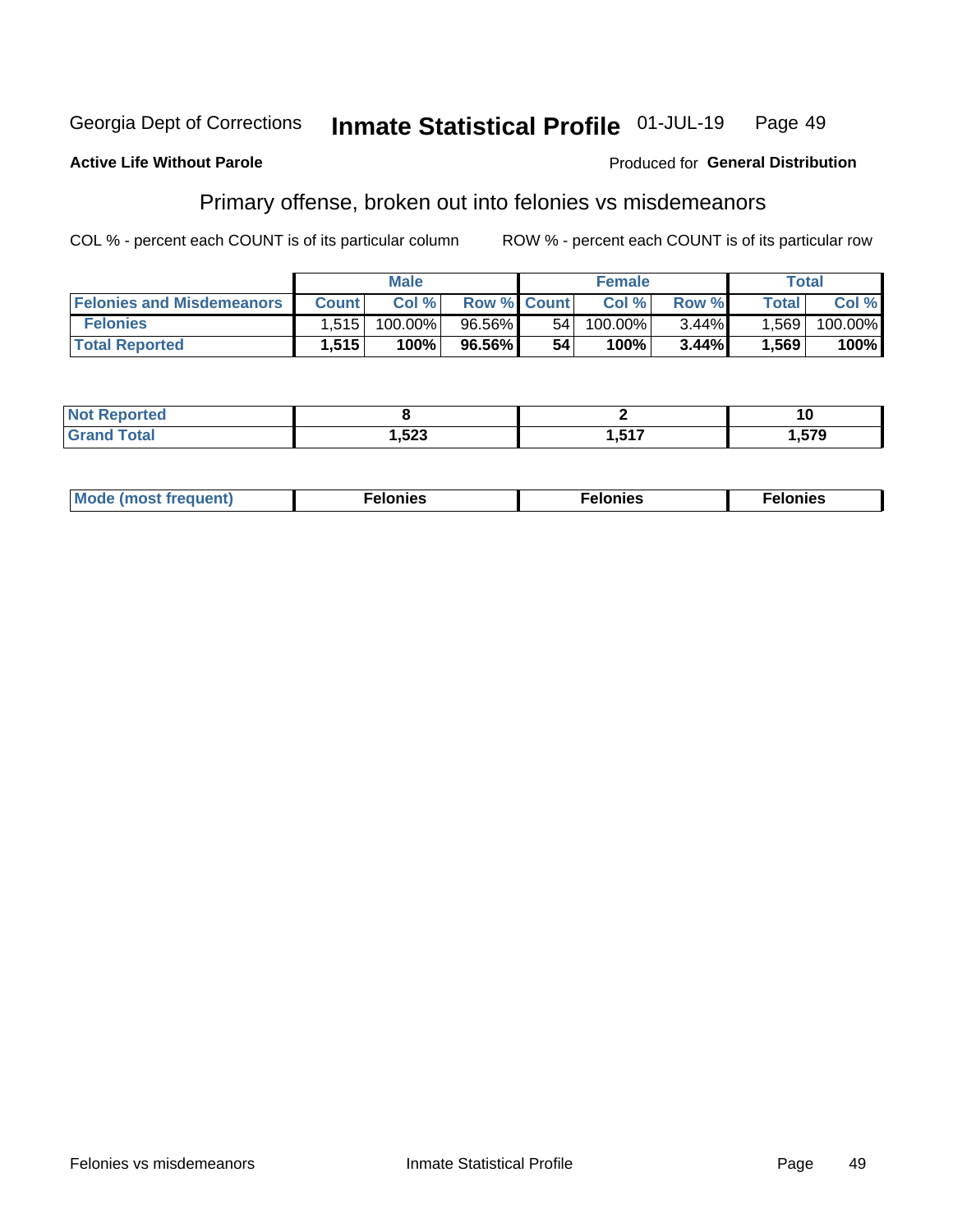#### Inmate Statistical Profile 01-JUL-19 Page 50

### **Active Life Without Parole**

### Produced for General Distribution

# Primary offense, broken out into six broad crime categories

COL % - percent each COUNT is of its particular column

|                         |              | <b>Male</b> |         |             | <b>Female</b> |       |              | <b>Total</b> |
|-------------------------|--------------|-------------|---------|-------------|---------------|-------|--------------|--------------|
| <b>Crime Categories</b> | <b>Count</b> | Col %       |         | Row % Count | Col %         | Row % | <b>Total</b> | Col %        |
| <b>Violent</b>          | 1,313        | 86.21%      | 95.98%  | 55          | 98.21%        | 4.02% | 1,368        | 86.64%       |
| <b>Sex Crime</b>        | 202          | 13.26%      | 99.51%  |             | 1.79%         | .49%  | 203          | 12.86%       |
| <b>Drug</b><br>4        |              | .46%        | 100.00% |             | .00%          |       |              | .44%         |
| <b>Other</b><br>6       |              | .07%        | 100.00% |             | .00%          |       |              | $.06\%$      |
| <b>Total Reported</b>   | 1,523        | 100%        | 96.45%  | 56          | 100%          | 3.55% | 1,579        | 100%         |

| <b>Not Reported</b> |             |     |        |
|---------------------|-------------|-----|--------|
| $T0+0'$             | E00<br>53ZJ | ้วด | 579. ا |

| <b>Mode (most frequent)</b> | <br>'iolent | Violent | --<br><b>Violent</b> |
|-----------------------------|-------------|---------|----------------------|
|                             |             |         |                      |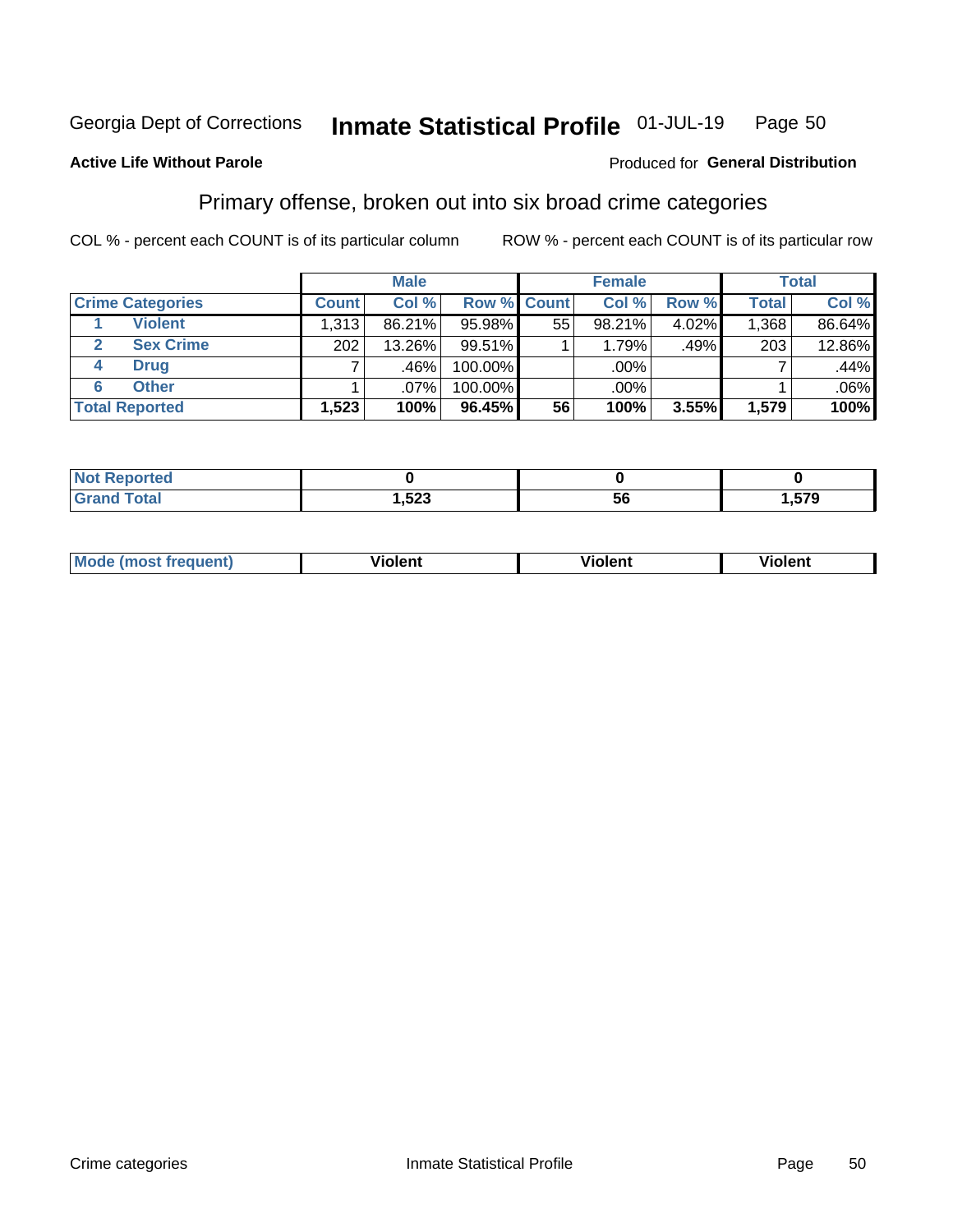#### Inmate Statistical Profile 01-JUL-19 Page 51

### **Active Life Without Parole**

### **Produced for General Distribution**

# Primary offense, detailed offense code

COL % - percent each COUNT is of its particular column

|                                            |                | <b>Male</b> |         |                 | <b>Female</b> |         | <b>Total</b>   |         |
|--------------------------------------------|----------------|-------------|---------|-----------------|---------------|---------|----------------|---------|
| <b>Primary Offense</b>                     | <b>Count</b>   | Col %       | Row %   | <b>Count</b>    | Col %         | Row %   | <b>Total</b>   | Col %   |
| <b>Agg Sex Battery Atmpt (2099)</b>        | 1.             | .07%        | 100.00% |                 |               |         | 1              | .06%    |
| <b>Aggrav Assault (1302)</b>               |                |             |         | $\mathbf{1}$    | 1.79%         | 100.00% | $\mathbf{1}$   | .06%    |
| <b>Aggrav Battery (1305)</b>               | 1              | .07%        | 100.00% |                 |               |         | 1              | .06%    |
| <b>Aggrav Child Molestation (2021)</b>     | 29             | 1.90%       | 100.00% |                 |               |         | 29             | 1.84%   |
| <b>Aggrav Sexual Battery (2009)</b>        | 6              | .39%        | 100.00% |                 |               |         | 6              | .38%    |
| <b>Aggrav Sodomy (2003)</b>                | 11             | .72%        | 100.00% |                 |               |         | 11             | .70%    |
| <b>Armed Robbery (1902)</b>                | 157            | 10.31%      | 99.37%  | $\mathbf{1}$    | 1.79%         | .63%    | 158            | 10.01%  |
| <b>Child Molestation (2019)</b>            | 5              | .33%        | 100.00% |                 |               |         | 5              | .32%    |
| <b>False Imprisonment (1308)</b>           |                | .07%        | 100.00% |                 |               |         |                | $.06\%$ |
| <b>Hijacking Motor Vehicle (1911)</b>      | 1              | .07%        | 100.00% |                 |               |         | 1              | .06%    |
| Kidnapping (1311)                          | 96             | 6.30%       | 100.00% |                 |               |         | 96             | 6.08%   |
| <b>Murder (1101)</b>                       | 1,054          | 69.21%      | 95.21%  | 53              | 94.64%        | 4.79%   | 1,107          | 70.11%  |
| <b>Poss Firearm Convct Felon</b>           | 1              | $.07\%$     | 100.00% |                 |               |         |                | $.06\%$ |
| (2914)                                     |                |             |         |                 |               |         |                |         |
| <b>Poss Of Firearm Dur Crime</b><br>(2910) | $\overline{2}$ | .13%        | 100.00% |                 |               |         | $\overline{2}$ | .13%    |
| Poss W Int Dist Cocaine (4050)             |                | .07%        | 100.00% |                 |               |         |                | $.06\%$ |
| Rape (2001)                                | 150            | 9.85%       | 99.34%  | 1               | 1.79%         | .66%    | 151            | 9.56%   |
| S/D Cocaine (4021)                         | 1              | .07%        | 100.00% |                 |               |         | 1              | $.06\%$ |
| S/D Cont Sub Public (4017)                 | 1              | .07%        | 100.00% |                 |               |         | 1              | $.06\%$ |
| S/D Cont Sub School (4018)                 | 1              | .07%        | 100.00% |                 |               |         | 1              | $.06\%$ |
| <b>Traf Cocaine 401+ Gm (4103)</b>         | 2              | .13%        | 100.00% |                 |               |         | $\overline{2}$ | .13%    |
| <b>Traf Methamph 28-199 Gm</b>             | 1              | .07%        | 100.00% |                 |               |         | 1              | .06%    |
| (4140)                                     |                |             |         |                 |               |         |                |         |
| <b>Traffick Sexual Servitude (1331)</b>    | 1              | .07%        | 100.00% |                 |               |         |                | $.06\%$ |
| <b>Total Rported</b>                       | 1,523          | 100%        | 96.45%  | $\overline{56}$ | 100%          | 3.55%   | 1,579          | 100%    |

| <b>NOT</b><br>oortea |        |    |              |
|----------------------|--------|----|--------------|
| υιαι                 | 523, ا | эt | ---<br>I.579 |

| <b>Mode (most frequent)</b> | 1101 Murder | 1101 Murder | 1101 Murder |
|-----------------------------|-------------|-------------|-------------|
|                             |             |             |             |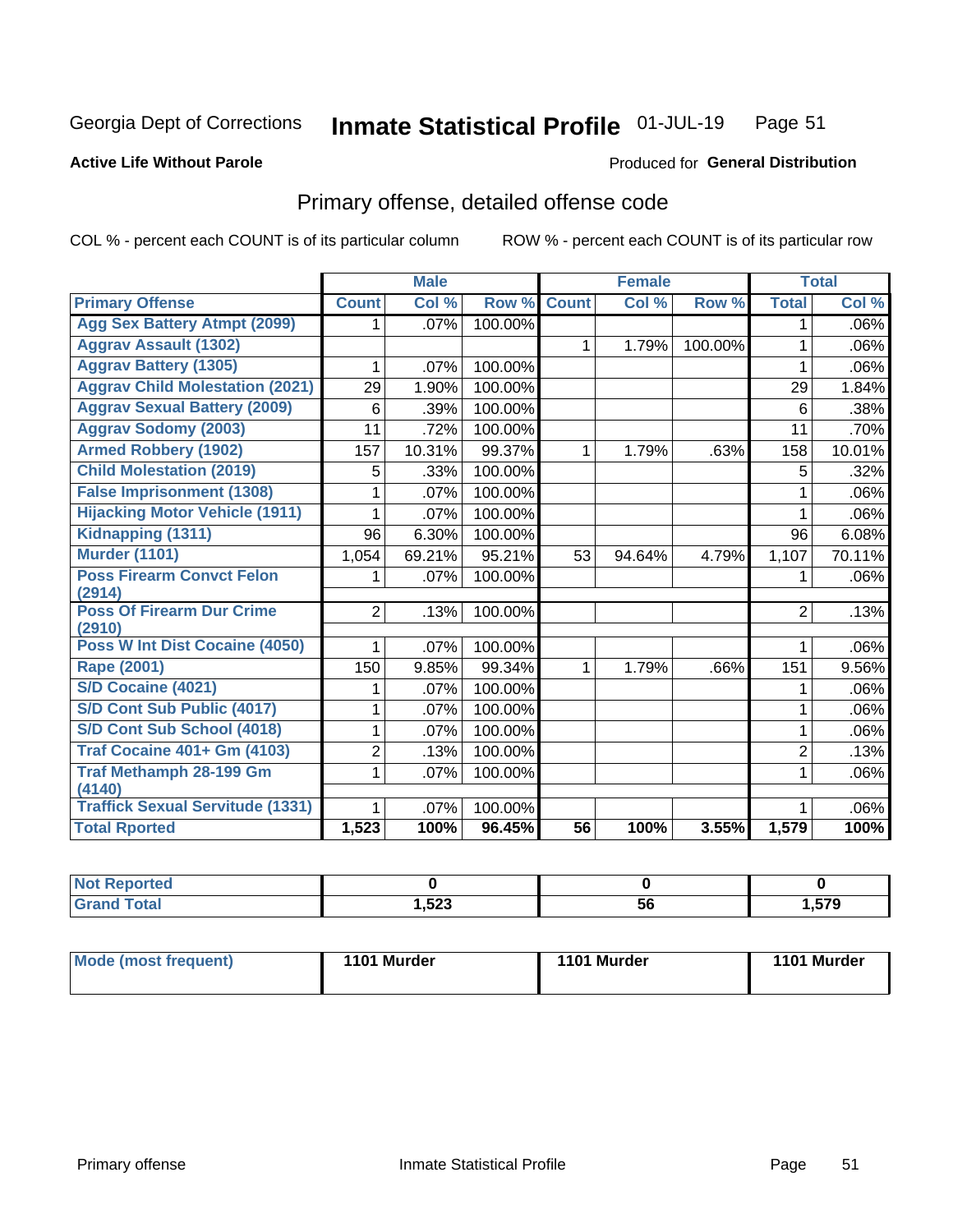#### Inmate Statistical Profile 01-JUL-19 Page 52

### **Active Life Without Parole**

### Produced for General Distribution

# County of conviction of primary offense

COL % - percent each COUNT is of its particular column

|                                |                         | <b>Male</b> |         |                | <b>Female</b> |        |                | <b>Total</b> |
|--------------------------------|-------------------------|-------------|---------|----------------|---------------|--------|----------------|--------------|
| <b>County of Conviction</b>    | <b>Count</b>            | Col%        | Row %   | <b>Count</b>   | Col %         | Row %  | <b>Total</b>   | Col %        |
| 000<br><b>Unknown</b>          | 8                       | .53%        | 80.00%  | $\overline{2}$ | 3.57%         | 20.00% | 10             | .63%         |
| <b>Appling County</b><br>001   | 4                       | .26%        | 100.00% |                |               |        | 4              | .25%         |
| <b>Atkinson County</b><br>002  | 4                       | .26%        | 100.00% |                |               |        | 4              | .25%         |
| <b>Bacon County</b><br>003     | 5                       | .33%        | 100.00% |                |               |        | 5              | .32%         |
| <b>Baker County</b><br>004     | 1                       | .07%        | 100.00% |                |               |        | $\mathbf{1}$   | .06%         |
| <b>Baldwin County</b><br>005   | 5                       | .33%        | 100.00% |                |               |        | 5              | .32%         |
| <b>Banks County</b><br>006     | 3                       | .20%        | 100.00% |                |               |        | $\overline{3}$ | .19%         |
| <b>Barrow County</b><br>007    | 7                       | .46%        | 100.00% |                |               |        | $\overline{7}$ | .44%         |
| <b>Bartow County</b><br>008    | 9                       | .59%        | 90.00%  | 1              | 1.79%         | 10.00% | 10             | .63%         |
| <b>Ben Hill County</b><br>009  | 7                       | .46%        | 100.00% |                |               |        | $\overline{7}$ | .44%         |
| <b>Berrien County</b><br>010   | $\overline{c}$          | .13%        | 100.00% |                |               |        | $\overline{2}$ | .13%         |
| <b>Bibb County</b><br>011      | 45                      | 2.95%       | 95.74%  | $\overline{2}$ | 3.57%         | 4.26%  | 47             | 2.98%        |
| <b>Bleckley County</b><br>012  | 1                       | .07%        | 100.00% |                |               |        | $\mathbf{1}$   | .06%         |
| <b>Brantley County</b><br>013  | $\overline{\mathbf{c}}$ | .13%        | 100.00% |                |               |        | $\overline{2}$ | .13%         |
| <b>Brooks County</b><br>014    | $\overline{c}$          | .13%        | 100.00% |                |               |        | $\overline{2}$ | .13%         |
| <b>Bryan County</b><br>015     | 1                       | .07%        | 100.00% |                |               |        | $\mathbf{1}$   | .06%         |
| <b>Bulloch County</b><br>016   | 7                       | .46%        | 87.50%  | 1              | 1.79%         | 12.50% | $\,8\,$        | .51%         |
| <b>Burke County</b><br>017     | 13                      | .85%        | 100.00% |                |               |        | 13             | .82%         |
| <b>Butts County</b><br>018     | 5                       | .33%        | 100.00% |                |               |        | 5              | .32%         |
| <b>Calhoun County</b><br>019   | $\overline{2}$          | .13%        | 100.00% |                |               |        | $\overline{2}$ | .13%         |
| <b>Camden County</b><br>020    | 6                       | .39%        | 100.00% |                |               |        | $\,6\,$        | .38%         |
| <b>Candler County</b><br>021   | 3                       | .20%        | 100.00% |                |               |        | 3              | .19%         |
| <b>Carroll County</b><br>022   | 5                       | .33%        | 100.00% |                |               |        | 5              | .32%         |
| <b>Catoosa County</b><br>023   | 4                       | .26%        | 80.00%  | 1              | 1.79%         | 20.00% | 5              | .32%         |
| <b>Chatham County</b><br>025   | 63                      | 4.14%       | 96.92%  | $\overline{2}$ | 3.57%         | 3.08%  | 65             | 4.12%        |
| <b>Chattooga County</b><br>027 | 1                       | .07%        | 100.00% |                |               |        | 1              | .06%         |
| <b>Cherokee County</b><br>028  | $\boldsymbol{9}$        | .59%        | 100.00% |                |               |        | 9              | .57%         |
| <b>Clarke County</b><br>029    | 25                      | 1.64%       | 96.15%  | 1              | 1.79%         | 3.85%  | 26             | 1.65%        |
| <b>Clay County</b><br>030      | $\mathbf{1}$            | .07%        | 100.00% |                |               |        | $\mathbf{1}$   | .06%         |
| <b>Clayton County</b><br>031   | 69                      | 4.53%       | 93.24%  | 5              | 8.93%         | 6.76%  | 74             | 4.69%        |
| <b>Clinch County</b><br>032    | 1                       | .07%        | 100.00% |                |               |        | 1              | .06%         |
| 033<br><b>Cobb County</b>      | 71                      | 4.66%       | 97.26%  | 2              | 3.57%         | 2.74%  | 73             | 4.62%        |
| <b>Coffee County</b><br>034    | $\boldsymbol{9}$        | .59%        | 90.00%  | 1              | 1.79%         | 10.00% | 10             | .63%         |
| <b>Colquitt County</b><br>035  | $\overline{2}$          | .13%        | 100.00% |                |               |        | $\overline{2}$ | .13%         |
| <b>Columbia County</b><br>036  | $\boldsymbol{9}$        | .59%        | 81.82%  | $\overline{2}$ | 3.57%         | 18.18% | 11             | .70%         |
| <b>Cook County</b><br>037      | 5                       | .33%        | 100.00% |                |               |        | 5              | .32%         |
| <b>Coweta County</b><br>038    | $\boldsymbol{9}$        | .59%        | 100.00% |                |               |        | 9              | .57%         |
| <b>Crisp County</b><br>040     | 7                       | .46%        | 100.00% |                |               |        | $\overline{7}$ | .44%         |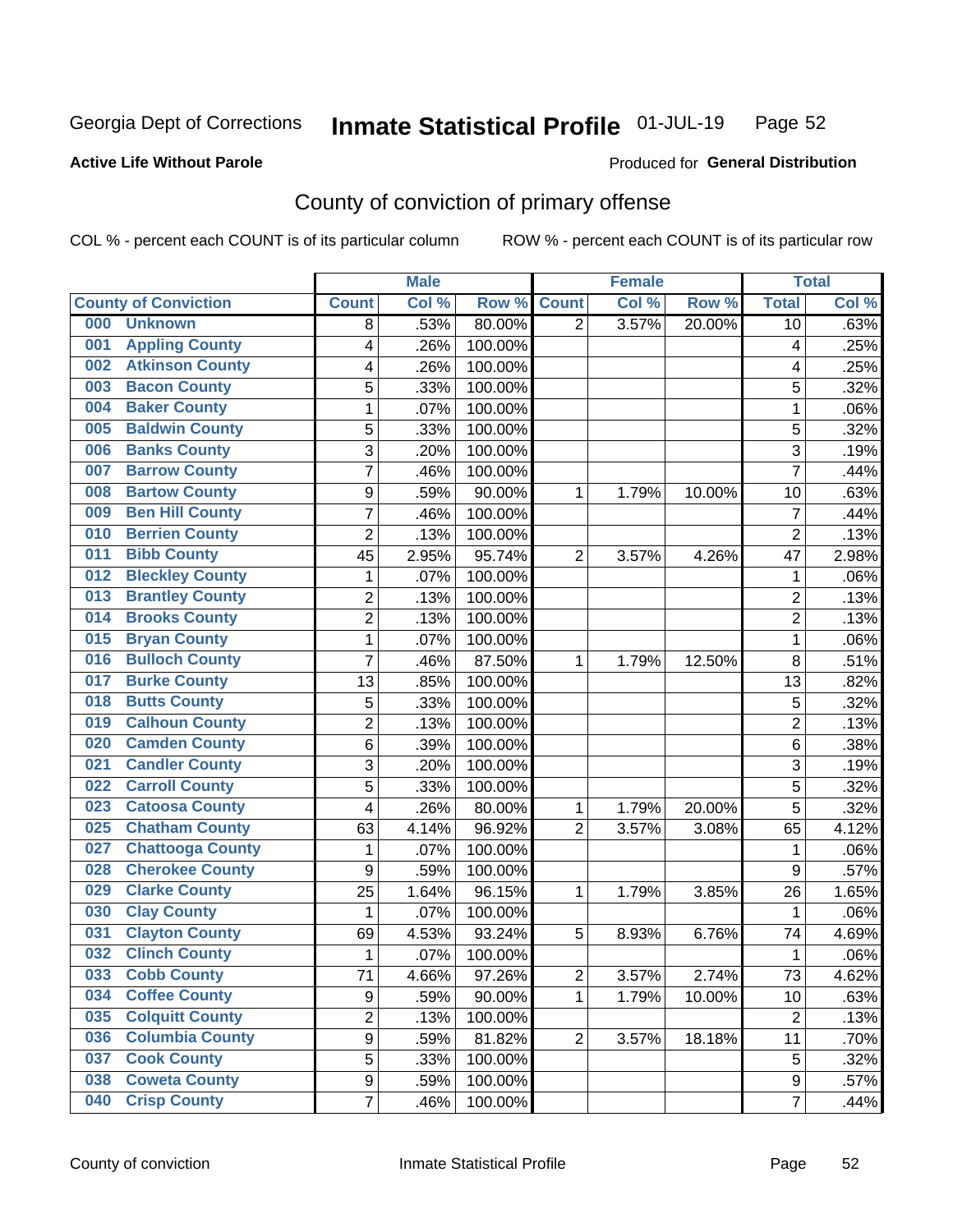#### Inmate Statistical Profile 01-JUL-19 Page 53

### **Active Life Without Parole**

#### Produced for General Distribution

# County of conviction of primary offense

COL % - percent each COUNT is of its particular column

|     |                             |                | <b>Male</b> |         |                | <b>Female</b> |        |                | <b>Total</b> |
|-----|-----------------------------|----------------|-------------|---------|----------------|---------------|--------|----------------|--------------|
|     | <b>County of Conviction</b> | <b>Count</b>   | Col %       | Row %   | <b>Count</b>   | Col %         | Row %  | <b>Total</b>   | Col %        |
| 041 | <b>Dade County</b>          | 1              | .07%        | 100.00% |                |               |        | $\mathbf 1$    | $.06\%$      |
| 042 | <b>Dawson County</b>        | $\overline{2}$ | .13%        | 100.00% |                |               |        | $\overline{2}$ | .13%         |
| 043 | <b>Decatur County</b>       | $\overline{6}$ | .39%        | 100.00% |                |               |        | 6              | .38%         |
| 044 | <b>Dekalb County</b>        | 139            | 9.13%       | 97.20%  | 4              | 7.14%         | 2.80%  | 143            | 9.06%        |
| 046 | <b>Dooly County</b>         | $\overline{2}$ | .13%        | 100.00% |                |               |        | $\overline{2}$ | .13%         |
| 047 | <b>Dougherty County</b>     | 28             | 1.84%       | 96.55%  | 1              | 1.79%         | 3.45%  | 29             | 1.84%        |
| 048 | <b>Douglas County</b>       | 36             | 2.36%       | 94.74%  | $\overline{2}$ | 3.57%         | 5.26%  | 38             | 2.41%        |
| 049 | <b>Early County</b>         | $\overline{2}$ | .13%        | 100.00% |                |               |        | $\overline{2}$ | .13%         |
| 051 | <b>Effingham County</b>     | 6              | .39%        | 100.00% |                |               |        | 6              | .38%         |
| 052 | <b>Elbert County</b>        | $\overline{2}$ | .13%        | 100.00% |                |               |        | $\overline{2}$ | .13%         |
| 053 | <b>Emanuel County</b>       | 11             | .72%        | 100.00% |                |               |        | 11             | .70%         |
| 056 | <b>Fayette County</b>       | 8              | .53%        | 100.00% |                |               |        | 8              | .51%         |
| 057 | <b>Floyd County</b>         | 33             | 2.17%       | 97.06%  | 1              | 1.79%         | 2.94%  | 34             | 2.15%        |
| 058 | <b>Forsyth County</b>       | 4              | .26%        | 80.00%  | $\mathbf{1}$   | 1.79%         | 20.00% | 5              | .32%         |
| 059 | <b>Franklin County</b>      | 6              | .39%        | 85.71%  | 1              | 1.79%         | 14.29% | $\overline{7}$ | .44%         |
| 060 | <b>Fulton County</b>        | 204            | 13.39%      | 98.55%  | 3              | 5.36%         | 1.45%  | 207            | 13.11%       |
| 061 | <b>Gilmer County</b>        | 2              | .13%        | 100.00% |                |               |        | $\overline{2}$ | .13%         |
| 063 | <b>Glynn County</b>         | 20             | 1.31%       | 100.00% |                |               |        | 20             | 1.27%        |
| 064 | <b>Gordon County</b>        | 8              | .53%        | 100.00% |                |               |        | 8              | .51%         |
| 065 | <b>Grady County</b>         | 3              | .20%        | 100.00% |                |               |        | 3              | .19%         |
| 066 | <b>Greene County</b>        | $\overline{2}$ | .13%        | 100.00% |                |               |        | $\overline{2}$ | .13%         |
| 067 | <b>Gwinnett County</b>      | 68             | 4.46%       | 94.44%  | 4              | 7.14%         | 5.56%  | 72             | 4.56%        |
| 068 | <b>Habersham County</b>     | 3              | .20%        | 100.00% |                |               |        | 3              | .19%         |
| 069 | <b>Hall County</b>          | 22             | 1.44%       | 84.62%  | 4              | 7.14%         | 15.38% | 26             | 1.65%        |
| 071 | <b>Haralson County</b>      | 5              | .33%        | 100.00% |                |               |        | 5              | .32%         |
| 072 | <b>Harris County</b>        | $\overline{2}$ | .13%        | 100.00% |                |               |        | $\overline{2}$ | .13%         |
| 073 | <b>Hart County</b>          | $\overline{3}$ | .20%        | 100.00% |                |               |        | 3              | .19%         |
| 075 | <b>Henry County</b>         | 19             | 1.25%       | 95.00%  | 1              | 1.79%         | 5.00%  | 20             | 1.27%        |
| 076 | <b>Houston County</b>       | 26             | 1.71%       | 100.00% |                |               |        | 26             | 1.65%        |
| 077 | <b>Irwin County</b>         | $\overline{2}$ | .13%        | 100.00% |                |               |        | $\overline{2}$ | .13%         |
| 078 | <b>Jackson County</b>       | 11             | .72%        | 100.00% |                |               |        | 11             | .70%         |
| 079 | <b>Jasper County</b>        | 1              | .07%        | 100.00% |                |               |        | $\mathbf 1$    | .06%         |
| 080 | <b>Jeff Davis County</b>    | 1              | .07%        | 100.00% |                |               |        | $\mathbf{1}$   | .06%         |
| 081 | <b>Jefferson County</b>     | 6              | .39%        | 100.00% |                |               |        | 6              | .38%         |
| 082 | <b>Jenkins County</b>       | $\overline{2}$ | .13%        | 100.00% |                |               |        | $\overline{c}$ | .13%         |
| 083 | <b>Johnson County</b>       | 1              | .07%        | 100.00% |                |               |        | 1              | .06%         |
| 084 | <b>Jones County</b>         | 1              | .07%        | 50.00%  | 1              | 1.79%         | 50.00% | $\overline{2}$ | .13%         |
| 085 | <b>Lamar County</b>         | 1              | .07%        | 100.00% |                |               |        | 1              | .06%         |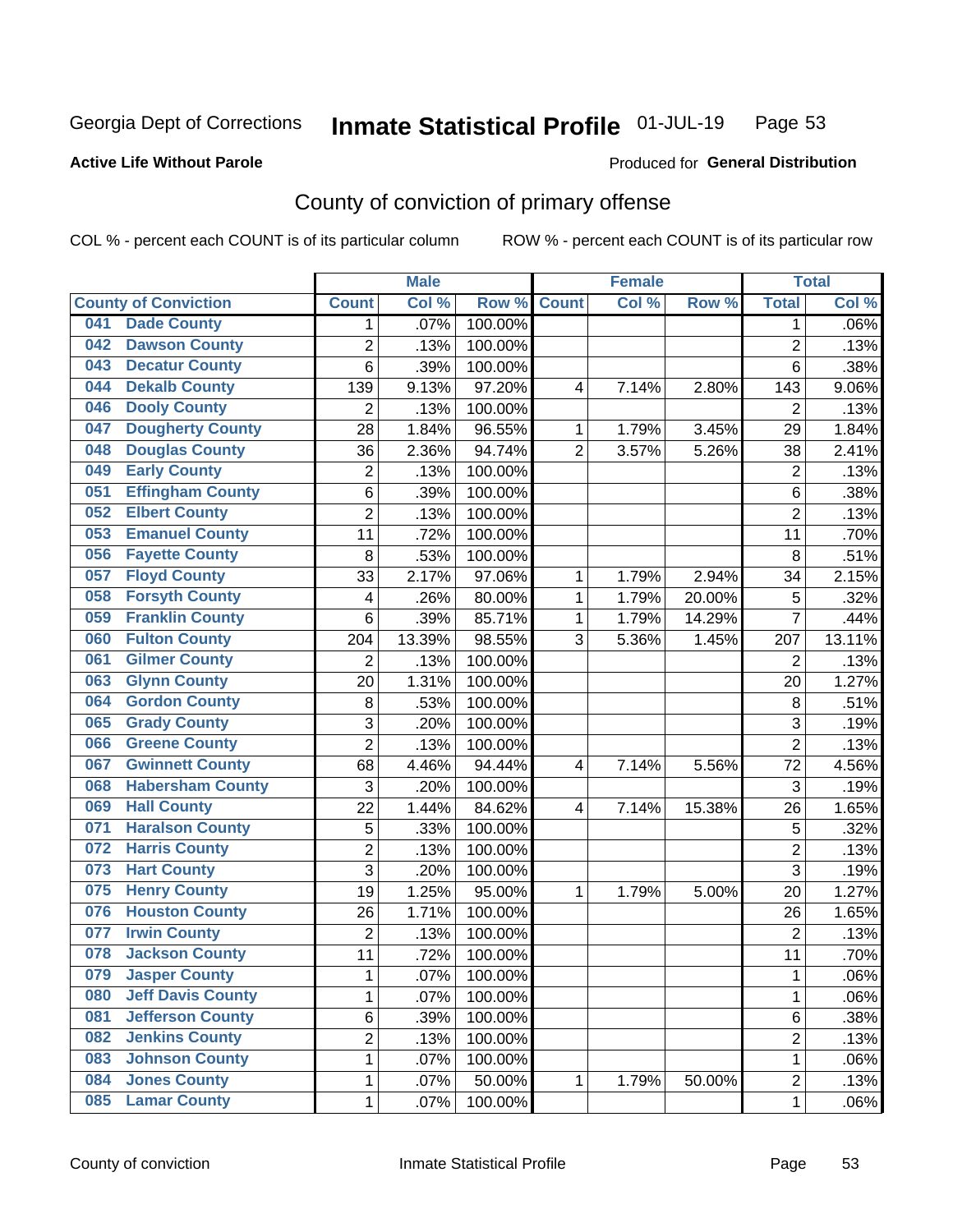#### Inmate Statistical Profile 01-JUL-19 Page 54

**Produced for General Distribution** 

### **Active Life Without Parole**

# County of conviction of primary offense

COL % - percent each COUNT is of its particular column

|                  |                             |                 | <b>Male</b> |         |                | <b>Female</b> |        | <b>Total</b>   |       |
|------------------|-----------------------------|-----------------|-------------|---------|----------------|---------------|--------|----------------|-------|
|                  | <b>County of Conviction</b> | <b>Count</b>    | Col %       | Row %   | <b>Count</b>   | Col %         | Row %  | <b>Total</b>   | Col % |
| 086              | <b>Lanier County</b>        | 2               | .13%        | 100.00% |                |               |        | 2              | .13%  |
| 087              | <b>Laurens County</b>       | 4               | .26%        | 100.00% |                |               |        | 4              | .25%  |
| 088              | <b>Lee County</b>           | 4               | .26%        | 100.00% |                |               |        | 4              | .25%  |
| 089              | <b>Liberty County</b>       | 7               | .46%        | 100.00% |                |               |        | 7              | .44%  |
| 091              | <b>Long County</b>          | 5               | .33%        | 100.00% |                |               |        | 5              | .32%  |
| 092              | <b>Lowndes County</b>       | 8               | .53%        | 100.00% |                |               |        | 8              | .51%  |
| 093              | <b>Lumpkin County</b>       | 1               | .07%        | 100.00% |                |               |        | 1              | .06%  |
| 095              | <b>Madison County</b>       | 3               | .20%        | 100.00% |                |               |        | 3              | .19%  |
| 096              | <b>Marion County</b>        | 1               | .07%        | 100.00% |                |               |        | 1              | .06%  |
| 097              | <b>Mcduffie County</b>      | 3               | .20%        | 100.00% |                |               |        | 3              | .19%  |
| 099              | <b>Meriwether County</b>    | $\overline{2}$  | .13%        | 100.00% |                |               |        | $\overline{2}$ | .13%  |
| 100              | <b>Miller County</b>        | 1               | .07%        | 100.00% |                |               |        | 1              | .06%  |
| 101              | <b>Mitchell County</b>      | 1               | .07%        | 100.00% |                |               |        | 1              | .06%  |
| 102              | <b>Monroe County</b>        | 7               | .46%        | 100.00% |                |               |        | $\overline{7}$ | .44%  |
| 104              | <b>Morgan County</b>        | 1               | .07%        | 100.00% |                |               |        | 1              | .06%  |
| 105              | <b>Murray County</b>        | 3               | .20%        | 100.00% |                |               |        | 3              | .19%  |
| 106              | <b>Muscogee County</b>      | 44              | 2.89%       | 97.78%  | 1              | 1.79%         | 2.22%  | 45             | 2.85% |
| 107              | <b>Newton County</b>        | 14              | .92%        | 87.50%  | $\overline{2}$ | 3.57%         | 12.50% | 16             | 1.01% |
| 108              | <b>Oconee County</b>        | 1               | .07%        | 100.00% |                |               |        | 1              | .06%  |
| 109              | <b>Oglethorpe County</b>    | $\overline{2}$  | .13%        | 100.00% |                |               |        | $\overline{2}$ | .13%  |
| 110              | <b>Paulding County</b>      | 3               | .20%        | 100.00% |                |               |        | 3              | .19%  |
| 111              | <b>Peach County</b>         | 4               | .26%        | 100.00% |                |               |        | 4              | .25%  |
| 112              | <b>Pickens County</b>       | $\overline{2}$  | .13%        | 100.00% |                |               |        | $\overline{2}$ | .13%  |
| 113              | <b>Pierce County</b>        | $\overline{2}$  | .13%        | 100.00% |                |               |        | $\overline{2}$ | .13%  |
| $\overline{114}$ | <b>Pike County</b>          | 3               | .20%        | 60.00%  | $\overline{2}$ | 3.57%         | 40.00% | 5              | .32%  |
| 115              | <b>Polk County</b>          | 5               | .33%        | 100.00% |                |               |        | 5              | .32%  |
| 116              | <b>Pulaski County</b>       | 1               | .07%        | 100.00% |                |               |        | 1              | .06%  |
| 117              | <b>Putnam County</b>        | 7               | .46%        | 100.00% |                |               |        | 7              | .44%  |
| 119              | <b>Rabun County</b>         | 1               | .07%        | 100.00% |                |               |        | 1              | .06%  |
| 120              | <b>Randolph County</b>      | $\overline{2}$  | .13%        | 100.00% |                |               |        | $\overline{2}$ | .13%  |
| 121              | <b>Richmond County</b>      | $\overline{75}$ | 4.92%       | 96.15%  | 3              | 5.36%         | 3.85%  | 78             | 4.94% |
| 122              | <b>Rockdale County</b>      | 11              | .72%        | 100.00% |                |               |        | 11             | .70%  |
| 125              | <b>Seminole County</b>      | $\overline{2}$  | .13%        | 100.00% |                |               |        | $\overline{2}$ | .13%  |
| $\overline{126}$ | <b>Spalding County</b>      | 14              | .92%        | 100.00% |                |               |        | 14             | .89%  |
| 127              | <b>Stephens County</b>      | 3               | .20%        | 100.00% |                |               |        | 3              | .19%  |
| 128              | <b>Stewart County</b>       | 1               | .07%        | 100.00% |                |               |        | 1              | .06%  |
| 129              | <b>Sumter County</b>        | 4               | .26%        | 100.00% |                |               |        | 4              | .25%  |
| $\overline{131}$ | <b>Taliaferro County</b>    | 1               | .07%        | 100.00% |                |               |        | 1              | .06%  |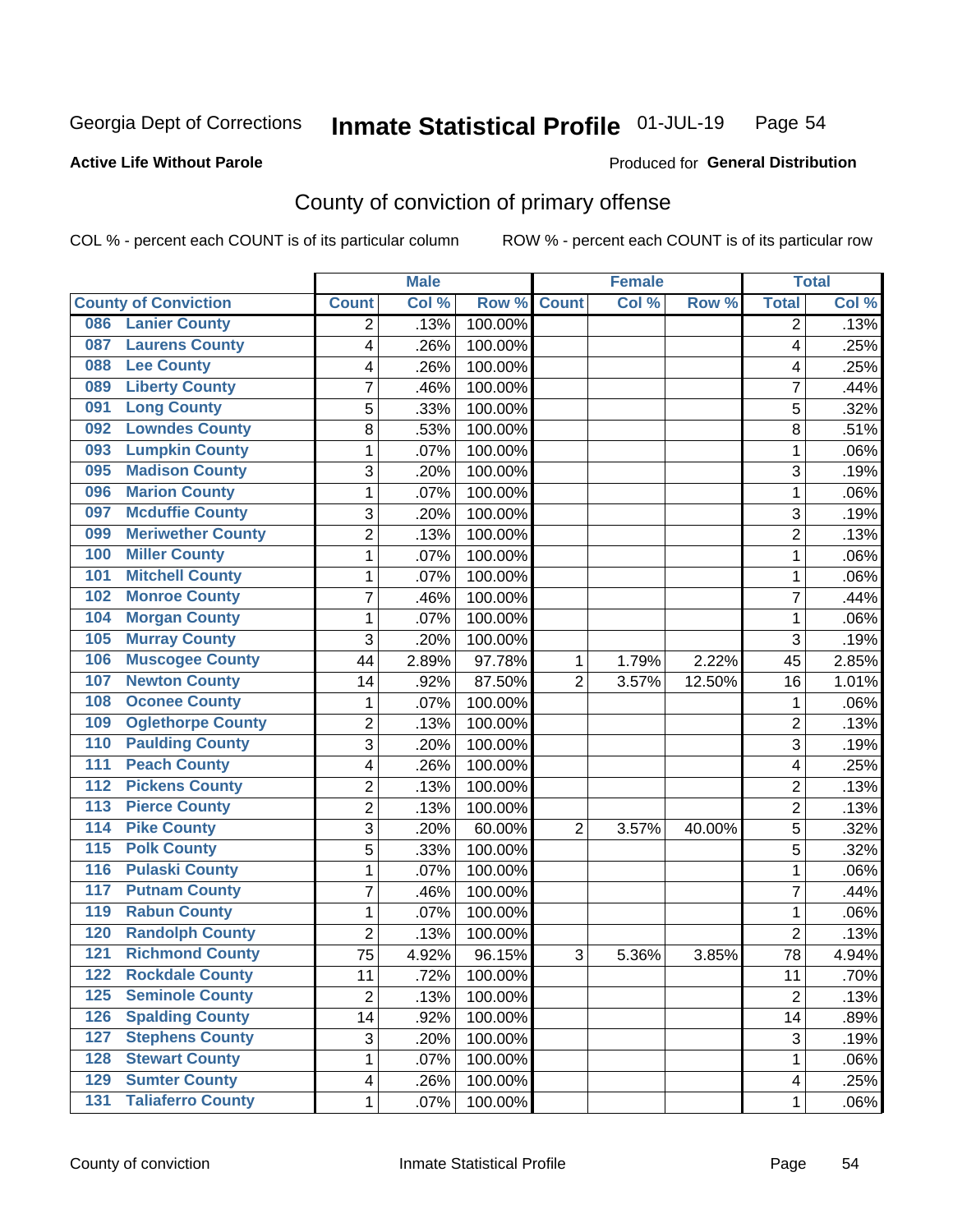#### Inmate Statistical Profile 01-JUL-19 Page 55

**Active Life Without Parole** 

**Produced for General Distribution** 

# County of conviction of primary offense

COL % - percent each COUNT is of its particular column

|                                 |                | <b>Male</b> |         | <b>Female</b>   |       |        | <b>Total</b>   |       |
|---------------------------------|----------------|-------------|---------|-----------------|-------|--------|----------------|-------|
| <b>County of Conviction</b>     | <b>Count</b>   | Col %       | Row %   | <b>Count</b>    | Col % | Row %  | <b>Total</b>   | Col % |
| <b>Tattnall County</b><br>132   | 3              | .20%        | 75.00%  |                 | 1.79% | 25.00% | 4              | .25%  |
| <b>Taylor County</b><br>133     | 1              | .07%        | 100.00% |                 |       |        | 1              | .06%  |
| <b>Terrell County</b><br>135    | $\overline{2}$ | .13%        | 100.00% |                 |       |        | $\overline{2}$ | .13%  |
| <b>Thomas County</b><br>136     | 6              | .39%        | 100.00% |                 |       |        | 6              | .38%  |
| <b>Tift County</b><br>137       | 10             | .66%        | 100.00% |                 |       |        | 10             | .63%  |
| <b>Toombs County</b><br>138     | 11             | .72%        | 100.00% |                 |       |        | 11             | .70%  |
| <b>Towns County</b><br>139      | 1              | .07%        | 100.00% |                 |       |        |                | .06%  |
| <b>Treutlen County</b><br>140   | 5              | .33%        | 100.00% |                 |       |        | 5              | .32%  |
| <b>Troup County</b><br>141      | 11             | .72%        | 91.67%  | 1               | 1.79% | 8.33%  | 12             | .76%  |
| <b>Turner County</b><br>142     | $\overline{2}$ | .13%        | 100.00% |                 |       |        | $\overline{2}$ | .13%  |
| <b>Twiggs County</b><br>143     | 1              | .07%        | 100.00% |                 |       |        | 1              | .06%  |
| <b>Upson County</b><br>145      | 5              | .33%        | 100.00% |                 |       |        | 5              | .32%  |
| <b>Walker County</b><br>146     | 11             | .72%        | 91.67%  | 1               | 1.79% | 8.33%  | 12             | .76%  |
| <b>Walton County</b><br>147     | 18             | 1.18%       | 100.00% |                 |       |        | 18             | 1.14% |
| <b>Ware County</b><br>148       | 14             | .92%        | 100.00% |                 |       |        | 14             | .89%  |
| <b>Warren County</b><br>149     | 3              | .20%        | 75.00%  | 1               | 1.79% | 25.00% | 4              | .25%  |
| <b>Washington County</b><br>150 | 6              | .39%        | 100.00% |                 |       |        | 6              | .38%  |
| <b>Wayne County</b><br>151      | 12             | .79%        | 100.00% |                 |       |        | 12             | .76%  |
| <b>Whitfield County</b><br>155  | 12             | .79%        | 92.31%  | 1               | 1.79% | 7.69%  | 13             | .82%  |
| <b>Wilkes County</b><br>157     | 2              | .13%        | 100.00% |                 |       |        | 2              | .13%  |
| <b>Worth County</b><br>159      | 1              | .07%        | 100.00% |                 |       |        |                | .06%  |
| <b>Total Rported</b>            | 1,523          | 100%        | 96.45%  | $\overline{56}$ | 100%  | 3.55%  | 1,579          | 100%  |

| τeα            |        |    |      |
|----------------|--------|----|------|
| otal<br>$\sim$ | 523. ا | эt | .579 |

| Mode (most frequent) | <b>Fulton County</b> | <b>IClayton County</b> | <b>Fulton County</b> |
|----------------------|----------------------|------------------------|----------------------|
|----------------------|----------------------|------------------------|----------------------|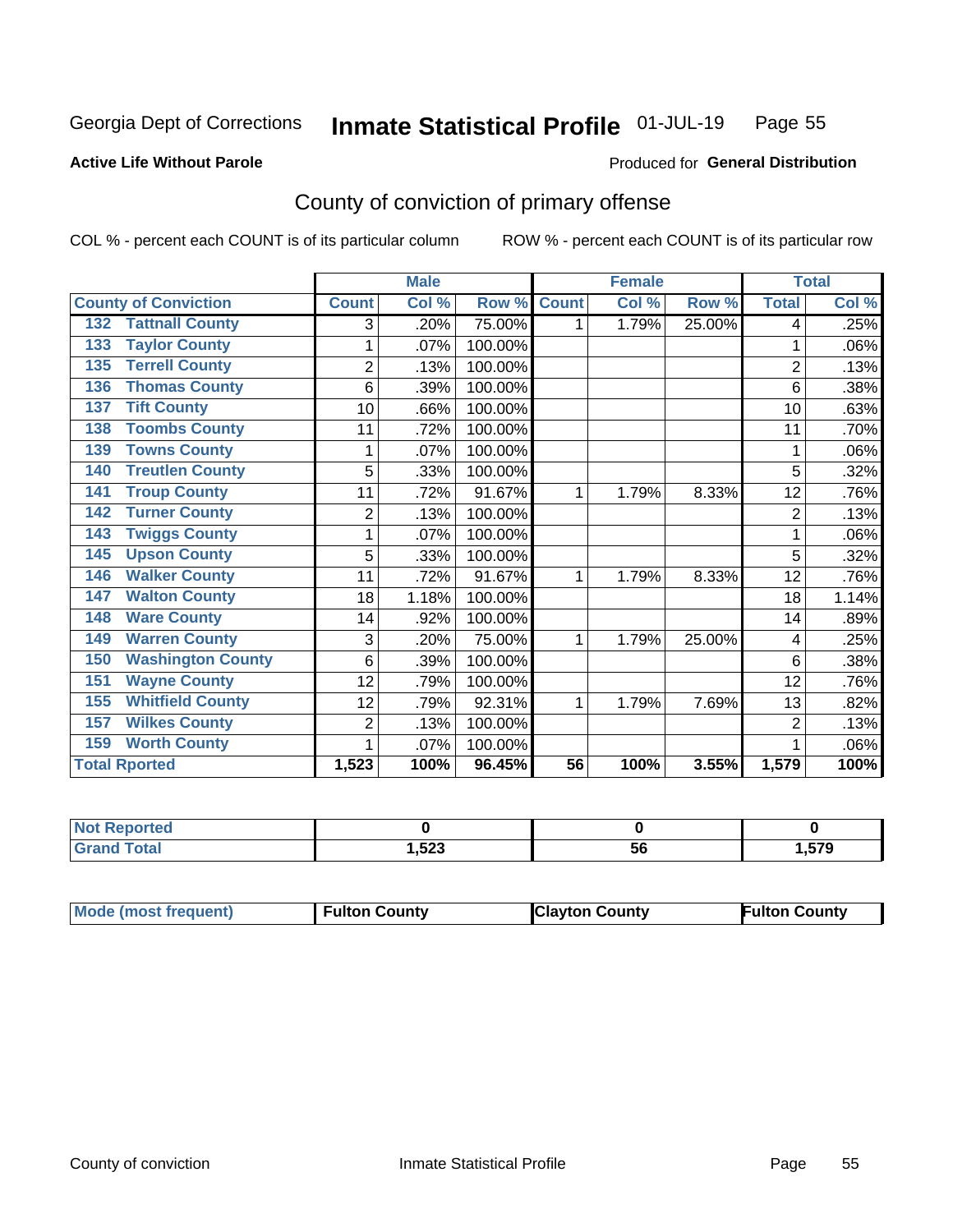## Georgia Dept of Corrections **Active Life Without Parole**

#### Inmate Statistical Profile 01-JUL-19 Page 56

Produced for General Distribution

# Circuit of conviction of primary offense

COL % - percent each COUNT is of its particular column ROW % - percent each COUNT is of its particular row

|                         |                                 |                  | <b>Male</b> |         |                         | <b>Female</b> |        |                 | <b>Total</b> |
|-------------------------|---------------------------------|------------------|-------------|---------|-------------------------|---------------|--------|-----------------|--------------|
|                         | <b>Circuit of Conviction</b>    | <b>Count</b>     | Col %       | Row %   | <b>Count</b>            | Col %         | Row %  | <b>Total</b>    | Col%         |
| 1                       | <b>Alapaha Circuit</b>          | 14               | .92%        | 100.00% |                         |               |        | 14              | .89%         |
| $\overline{2}$          | <b>Alcovy Circuit</b>           | 32               | 2.11%       | 94.12%  | $\overline{2}$          | 3.70%         | 5.88%  | 34              | 2.17%        |
| $\overline{\mathbf{3}}$ | <b>Atlanta Circuit</b>          | 204              | 13.47%      | 98.55%  | $\overline{3}$          | 5.56%         | 1.45%  | 207             | 13.19%       |
| 4                       | <b>Atlantic Circuit</b>         | 16               | 1.06%       | 94.12%  | 1                       | 1.85%         | 5.88%  | 17              | 1.08%        |
| 5                       | <b>Augusta Circuit</b>          | 97               | 6.40%       | 95.10%  | 5                       | 9.26%         | 4.90%  | 102             | 6.50%        |
| $\overline{\mathbf{6}}$ | <b>Blue Ridge Circuit</b>       | $\boldsymbol{9}$ | .59%        | 100.00% |                         |               |        | 9               | .57%         |
| 7                       | <b>Brunswick Circuit</b>        | 43               | 2.84%       | 100.00% |                         |               |        | 43              | 2.74%        |
| 8                       | <b>Chattahoochee Circuit</b>    | 48               | 3.17%       | 97.96%  | 1                       | 1.85%         | 2.04%  | 49              | 3.12%        |
| $\overline{9}$          | <b>Cherokee Circuit</b>         | 17               | 1.12%       | 94.44%  | $\mathbf{1}$            | 1.85%         | 5.56%  | 18              | 1.15%        |
| 10                      | <b>Clayton Circuit</b>          | 69               | 4.55%       | 93.24%  | 5                       | 9.26%         | 6.76%  | 74              | 4.72%        |
| $\overline{11}$         | <b>Cobb Circuit</b>             | 71               | 4.69%       | 97.26%  | $\overline{2}$          | 3.70%         | 2.74%  | 73              | 4.65%        |
| $\overline{12}$         | <b>Conasauga Circuit</b>        | 15               | .99%        | 93.75%  | 1                       | 1.85%         | 6.25%  | 16              | 1.02%        |
| $\overline{13}$         | <b>Cordele Circuit</b>          | 16               | 1.06%       | 100.00% |                         |               |        | 16              | 1.02%        |
| $\overline{14}$         | <b>Coweta Circuit</b>           | 27               | 1.78%       | 96.43%  | 1                       | 1.85%         | 3.57%  | 28              | 1.78%        |
| $\overline{15}$         | <b>Dougherty Circuit</b>        | 28               | 1.85%       | 96.55%  | $\mathbf{1}$            | 1.85%         | 3.45%  | 29              | 1.85%        |
| 16                      | <b>Dublin Circuit</b>           | 11               | .73%        | 100.00% |                         |               |        | 11              | .70%         |
| $\overline{17}$         | <b>Eastern Circuit</b>          | 63               | 4.16%       | 96.92%  | $\overline{2}$          | 3.70%         | 3.08%  | 65              | 4.14%        |
| 18                      | <b>Flint Circuit</b>            | 19               | 1.25%       | 95.00%  | 1                       | 1.85%         | 5.00%  | 20              | 1.27%        |
| 19                      | <b>Griffin Circuit</b>          | 30               | 1.98%       | 93.75%  | $\overline{2}$          | 3.70%         | 6.25%  | 32              | 2.04%        |
| $\overline{20}$         | <b>Gwinnett Circuit</b>         | 68               | 4.49%       | 94.44%  | 4                       | 7.41%         | 5.56%  | 72              | 4.59%        |
| $\overline{21}$         | <b>Houston Circuit</b>          | 26               | 1.72%       | 100.00% |                         |               |        | 26              | 1.66%        |
| $\overline{22}$         | <b>Lookout Mountain Circuit</b> | 17               | 1.12%       | 89.47%  | $\overline{2}$          | 3.70%         | 10.53% | 19              | 1.21%        |
| 23                      | <b>Macon Circuit</b>            | 49               | 3.23%       | 96.08%  | $\overline{2}$          | 3.70%         | 3.92%  | 51              | 3.25%        |
| $\overline{24}$         | <b>Middle Circuit</b>           | 37               | 2.44%       | 100.00% |                         |               |        | 37              | 2.36%        |
| $\overline{25}$         | <b>Mountain Circuit</b>         | $\overline{7}$   | .46%        | 100.00% |                         |               |        | $\overline{7}$  | .45%         |
| 26                      | <b>Northeastern Circuit</b>     | 24               | 1.58%       | 85.71%  | $\overline{\mathbf{4}}$ | 7.41%         | 14.29% | 28              | 1.78%        |
| $\overline{27}$         | <b>Northern Circuit</b>         | 16               | 1.06%       | 94.12%  | 1                       | 1.85%         | 5.88%  | 17              | 1.08%        |
| 28                      | <b>Ocmulgee Circuit</b>         | 17               | 1.12%       | 94.44%  | 1                       | 1.85%         | 5.56%  | 18              | 1.15%        |
| 29                      | <b>Oconee Circuit</b>           | $\overline{2}$   | .13%        | 100.00% |                         |               |        | $\overline{2}$  | .13%         |
| 30                      | <b>Ogeechee Circuit</b>         | $\overline{15}$  | .99%        | 93.75%  | 1                       | 1.85%         | 6.25%  | 16              | 1.02%        |
| $\overline{31}$         | <b>Pataula Circuit</b>          | 10               | .66%        | 100.00% |                         |               |        | 10              | .64%         |
| 32                      | <b>Piedmont Circuit</b>         | 21               | 1.39%       | 100.00% |                         |               |        | 21              | 1.34%        |
| 33                      | <b>Rome Circuit</b>             | 33               | 2.18%       | 97.06%  | $\mathbf{1}$            | 1.85%         | 2.94%  | 34              | 2.17%        |
| 34                      | <b>South Georgia Circuit</b>    | 13               | .86%        | 100.00% |                         |               |        | 13              | .83%         |
| 35                      | <b>Southern Circuit</b>         | 18               | 1.19%       | 100.00% |                         |               |        | 18              | 1.15%        |
| 36                      | <b>Southwestern Circuit</b>     | 9                | .59%        | 100.00% |                         |               |        | 9               | .57%         |
| 37                      | <b>Stone Mountain Circuit</b>   | 139              | 9.17%       | 97.20%  | 4                       | 7.41%         | 2.80%  | 143             | 9.11%        |
| 38                      | <b>Tallapoosa Circuit</b>       | 10               | .66%        | 100.00% |                         |               |        | 10              | .64%         |
| 39                      | <b>Tifton Circuit</b>           | 15               | .99%        | 100.00% |                         |               |        | 15              | .96%         |
| 40                      | <b>Toombs Circuit</b>           | 9                | .59%        | 90.00%  | $\mathbf{1}$            | 1.85%         | 10.00% | 10 <sub>1</sub> | .64%         |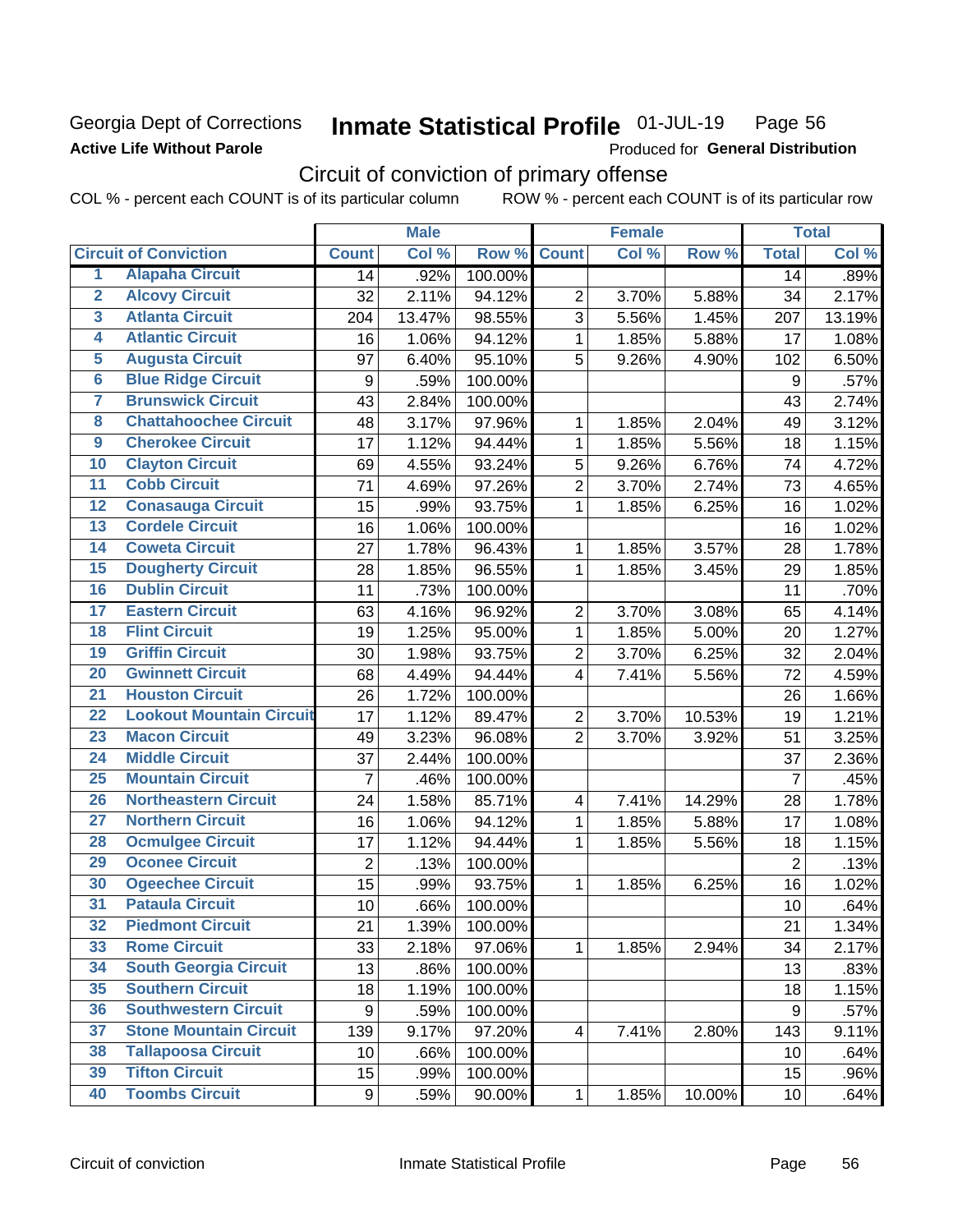# Georgia Dept of Corrections **Active Life Without Parole**

#### Inmate Statistical Profile 01-JUL-19 Page 57

Produced for General Distribution

# Circuit of conviction of primary offense

COL % - percent each COUNT is of its particular column ROW % - percent each COUNT is of its particular row

|    |                                  |              | <b>Male</b>    |         |              | <b>Female</b> |        |                | <b>Total</b>   |
|----|----------------------------------|--------------|----------------|---------|--------------|---------------|--------|----------------|----------------|
|    | <b>Circuit of Conviction</b>     | <b>Count</b> | Col %          | Row %   | <b>Count</b> | Col %         | Row %  | <b>Total</b>   | Col %          |
| 41 | <b>Waycross Circuit</b>          | 32           | 2.11%          | 96.97%  |              | 1.85%         | 3.03%  | 33             | 2.10%          |
| 42 | <b>Western Circuit</b>           | 26           | 1.72%          | 96.30%  |              | 1.85%         | 3.70%  | 27             | 1.72%          |
| 43 | <b>Rockdale Circuit</b>          | 11           | .73%           | 100.00% |              |               |        | 11             | .70%           |
| 44 | <b>Douglas Circuit</b>           | 36           | 2.38%          | 94.74%  | 2            | 3.70%         | 5.26%  | 38             | 2.42%          |
| 45 | <b>Appalachian Circuit</b>       | 4            | .26%           | 100.00% |              |               |        | 4              | .25%           |
| 46 | <b>Enotah Circuit</b>            | 2            | .13%           | 100.00% |              |               |        | $\overline{2}$ | .13%           |
| 47 | <b>Bell-Forsyth J.C.</b>         | 4            | .26%           | 80.00%  |              | 1.85%         | 20.00% | 5              | .32%           |
| 48 | <b>Towaliga Judicial Circuit</b> | 13           | .86%           | 100.00% |              |               |        | 13             | .83%           |
| 49 | <b>Paulding Circuit</b>          | 3            | .20%           | 100.00% |              |               |        | 3              | .19%           |
|    | <b>Total Rported</b>             | 1,515        | 100%           | 96.56%  | 54           | 100%          | 3.44%  | 1,569          | 100%           |
|    | <b>Not Reported</b>              |              | 8              |         |              | $\mathbf{2}$  |        |                | 10             |
|    | <b>Grand Total</b>               |              | 1,523          |         |              | 56            |        |                | 1,579          |
|    | <b>Mode (most frequent)</b>      |              | <b>Atlanta</b> |         |              | Augusta       |        |                | <b>Atlanta</b> |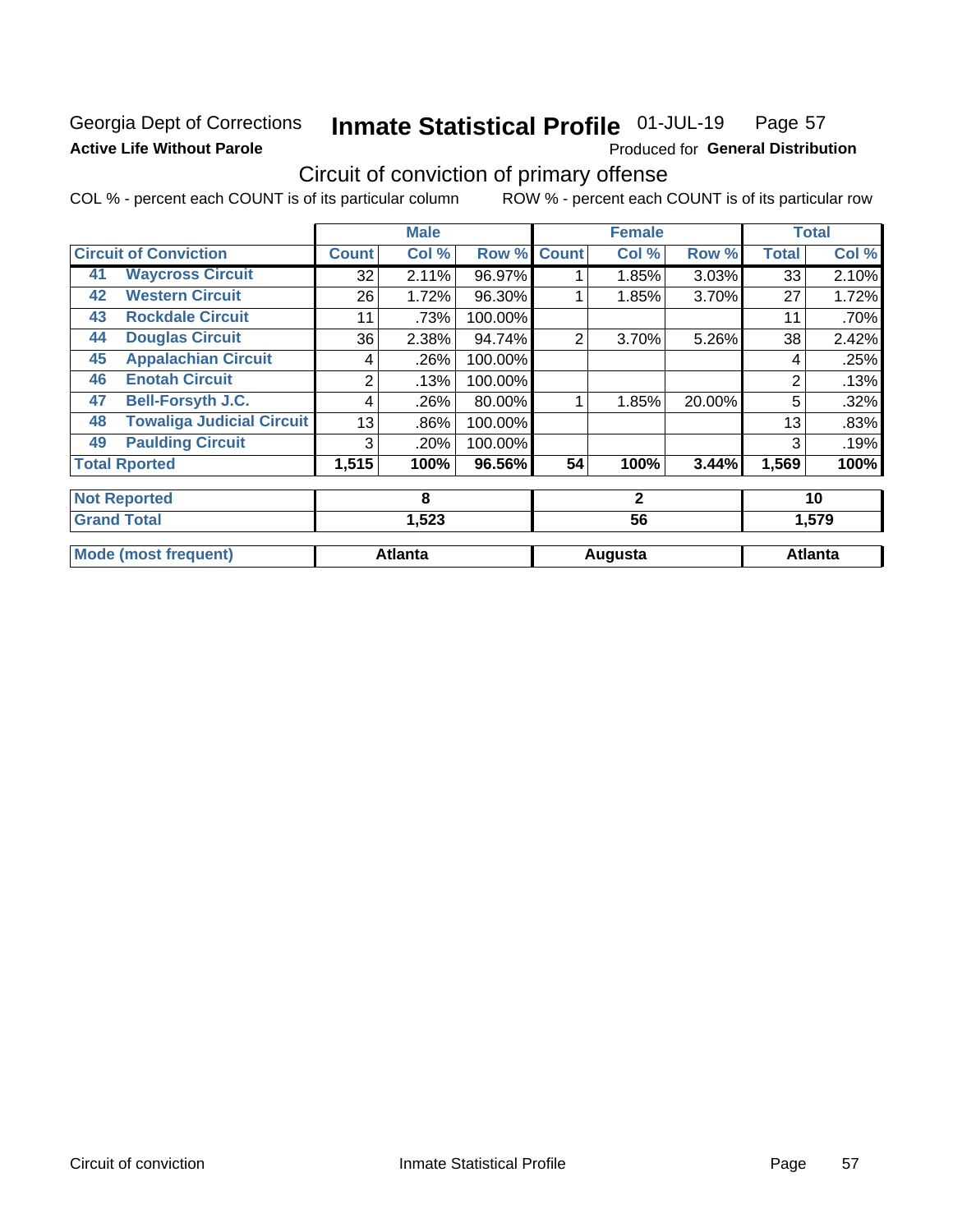### **Active Life Without Parole**

### Produced for General Distribution

# Years served (jail + prison) in this incarceration

COL % - percent each COUNT is of its particular column

|                        |              | <b>Male</b> |         |                 | <b>Female</b> |       |                 | <b>Total</b> |
|------------------------|--------------|-------------|---------|-----------------|---------------|-------|-----------------|--------------|
| <b>Years Served</b>    | <b>Count</b> | Col %       | Row %   | <b>Count</b>    | Col %         | Row % | <b>Total</b>    | Col %        |
| Less than one year     | 41           | 2.69%       | 97.62%  | 1               | 1.79%         | 2.38% | $\overline{42}$ | 2.66%        |
| 1 to 1.99 years        | 68           | 4.46%       | 95.77%  | 3               | 5.36%         | 4.23% | 71              | 4.50%        |
| 2 to 2.99 years        | 92           | 6.04%       | 97.87%  | $\overline{2}$  | 3.57%         | 2.13% | 94              | 5.95%        |
| 3 to 3.99 years        | 120          | 7.88%       | 95.24%  | 6               | 10.71%        | 4.76% | 126             | 7.98%        |
| 4 to 4.99 years        | 113          | 7.42%       | 93.39%  | 8               | 14.29%        | 6.61% | 121             | 7.66%        |
| 5 to 5.99 years        | 110          | 7.22%       | 95.65%  | $\overline{5}$  | 8.93%         | 4.35% | 115             | 7.28%        |
| 6 to 6.99 years        | 122          | 8.01%       | 94.57%  | $\overline{7}$  | 12.50%        | 5.43% | 129             | 8.17%        |
| 7 to 7.99 years        | 93           | 6.11%       | 93.94%  | 6               | 10.71%        | 6.06% | 99              | 6.27%        |
| <b>8 to 8.99 years</b> | 96           | 6.30%       | 96.97%  | 3               | 5.36%         | 3.03% | 99              | 6.27%        |
| 9 to 9.99 years        | 52           | 3.41%       | 94.55%  | 3               | 5.36%         | 5.45% | 55              | 3.48%        |
| 10 to 10.99 years      | 47           | 3.09%       | 97.92%  | $\mathbf 1$     | 1.79%         | 2.08% | 48              | 3.04%        |
| 11 to 11.99 years      | 49           | 3.22%       | 98.00%  | 1               | 1.79%         | 2.00% | 50              | 3.17%        |
| 12 to 12.99 years      | 35           | 2.30%       | 97.22%  | 1               | 1.79%         | 2.78% | 36              | 2.28%        |
| 13 to 13.99 years      | 26           | 1.71%       | 92.86%  | $\overline{2}$  | 3.57%         | 7.14% | 28              | 1.77%        |
| 14 to 14.99 years      | 34           | 2.23%       | 100.00% |                 |               |       | 34              | 2.15%        |
| 15 to 15.99 years      | 38           | 2.50%       | 100.00% |                 |               |       | 38              | 2.41%        |
| 16 to 16.99 years      | 38           | 2.50%       | 90.48%  | 4               | 7.14%         | 9.52% | 42              | 2.66%        |
| 17 to 17.99 years      | 38           | 2.50%       | 97.44%  | $\mathbf{1}$    | 1.79%         | 2.56% | 39              | 2.47%        |
| 18 to 18.99 years      | 40           | 2.63%       | 100.00% |                 |               |       | 40              | 2.53%        |
| 19 to 19.99 years      | 42           | 2.76%       | 100.00% |                 |               |       | 42              | 2.66%        |
| 20 to 20.99 years      | 29           | 1.90%       | 96.67%  | $\mathbf 1$     | 1.79%         | 3.33% | 30              | 1.90%        |
| 21 to 21.99 years      | 42           | 2.76%       | 100.00% |                 |               |       | 42              | 2.66%        |
| 22 to 22.99 years      | 43           | 2.82%       | 97.73%  | 1               | 1.79%         | 2.27% | 44              | 2.79%        |
| 23 to 23.99 years      | 30           | 1.97%       | 100.00% |                 |               |       | 30              | 1.90%        |
| 24 to 24.99 years      | 27           | 1.77%       | 100.00% |                 |               |       | 27              | 1.71%        |
| 25 to 25.99 years      | 17           | 1.12%       | 100.00% |                 |               |       | 17              | 1.08%        |
| 26 to 26.99 years      | 10           | 0.66%       | 100.00% |                 |               |       | 10              | 0.63%        |
| 27 to 27.99 years      | 4            | 0.26%       | 100.00% |                 |               |       | 4               | 0.25%        |
| 28 to 28.99 years      | 5            | 0.33%       | 100.00% |                 |               |       | 5               | 0.32%        |
| 29 to 29.99 years      | 1            | 0.07%       | 100.00% |                 |               |       | $\mathbf{1}$    | 0.06%        |
| Thirty + years         | 21           | 1.38%       | 100.00% |                 |               |       | 21              | 1.33%        |
| <b>Total Reported</b>  | 1,523        | 100%        | 96.45%  | $\overline{56}$ | 100%          | 3.55% | 1,579           | 100%         |

| E00<br>525. ا | - -<br>- .<br>- 11<br>JU. | <b>570</b><br>I .J I J |
|---------------|---------------------------|------------------------|

| <b>Mean</b><br>(average) | 10.49           | 7.6             | 10.39           |
|--------------------------|-----------------|-----------------|-----------------|
| Median (middle)          | 8.02            | 6.375           | 7.93            |
| Mode (most frequent)     | 7 to 7.99 years | 9 to 9.99 years | 7 to 7.99 years |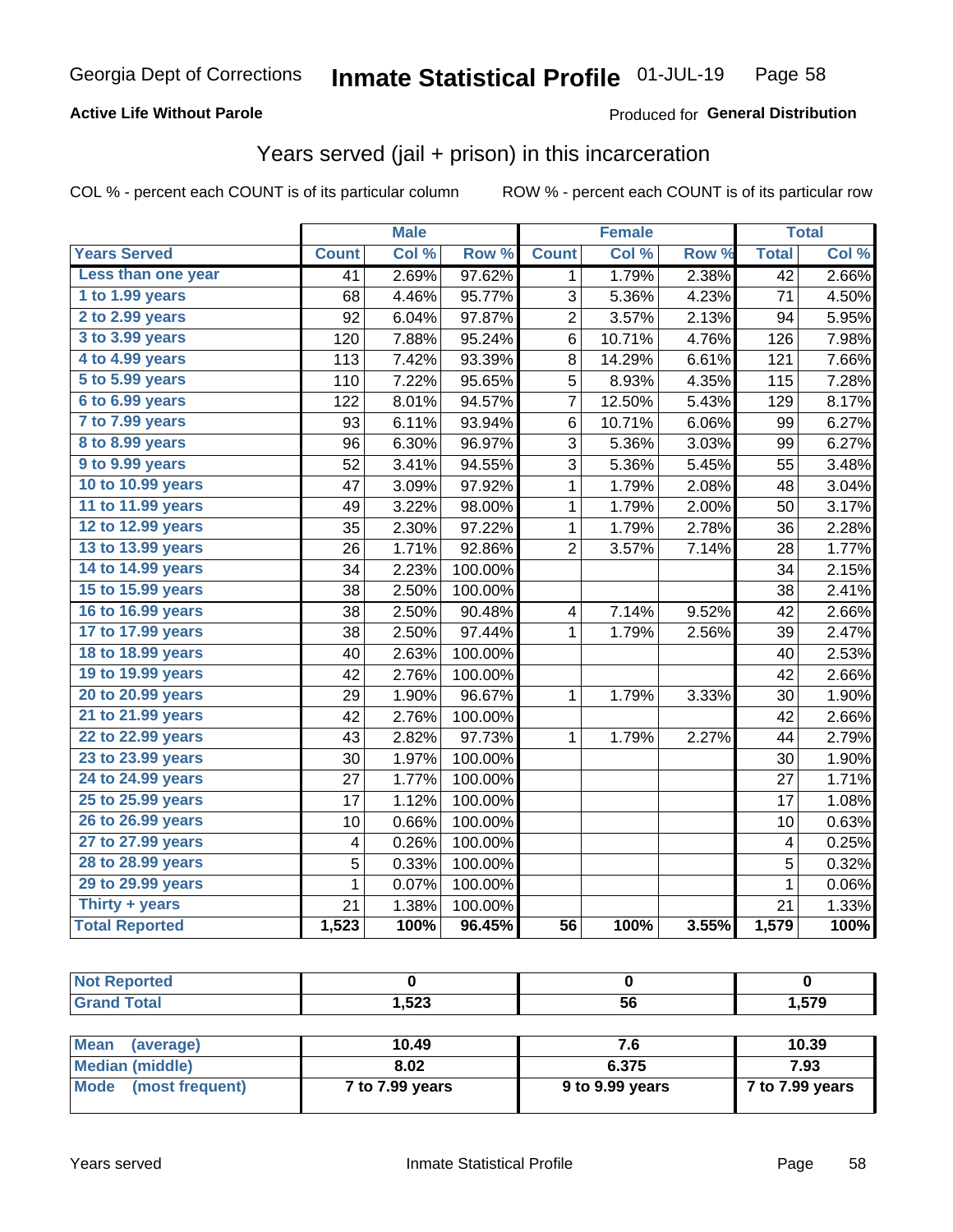#### Inmate Statistical Profile 01-JUL-19 Page 59

### **Active Life Without Parole**

Produced for General Distribution

# Results of most recent HIV tests

COL % - percent each COUNT is of its particular column

|                         |                 | <b>Male</b> |        |              | <b>Female</b> |          |             | Total    |
|-------------------------|-----------------|-------------|--------|--------------|---------------|----------|-------------|----------|
| <b>HIV Test Results</b> | <b>Count</b>    | Col %       | Row %I | <b>Count</b> | Col %         | Row %    | $\tau$ otal | Col %    |
| <b>Positive</b>         | 12 <sup>2</sup> | 0.82%       | 92.31% |              | .89%          | $7.69\%$ | 13          | $0.86\%$ |
| <b>Negative</b>         | .448            | 99.18%      | 96.53% | 52           | 98.11%        | $3.47\%$ | .500        | 99.14%   |
| <b>Total Reported</b>   | .460            | 100%        | 96.50% | 53           | 100%          | 3.50%    | 1,513       | 100%     |

| <b>Not Reported</b>       | ^^<br>uu |    | 66     |
|---------------------------|----------|----|--------|
| Total<br>Gra <sub>r</sub> | 1,523    | 56 | 579, ا |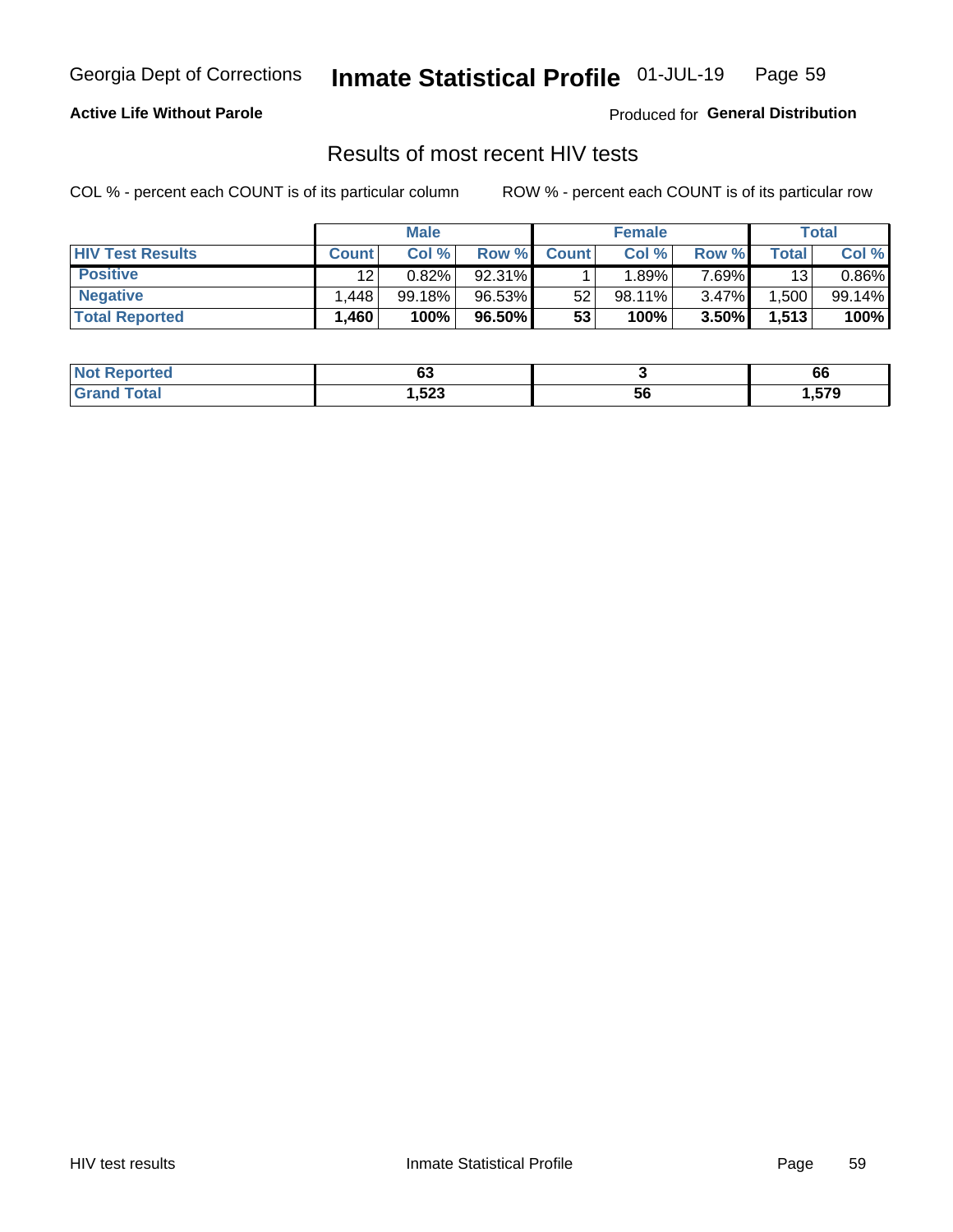# Georgia Dept of Corrections **Inmate Statistical Profile** 01-JUL-19 Page 60

### **Active Life Without Parole**

Produced for **General Distribution**

# Results of most recent tuberculosis test

COL % - percent each COUNT is of its particular column ROW % - percent each COUNT is of its particular row

|                                  |                   | <b>Male</b> |           |              | <b>Female</b> |          |       | Total  |
|----------------------------------|-------------------|-------------|-----------|--------------|---------------|----------|-------|--------|
| <b>Tuberculosis Test Results</b> | <b>Count</b>      | Col%        | Row %I    | <b>Count</b> | Col %         | Row %    | Total | Col %  |
| <b>Positive on current test</b>  | 285               | 18.94%      | 99.30%    |              | 3.70%         | $0.70\%$ | 287   | 18.41% |
| <b>Negative</b>                  | .220              | $81.06\%$   | $95.91\%$ | 52           | $96.30\%$     | 4.09%    | 1.272 | 81.59% |
| <b>Total Reported</b>            | .505 <sup>2</sup> | 100%        | 96.54%    | 54           | 100%          | 3.46%    | 1,559 | 100%   |

| <b>Not Reported</b> |               |    | ״<br>ZV |
|---------------------|---------------|----|---------|
| Total               | 523, ا<br>- - | ວບ | .579    |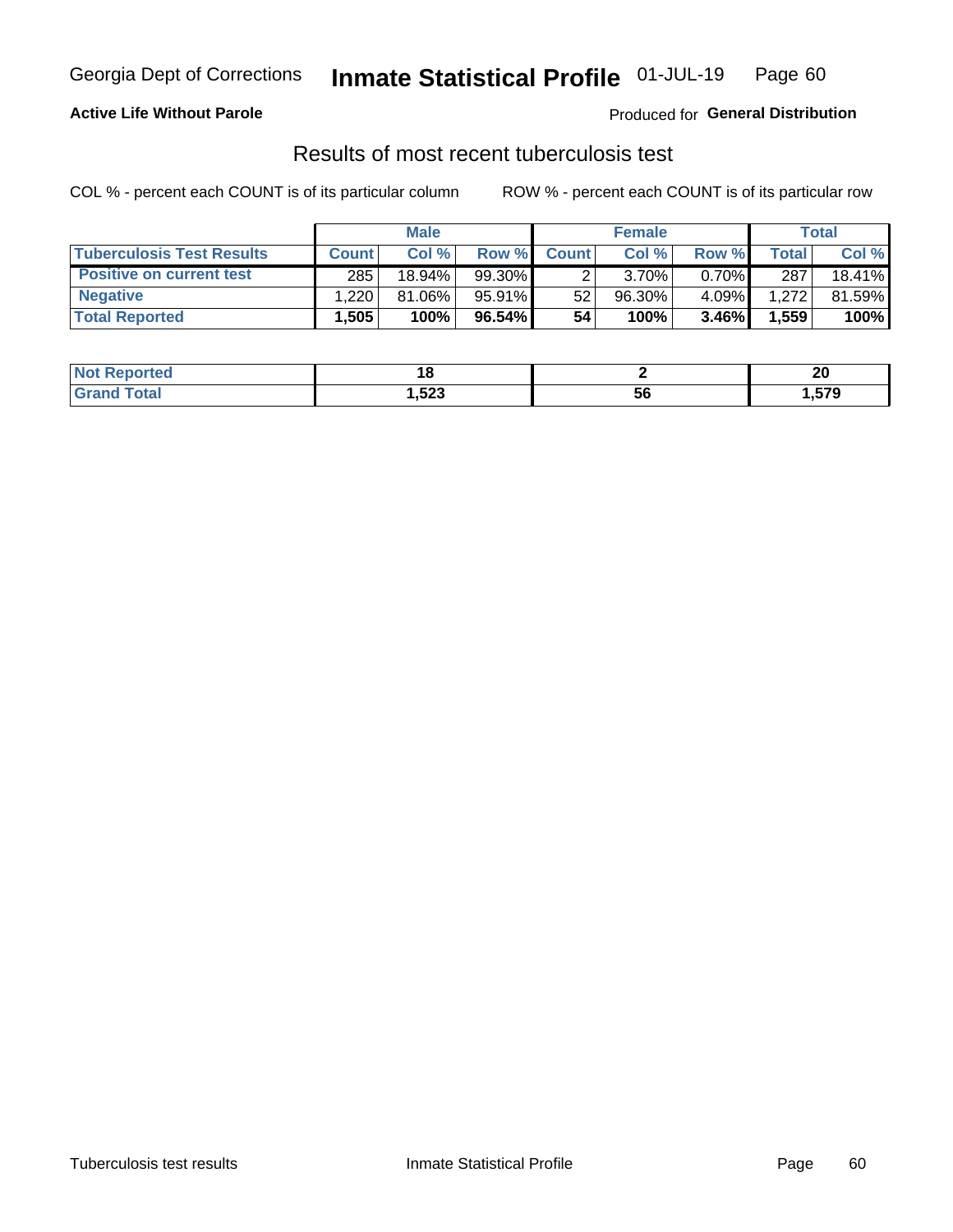# Georgia Dept of Corrections **Inmate Statistical Profile** 01-JUL-19 Page 61

### **Active Life Without Parole**

Produced for **General Distribution**

# Results of most recent syphilis test

COL % - percent each COUNT is of its particular column ROW % - percent each COUNT is of its particular row

|                                 |              | <b>Male</b> |           |                 | <b>Female</b> |          |       | Total  |
|---------------------------------|--------------|-------------|-----------|-----------------|---------------|----------|-------|--------|
| <b>Syphilis Test Results</b>    | <b>Count</b> | Col%        | Row %I    | <b>Count</b>    | Col%          | Row %    | Total | Col %  |
| <b>Positive on current test</b> | 16           | 2.70%       | $94.12\%$ |                 | $9.09\%$      | 5.88%    | 17    | 2.82%  |
| <b>Negative</b>                 | 576          | 97.30%      | 98.29%    | 10 <sub>1</sub> | $90.91\%$     | $1.71\%$ | 586   | 97.18% |
| <b>Total Reported</b>           | 592          | 100%        | 98.18%    | 11              | 100%          | 1.82%    | 603   | 100%   |

| <b>Not Reported</b>     | <b>021</b><br>JJ. | ль<br>≖∾ | 976    |
|-------------------------|-------------------|----------|--------|
| <b>Total</b><br>' Grand | 523, ا            | 56       | 579, ا |